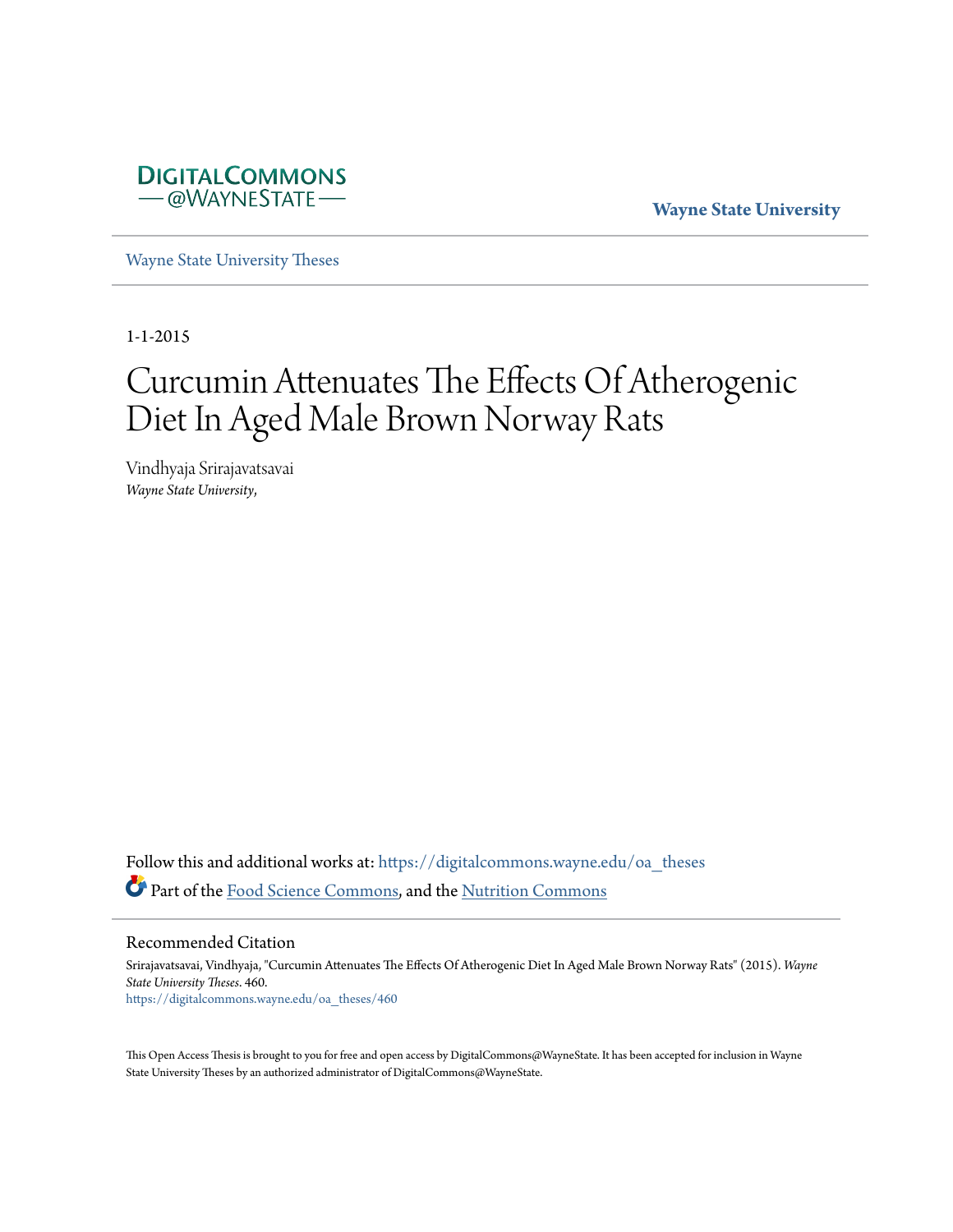# **CURCUMIN ATTENUATES THE EFFECTS OF ATHEROGENIC DIET IN AGED MALE BROWN NORWAY RATS**

by

# **VINDHYAJA SRIRAJAVATSAVAI**

#### **THESIS**

Submitted to the Graduate School

of Wayne State University,

Detroit, Michigan

in partial fulfillment of the requirements

for the degree of

# **MASTER OF SCIENCE**

2015

MAJOR: NUTRITION AND FOOD SCIENCE

Approved By:

Advisor Date

 $\mathcal{L}_\mathcal{L} = \{ \mathcal{L}_\mathcal{L} \mid \mathcal{L}_\mathcal{L} = \{ \mathcal{L}_\mathcal{L} \mid \mathcal{L}_\mathcal{L} = \{ \mathcal{L}_\mathcal{L} \mid \mathcal{L}_\mathcal{L} = \{ \mathcal{L}_\mathcal{L} \mid \mathcal{L}_\mathcal{L} = \{ \mathcal{L}_\mathcal{L} \mid \mathcal{L}_\mathcal{L} = \{ \mathcal{L}_\mathcal{L} \mid \mathcal{L}_\mathcal{L} = \{ \mathcal{L}_\mathcal{L} \mid \mathcal{L}_\mathcal{L} = \{ \math$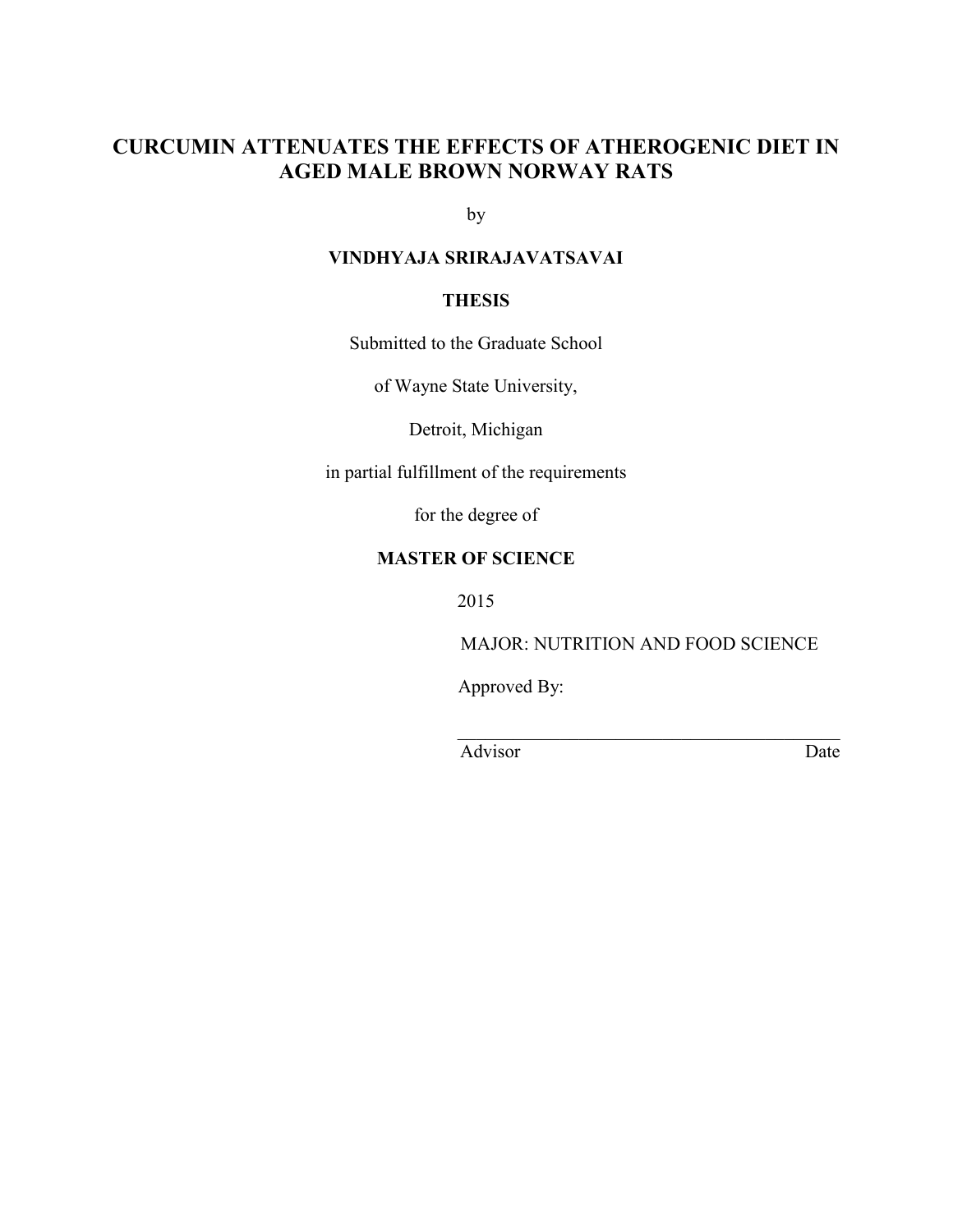# **DEDICATION**

I dedicate this thesis to my family and friend's whose support has got me through all ups and downs in my life. A special feeling of gratitude to my loving parents and husband. They have built me up and given me the confidence to achieve my dreams.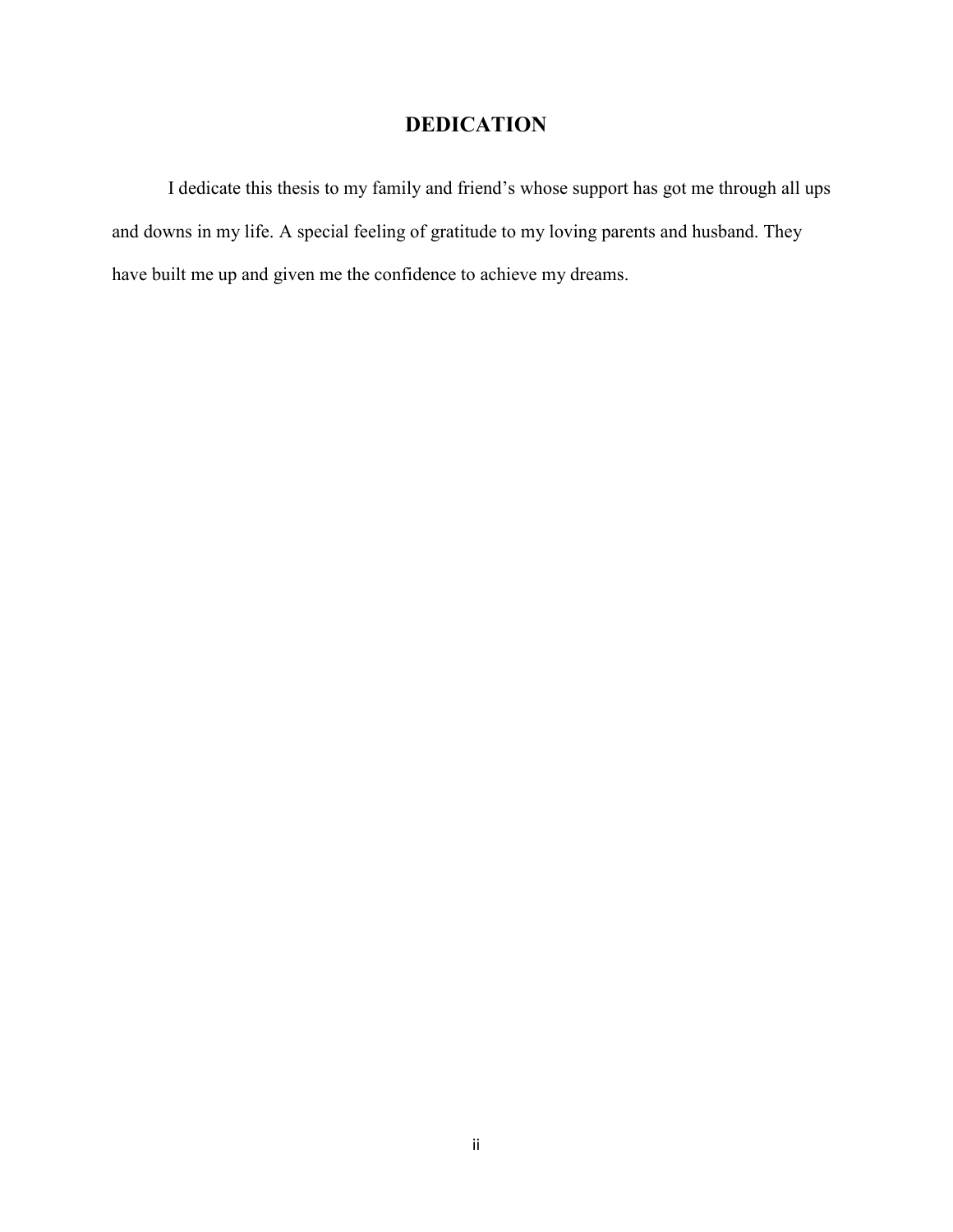#### **ACKNOWLEDGEMENTS**

I would like to express my sincere gratitude to my advisor, Dr. Smiti Gupta, for her continuous guidance and support throughout my masters. She inspired in me the confidence to develop myself as a researcher. I greatly appreciate her patience in all the time of research and writing this thesis. My experience in his laboratory enabled me learn and refine essential skills that will benefit me both personally and professionally for years to come.

I would like to thank my committee, Dr. Pramod Khosla, Dr. Kequan Zhou, and Dr. Smiti Gupta for sharing their invaluable time to oversee my defense. My sincere thanks also goes to Dr. Arvind Goja, and Dr. Nadia Saadat for their continuous help since I joined the lab. It is difficult to overstate my gratitude to my student mentor, Yan Wu. It was a great experience to work on and be part of her PhD project. I would also like to thank Lichchavi Dhananjaya Rajasinghe, Nurul Huda Razalli and Harshini Pindiprolu for their support in the lab. I wish to express my sincere thanks to the faculty members and other department of Wayne State University for their help, support, laboratory advice and assistance during my research. Finally, I would like to thank my family for their unconditional love and support and my friends who have been more like family for their continuous love, care and guidance.

iii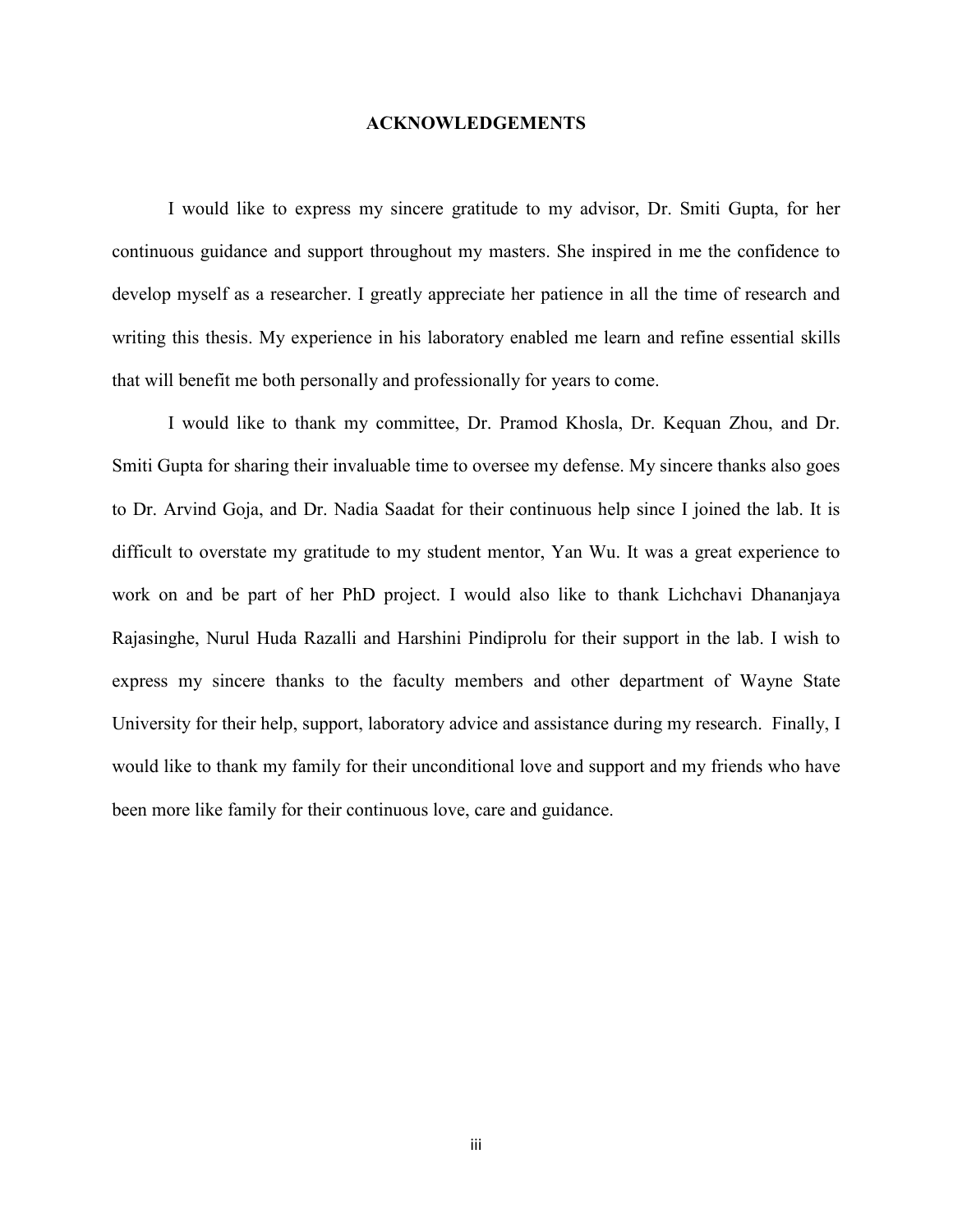# **TABLE OF CONTENTS**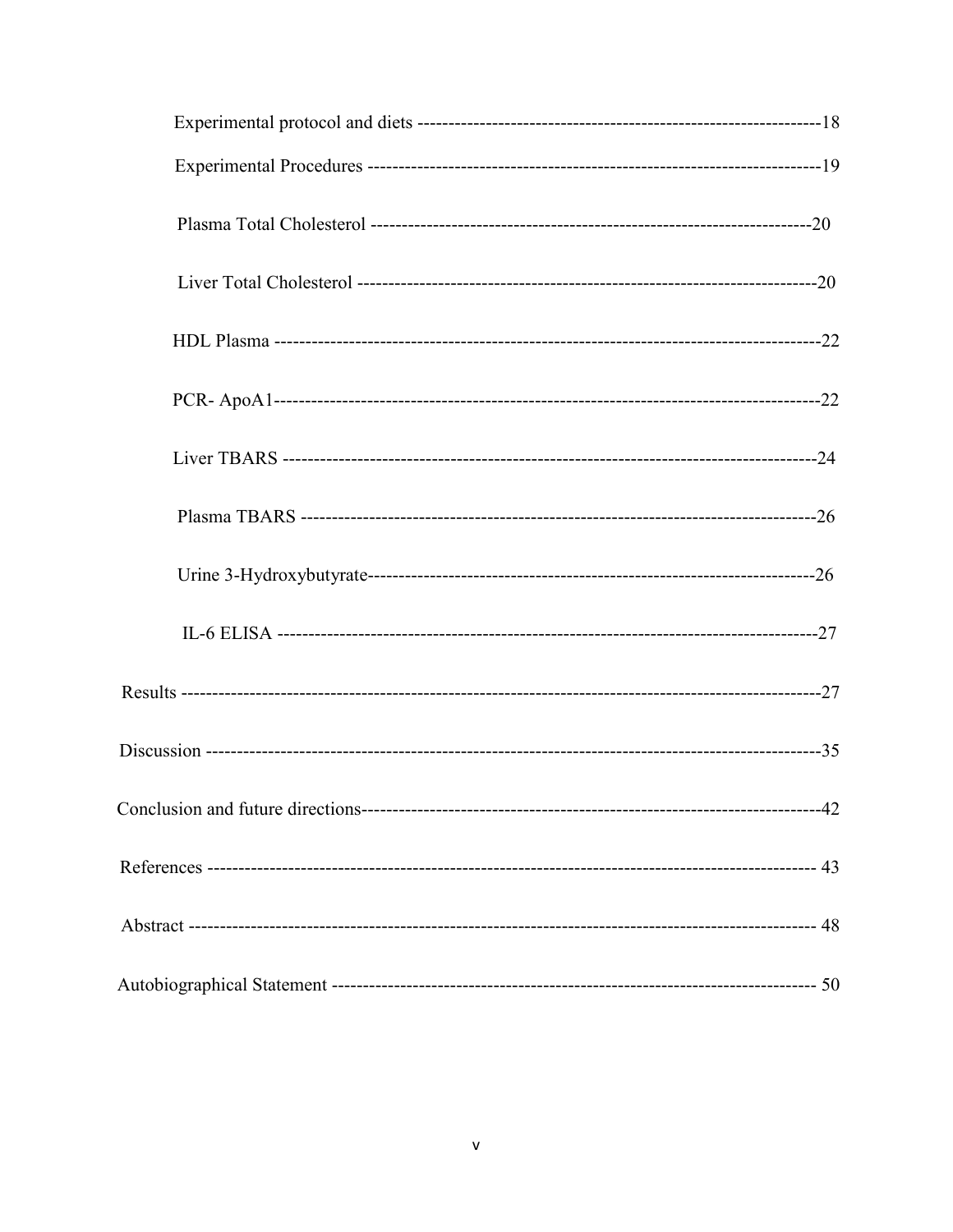# **LIST OF TABLES**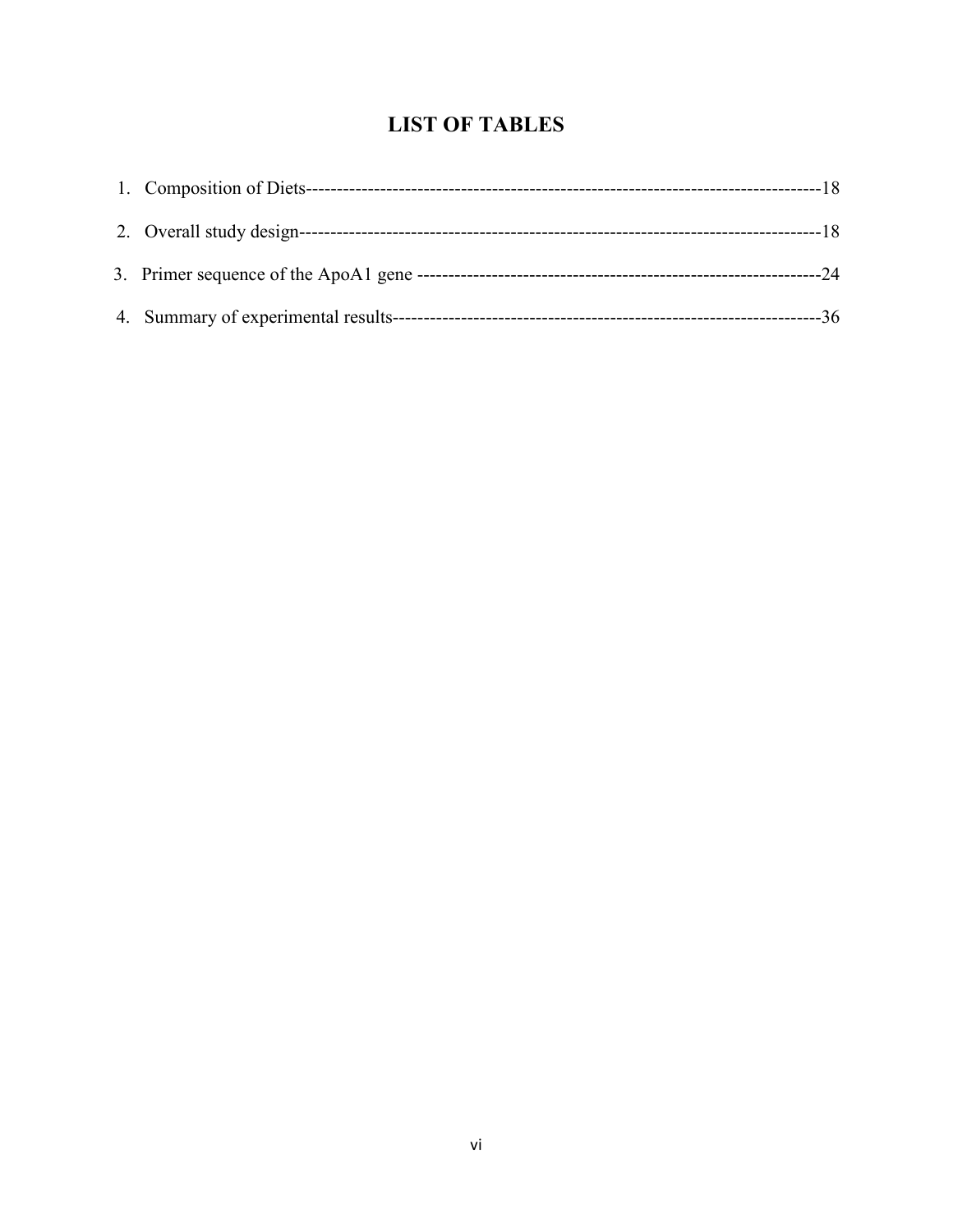# **LIST OF FIGURES**

| 5. |  |
|----|--|
| 6. |  |
| 7. |  |
|    |  |
|    |  |
|    |  |
|    |  |
|    |  |
|    |  |
|    |  |
|    |  |
|    |  |
|    |  |
|    |  |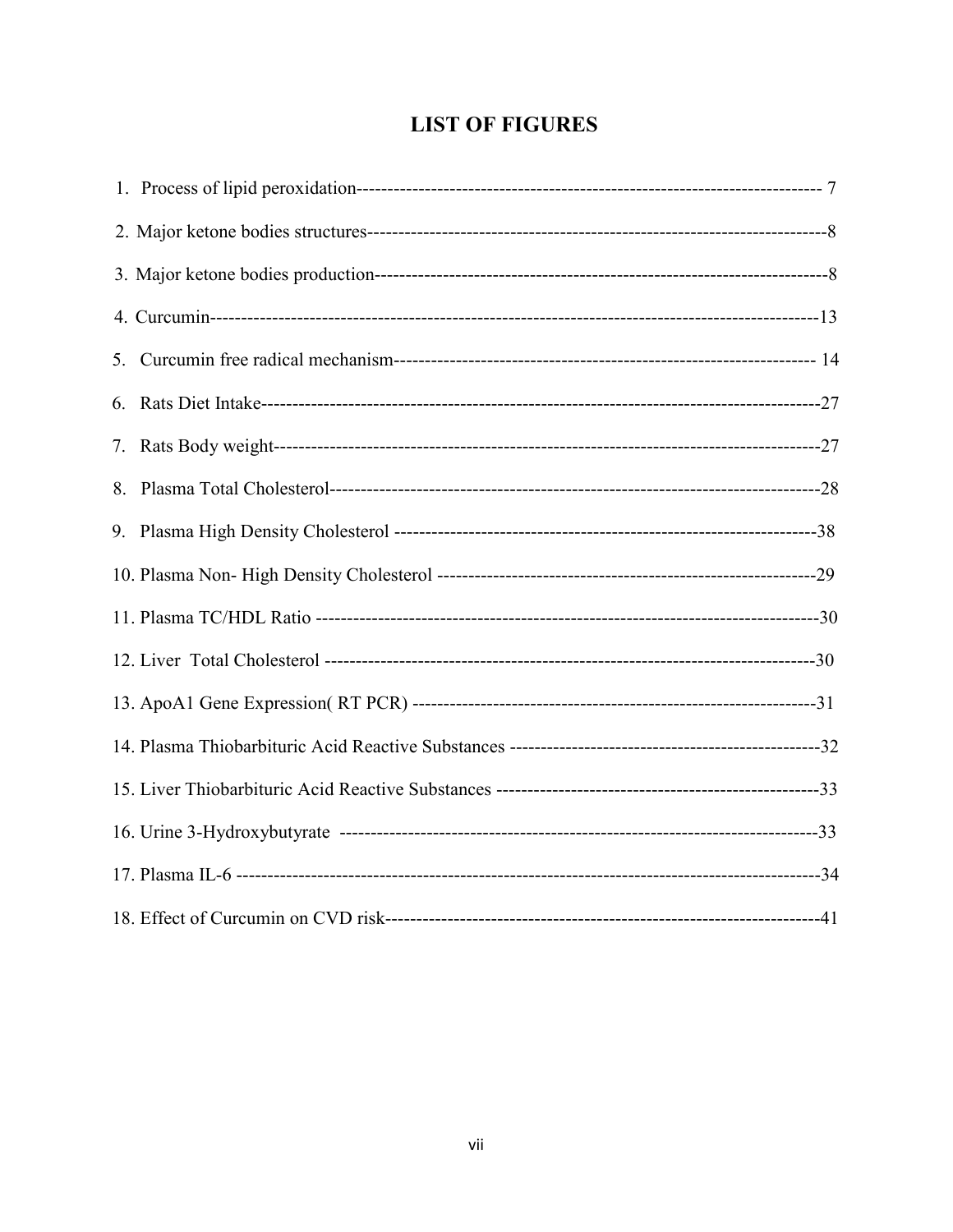### **CHAPTER 1: Introduction**

#### **1.1 Cardiovascular Disease**

Cardiovascular disease (CVD) is one of the most common causes of morbidity and mortality worldwide. Its incidence is increasing globally as western lifestyles are adopted and populations age.[1] The World Health Organization (WHO) has predicted an increase in prevalence of CVD, with projected combined death toll of 24 million by 2030.

An increased blood cholesterol level, which is governed by cholesterol absorption, synthesis, storage, and excretion, is one of the major risk factors leading to the development of CVD.[2] It is a disease of the vascular intima, in which all of the vascular system from the aorta to coronary arteries can be involved and is characterized by intimal plaques.[3] Currently, it is a common disease in which fatty deposits called atheromatous plaques appear in the inner layers of arteries.[3] The process is characterized, in its earliest stages, by perturbations in endothelial function. Atherosclerosis is likely initiated when endothelial cells over express adhesion molecules in response to turbulent flow in the setting of an unfavorable blood lipid profile. Increased cellular adhesion and the associated endothelial dysfunction then "sets the stage" for the recruitment of inflammatory cells, release of cytokines and recruitment of lipid into the plaque.[4]

Proinflammatory biomarkers, shear stress and apolipoprotein-B sub-endothelial accumulation in the artery wall have a significant contribution to atherosclerosis development. Among these factors, cholesterol plays a major role in CVD.[5] Formation of plaques starts with the deposition of small cholesterol crystals in the intima and its underlying smooth muscle. Then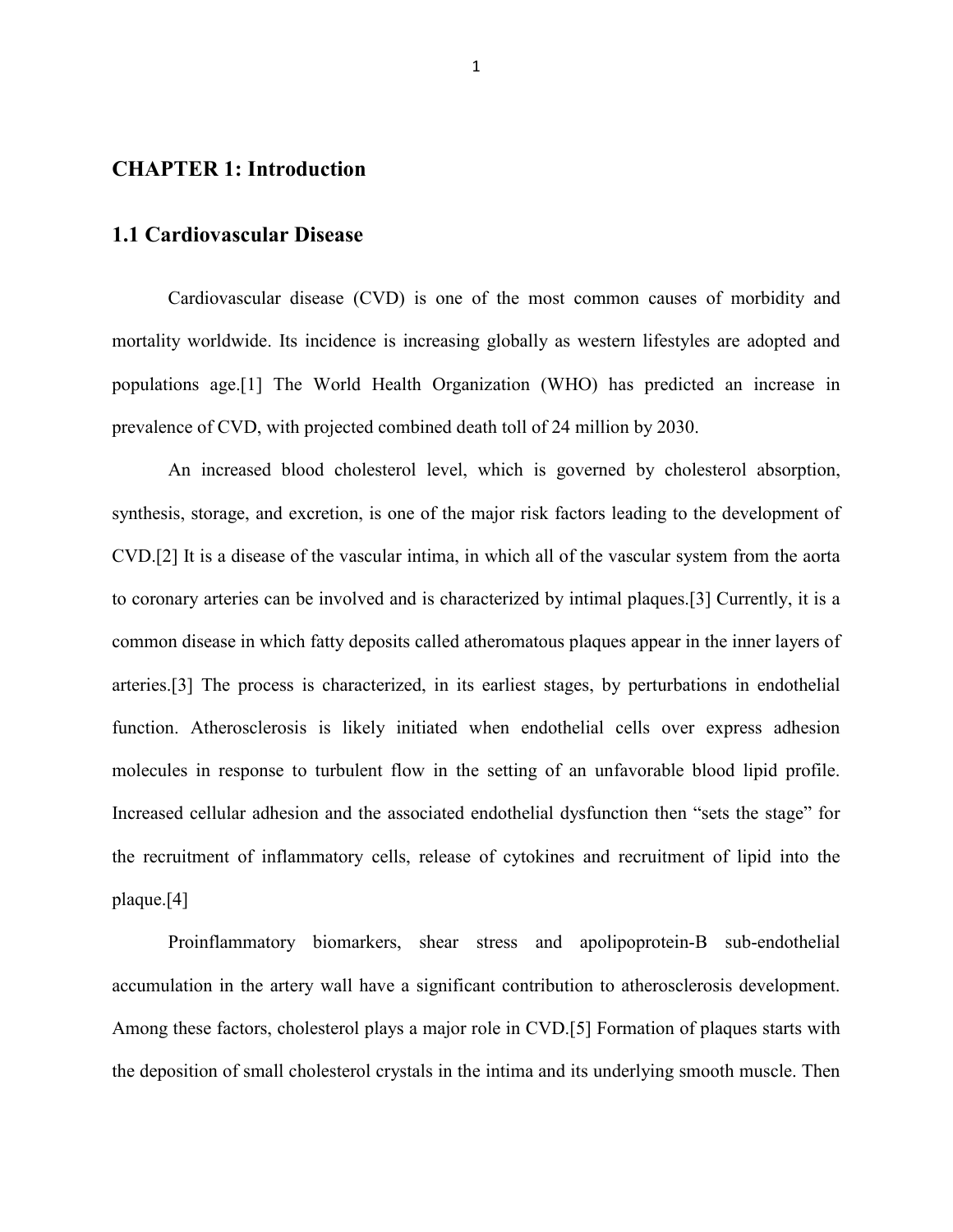the plaques grow with the proliferation of fibrous tissues and the surrounding smooth muscle and bulge inside the arteries and consequently reduce the blood flow. Connective tissue production by fibroblasts and deposition of calcium in the lesion cause sclerosis or hardening of the arteries. Finally, the uneven surface of the arteries results in clot formation and thrombosis, which leads to the sudden obstruction of blood flow.[3] The cholesterol and fatty acid burden to the atherosclerotic plaques, contribute to the formation and rupture of these plaques.[5]

# **1.1.1 Hyperlipidemia:**

Hyperlipidaemia, or more accurately dyslipidaemia, is a major risk factor for CVD and may account for up to 55% of age and gender-independent risk. The dyslipidaemia component that accounts for the epidemiological risk is the ratio of total cholesterol to high density lipoprotein-cholesterol (HDL-C), or alternatively the ratio of apolipoprotein B: A-1 concentrations, which identifies the fraction of lipid particles depositing cholesterol in the vascular wall compared to those removing it. At its simplest, this process can be expressed as non-HDL-C (difference of total and HDL-C) vs HDL-C.[1]

Atherosclerotic lesions contain large amounts of cholesterol, cholesteryl esters, and cholesterol crystals. It is well established that high blood cholesterol levels are linked to the pathogenesis of atherosclerosis. Furthermore, atherosclerosis-like vascular lesions can be experimentally induced in animals fed a high-cholesterol diet. On the contrary, lowering levels of serum cholesterol slows down atherogenesis, which can cause plaque regression and reduces the overall risk of cardiovascular events. In addition to excessive amounts of lipids, atherosclerotic lesions harbor all classes of immune cells and serum levels of acute-phase reactants and inflammatory mediators which are linked to the risk of coronary heart disease.[6]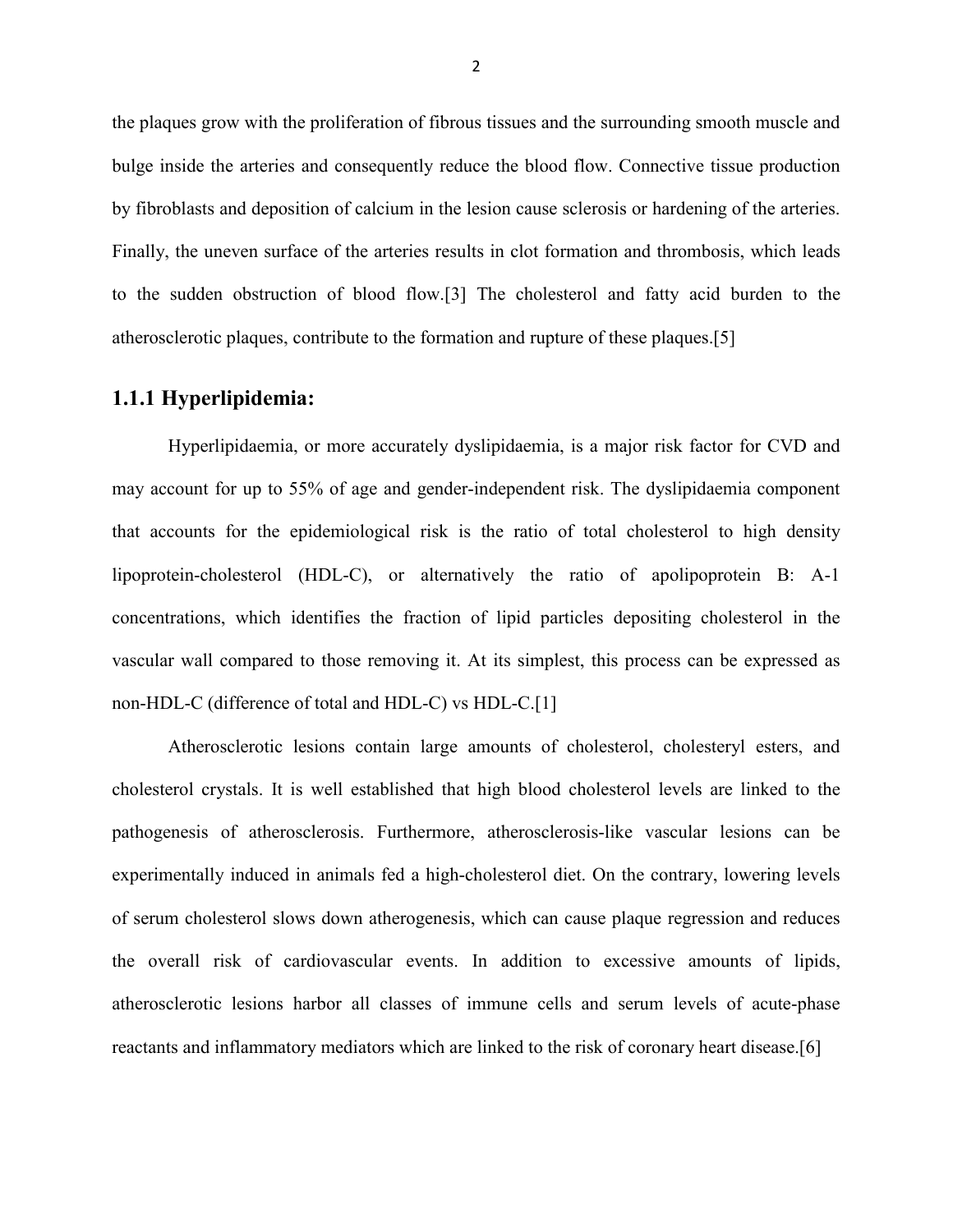The plasma level of cholesterol is determined by genetic factors, by the type and amount of fat in the diet, and by other factors such as obesity, physical activity, and disease states. Based on the results of animal studies, epidemiologic data, and interventional studies, there is good evidence for an association between hypercholesterolemia and CVD. The association between serum cholesterol levels and the risk of coronary heart disease is continuous. Familial hypercholesterolemia, a disorder caused by an absent or defective LDL receptor, causes premature coronary heart disease. Reduced levels of HDL cholesterol are associated with an increased risk of coronary heart disease. Both the cholesterol level and the prevalence of coronary heart disease are influenced by environmental factors, including diet. The evidence that decreasing serum cholesterol levels with cholesterol-lowering drugs or dietary modification slows or reverses the progression of coronary atherosclerosis and reduces coronary events comes from many randomized trials that include more than 40,000 subjects. Lowering the cholesterol level with diet or drug therapy also slows the progression of angiographically documented coronary atherosclerosis in patients with arterial bypass grafts.[4] Hyperlipidemia and hyperglycemia are related to increased oxidative damage, which affects antioxidant status and lipoprotein levels. Studies have shown that lipid lowering medicinal herbs can reduce the blood lipids especially after meals in addition to their antioxidant effects. Therefore, they can prevent atherosclerosis and vascular endothelium damage.[3] Modifying several risk factors, such as lowering the serum cholesterol level, the blood pressure, and the levels of LDL cholesterol and by cessation of smoking, reduces the risk of ischemic heart disease. Individuals with several risk factors benefit most from these measures. [4]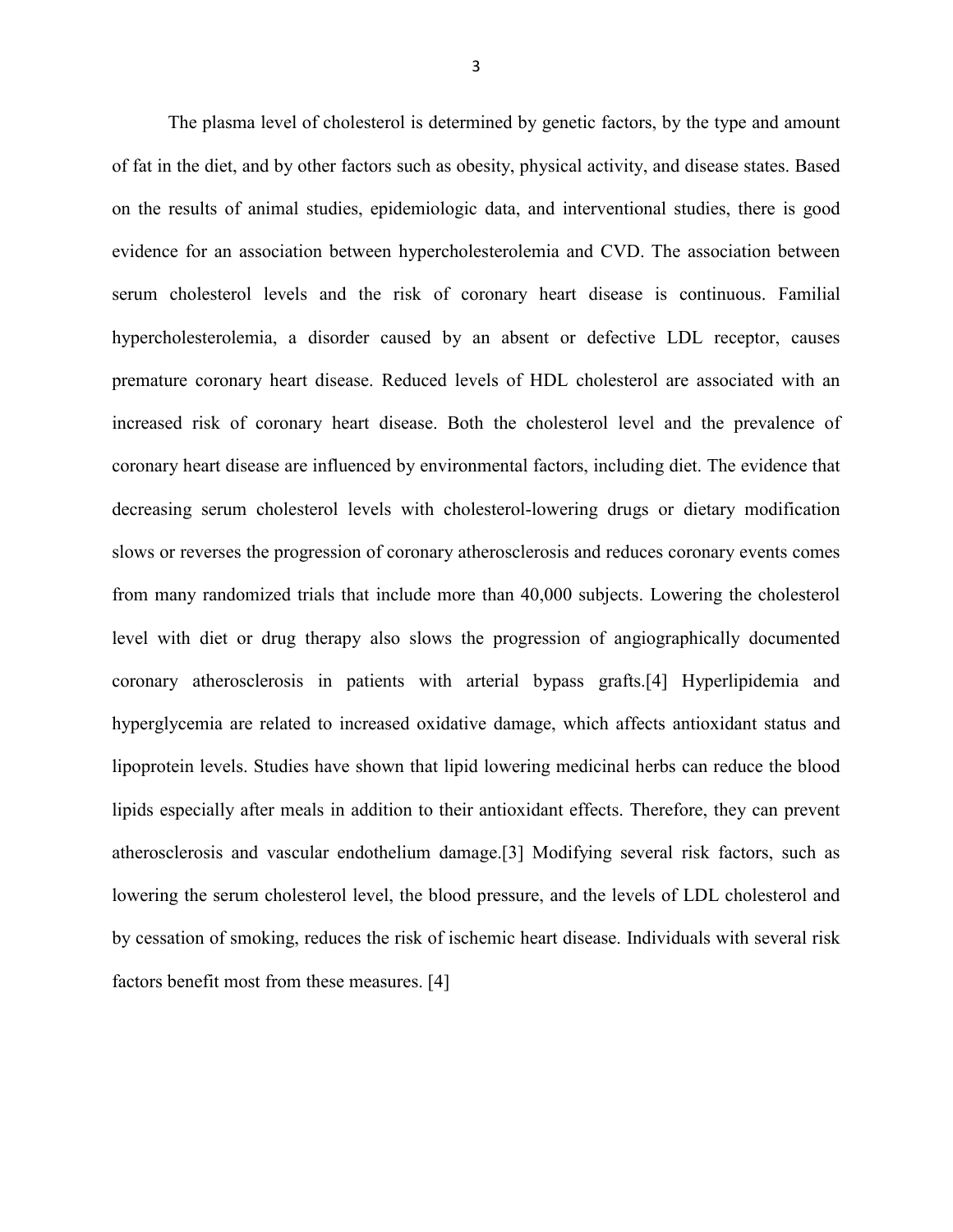#### **1.1.2 Genetics:**

Apolipoprotein A-I is the major protein constituent of human high density lipoproteins (HDLs), which play a key role in reverse cholesterol transport (RCT), shuttling excess of cholesterol from the circulation to the liver for catabolism. Even though only 5% of the total circulating apoA-I is found in lipid-free or lipid-poor forms, it is thought that the highly dynamic catabolism of HDL yields this protein conformation which subsequently acquires lipids, enhancing cholesterol removal.[7]

Serum levels of HDL and its major protein apoAI are associated with decreased coronary heart disease (CHD) rates . Anti-atherogenic properties of HDL and apoAI are attributed to their reverse cholesterol transport capacity and anti-inflammatory effects. HDL and apoAI drive cholesterol efflux from peripheral cells in general and macrophages in particular, thus preventing foam cell formation and reducing inflammation. Reduced capacity to efflux cholesterol from macrophages by HDL in serum is a predictor for atherosclerosis in mice and humans. ApoA1 is critical for the unloading of cholesterol from macrophages, with pathologic and clinical consequences like atherosclerosis. Both endogenous and exogenous apoAI were shown to stimulate the secretion of macrophage apoE, another physiologic driver of cholesterol efflux. Removal of cholesterol from the aortic wall was mediated through increasing local apoAI concentration and upregulation of cellular cholesterol transporters. Lipid-free apoAI, HDLbound apoAI, and apoE act in synergy to extract cholesterol from macrophages, thus influencing macrophage cholesterol accumulation, a hallmark of CVD.[8]

#### **1.1.3 Oxidation:**

Oxidative stress is defined as the presence of active oxygen species in excess of the available antioxidant buffering capacity. Oxidative stress is well known to be involved in the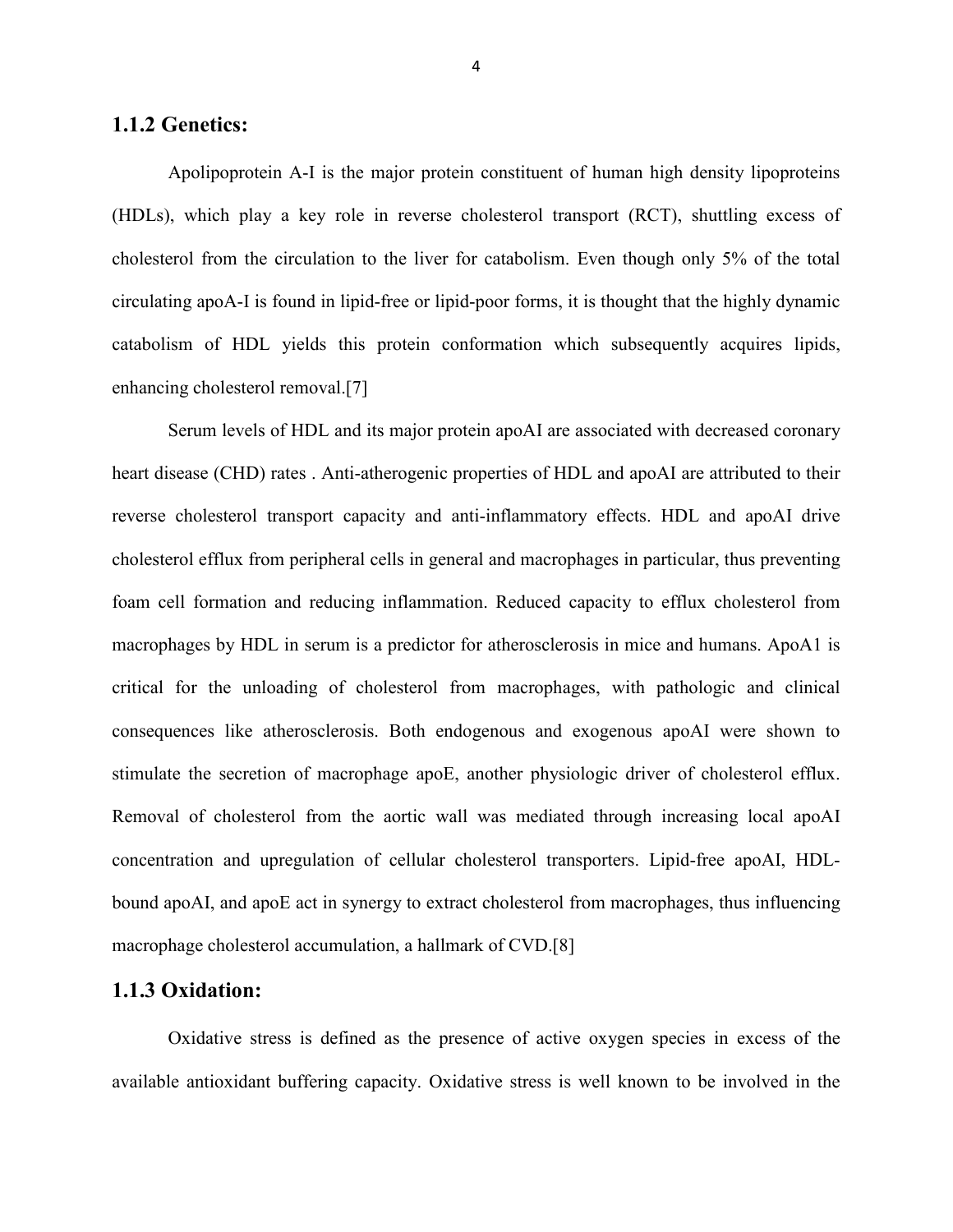pathogenesis of lifestyle-related diseases, including hypertension, diabetes mellitus, atherosclerosis, ischemic diseases, malignancies, or Alzheimer disease, Parkinson's disease, and amyotrophic lateral sclerosis.[9] Oxidative stress has been identified as critical in most of the key steps in the pathophysiology of atherosclerosis and acute thrombotic events, including dyslipidemia leading to atheroma formation, the oxidation of LDL, endothelial dysfunction, plaque rupture, myocardial ischemic injury, and recurrent thrombosis. The role of oxidative stress in the connection between the various coronary disease risk factors such as elevated blood pressure, diabetes and cigarette smoking, and the clinical sequelae of disease associated with vasoconstriction, thrombosis, plaque rupture, and vascular remodeling has been recognized by Moreno and Fuster. Oxidative stress has been implicated as well in diabetic cardiomyopathy, congestive cardiomyopathy, and hypertensive heart disease. Pathological inflammation, a complex whole-cellular pathway, is a cascade that begins with the production of excess free radicals that frequently arise from mitochondria responding to internal or environmental stress and that trigger several signaling steps that endup producing the substances that actually cause the classical signs of redness, swelling, and pain in inflammation.[10]

One of the initial events in the development of atherosclerosis is the accumulation of cells containing excess lipids within the arterial wall. In addition, it has been demonstrated that increased intracellular generation of reactive oxygen species (ROS) plays an important role in chronic inflammatory responses to atherosclerosis. ROS are generated in aerobic organisms during physiological or physiopathological oxidative metabolism of mitochondria. ROS may react with a variety of biomolecules, including lipids, carbohydrates, proteins, nucleic acids, and macromolecules of connective tissue, there by interfering with cell function. Under normal physiological conditions, there is a critical balance in the generation of oxygen free radicals and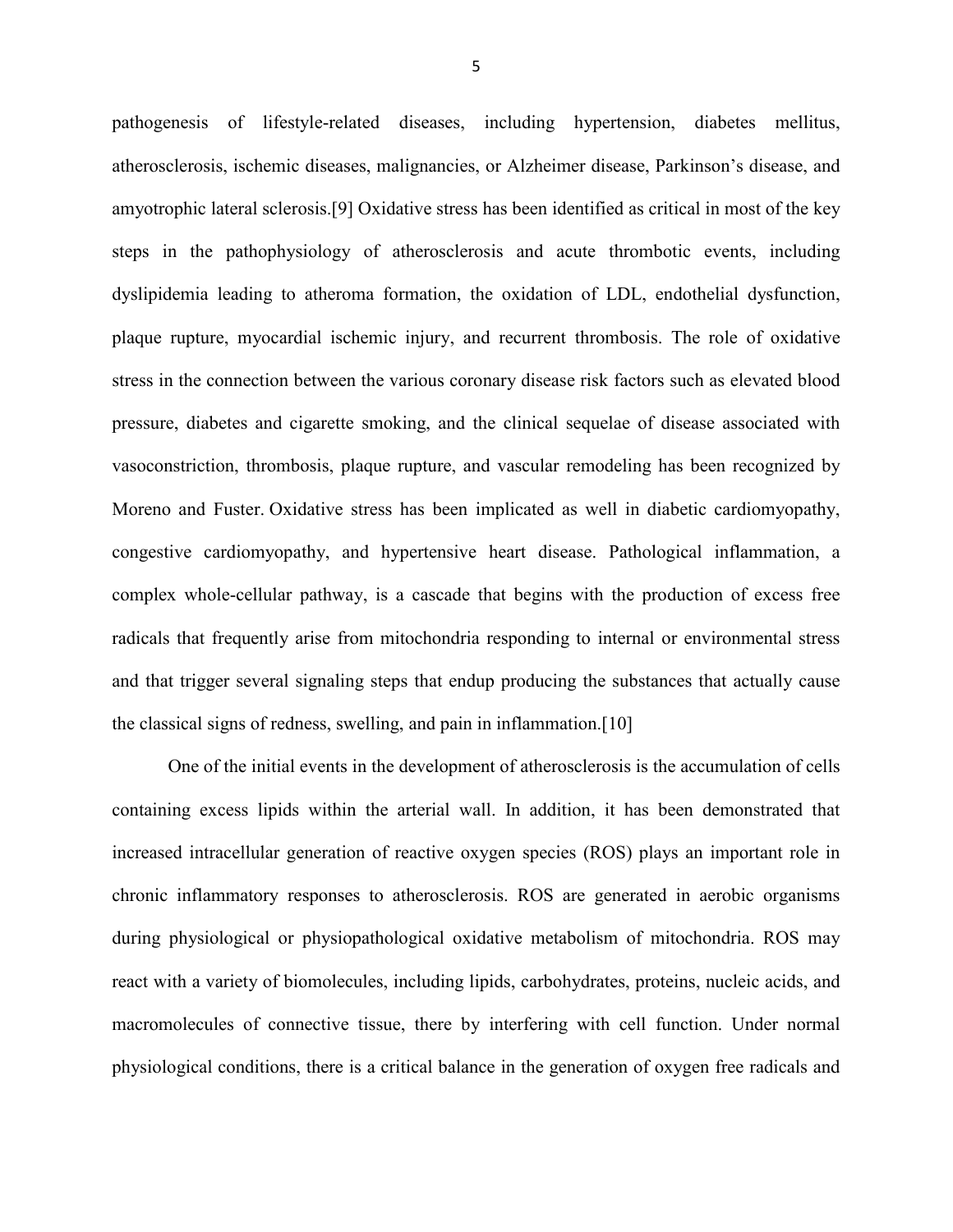antioxidant defense systems. Impairment in the oxidant/antioxidant equilibrium provokes a situation of oxidative stress and generally results from hyperproduction of ROS. Oxidative stress is known to be a component of molecular and cellular tissue damage mechanisms in a wide spectrum of human diseases. A lot of oxygenated compounds, particularly aldehydes such as malondialdehyde (MDA) and conjugated dienes, are produced during the attack of free radicals to membrane lipoproteins and polyunsaturated fatty acids. A lot of studies have found that serum MDA are higher in subjects with hyperlipidemia and decrease following dietary supplementation with antioxidants. Similar observations have been reported in animal models of hyperlipidemia.[11]

Lipid peroxidation is a fundamental process in CVD.[12] Currently it is believed that oxidative stress modifies LDL and generates a negatively charged LDL that is supposed to be recognized by macrophage scavenger receptors, leading to lipid accumulation. Conversely Ox-HDL becomes ineffective in removing cholesterol from foam cell macrophages.[13] The important role of free radical oxidation of cellular components in CVD has been recognized since the proposal of the oxidative theory of atherogenesis. Lipids are susceptible targets of oxidation because of their molecular structure abundant with reactive double bonds.[14]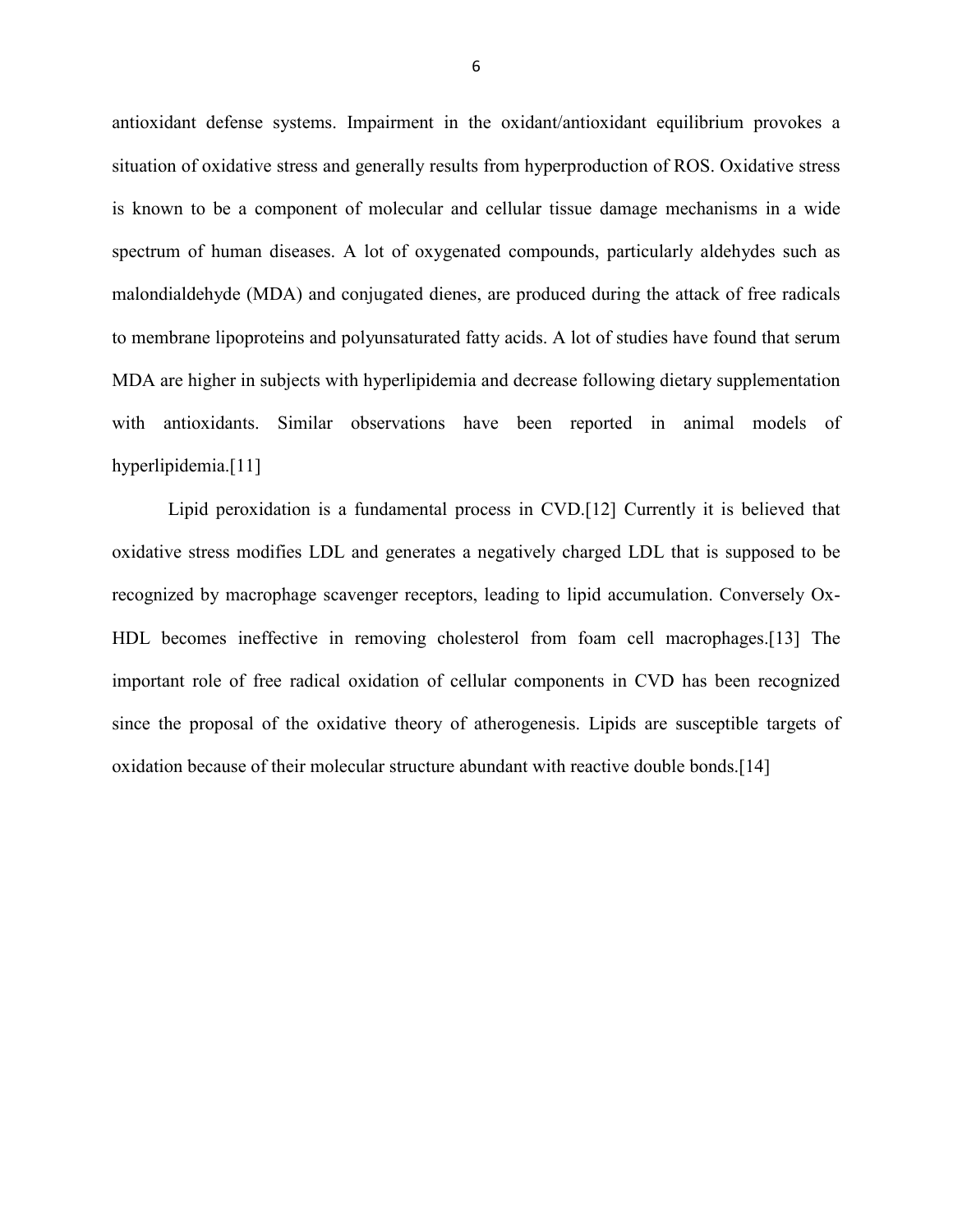

Initially, a free radical takes a hydrogen atom from a poly unsaturated fatty acid. This initial free radical is most likely a lipid hydroperoxide or hydrogen peroxide. The PUFA, now a carbon-centered radical, reacts with oxygen to form a lipid peroxyl radical. This lipid peroxyl radical takes a hydrogen atom from a nearby PUFA, making a lipid hydroperoxide and another PUFA radical, thus continuing the cycle. These lipid hydroperoxides then decompose into aldehydes, hydrocarbon gases, epoxides, ketones, and alcohols with the help of transition metal ions. The aldehydes that are formed play an important role in oxidizing lipids.[16]

Ketones have been shown to be elevated in humans consuming high-fat diets. Alteration in diet stimulates lipolysis and production of ketone bodies, including 3-hydroxybutyrate which is most abundant in serum and urine.[17] When the accumulation of cholesterol and

7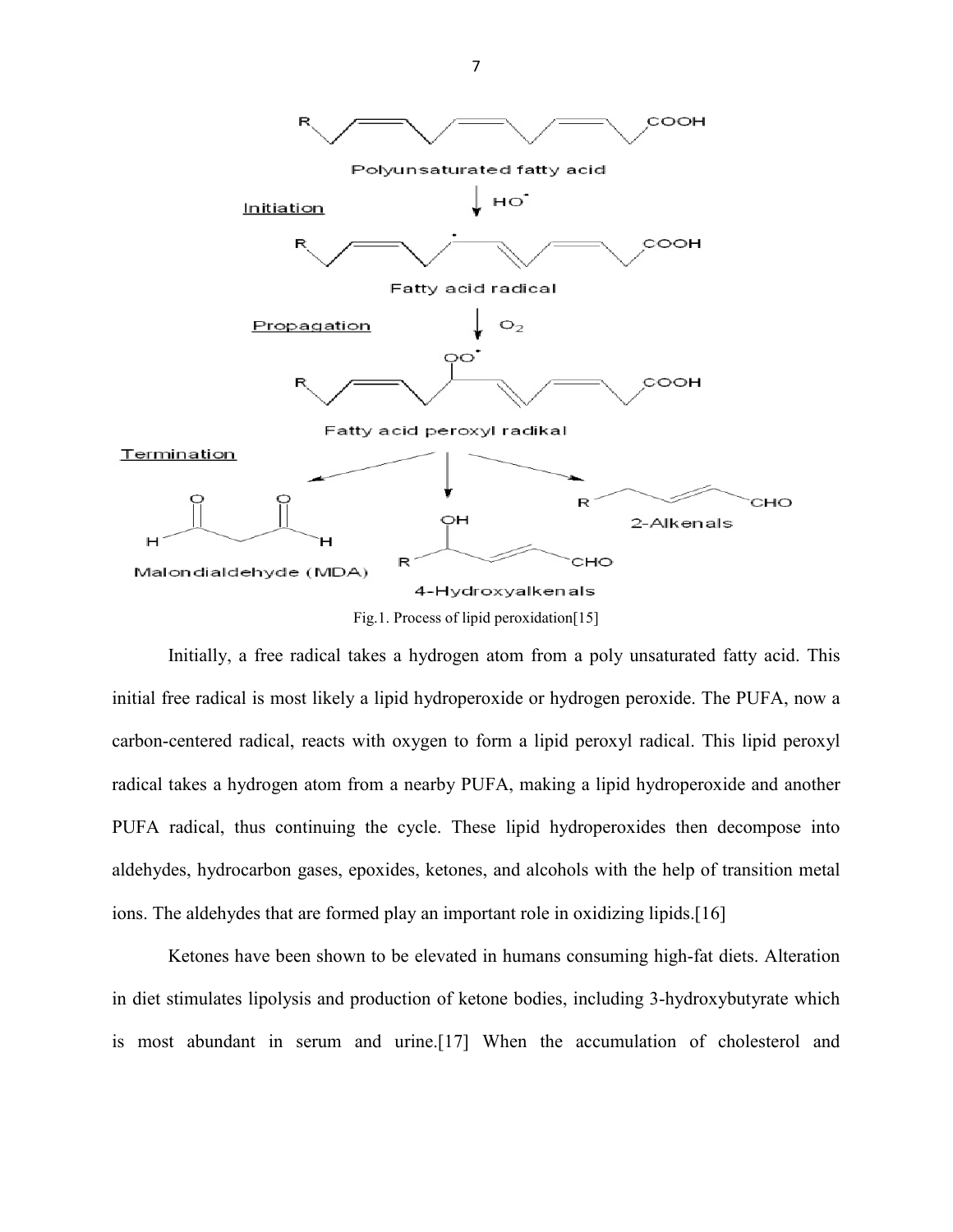phospholipids accelerates, the proportion of ketone bodies incorporated into these lipids increases.[18]

Ketone bodies are produced in the mitochondria of liver cells from acetyl-CoA derived from oxidation of fatty acids, particularly under conditions where high concentration of free fatty acids prevail.[19]



Fig. 2. Major ketone bodies structures<sup>[15]</sup>



**Fig. 3.** Major ketone bodies production

Derangements of ketone body metabolism occur in numerous disease states, including types 1 and 2 diabetes and heart failure, and ketone body metabolism changes over the course of normal aging. Studies suggest a therapeutic role for antioxidants in protecting from oxidative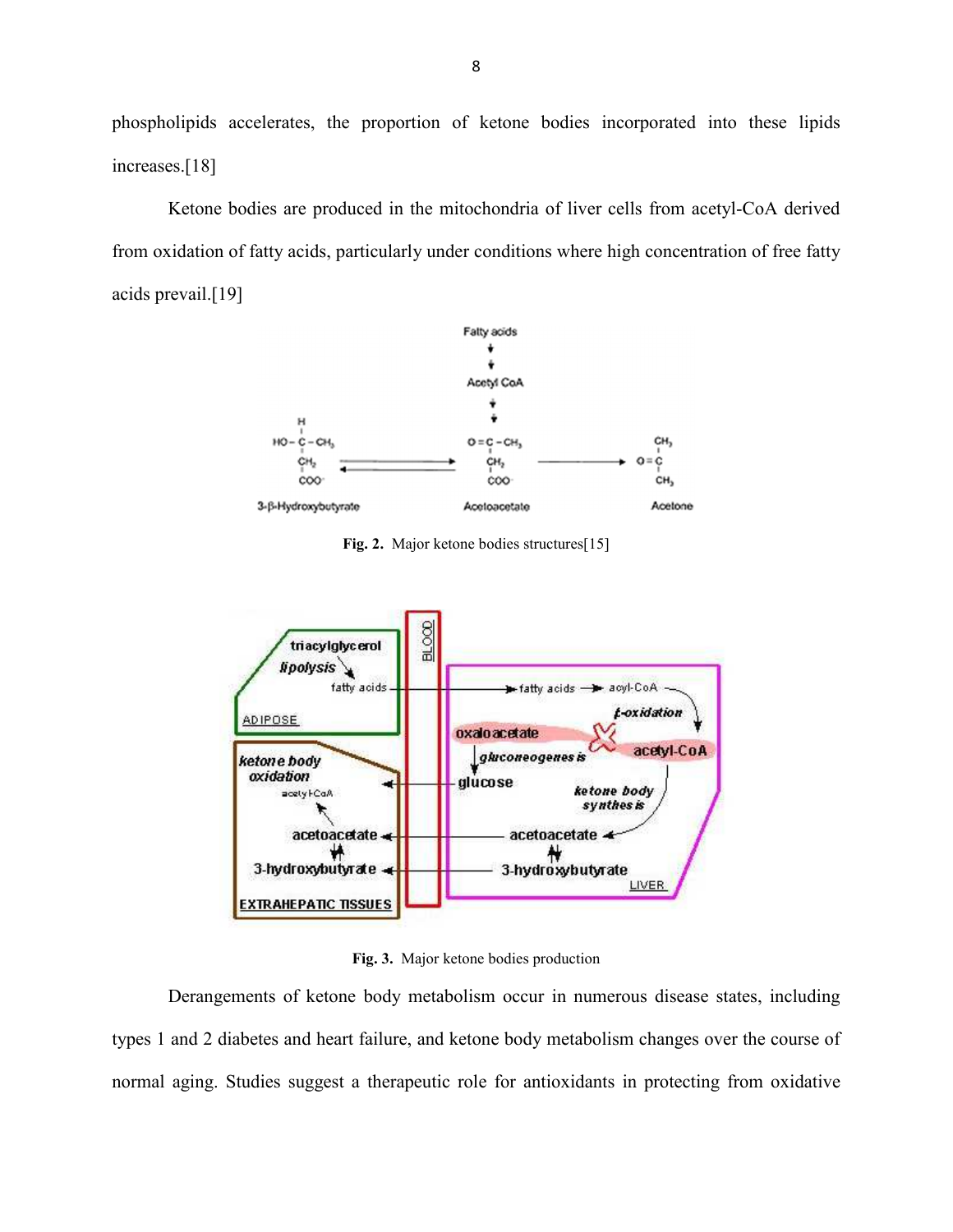damage by ROS in the higher lipid period of the disease. Thus, in subjects with high risk for developing hyperlipidemia, treatment with antioxidants might reduce the peroxidation rate, restore the body's antioxidant capacity, and possibly prevent or delay development of this disease.[11]

#### **1.1.4 Inflammation:**

While the importance of inflammation in illnesses where the phenomenon is overt, such as following trauma or infection has been recognized since ancient times, its presence and crucial role in the manifestation of many diseases never previously recognized as inflammatory is relatively recent. In such instances, the source of the inflammation is also often imperceptible. This is especially relevant to the many pervasive chronic diseases that are still responsible for so much human suffering. We are currently achieving a major understanding of what is involved in the initiation of the inflammatory signaling cascade as well as the complex signaling pathways themselves that transcribe and counterregulate the molecular messengers (cytokines) that generate the biological combatants such as the inflammatory enzymes associated with the numerous relevant pathologies.[10]

Inflammation has been suggested to be a key mediator of many events during atherosclerosis development. [13] Inflammation resulting from oxidative stress is the cause of much human disease. [10] CVD can generally be viewed as a form of chronic inflammation that is induced and perturbed by lipid accumulation.[11] Proinflammatory cytokines are also involved in cardiac muscle dysfunction and in the complex syndrome of heart failure.[10] Inflammation has been suggested to be a key mediator of many events during atherosclerosis development. [13] It is widely accepted that the earliest stages of the development of CVD are mediated, in large part, by the inflammatory cascade. Expression of adhesion molecules increases recruitment of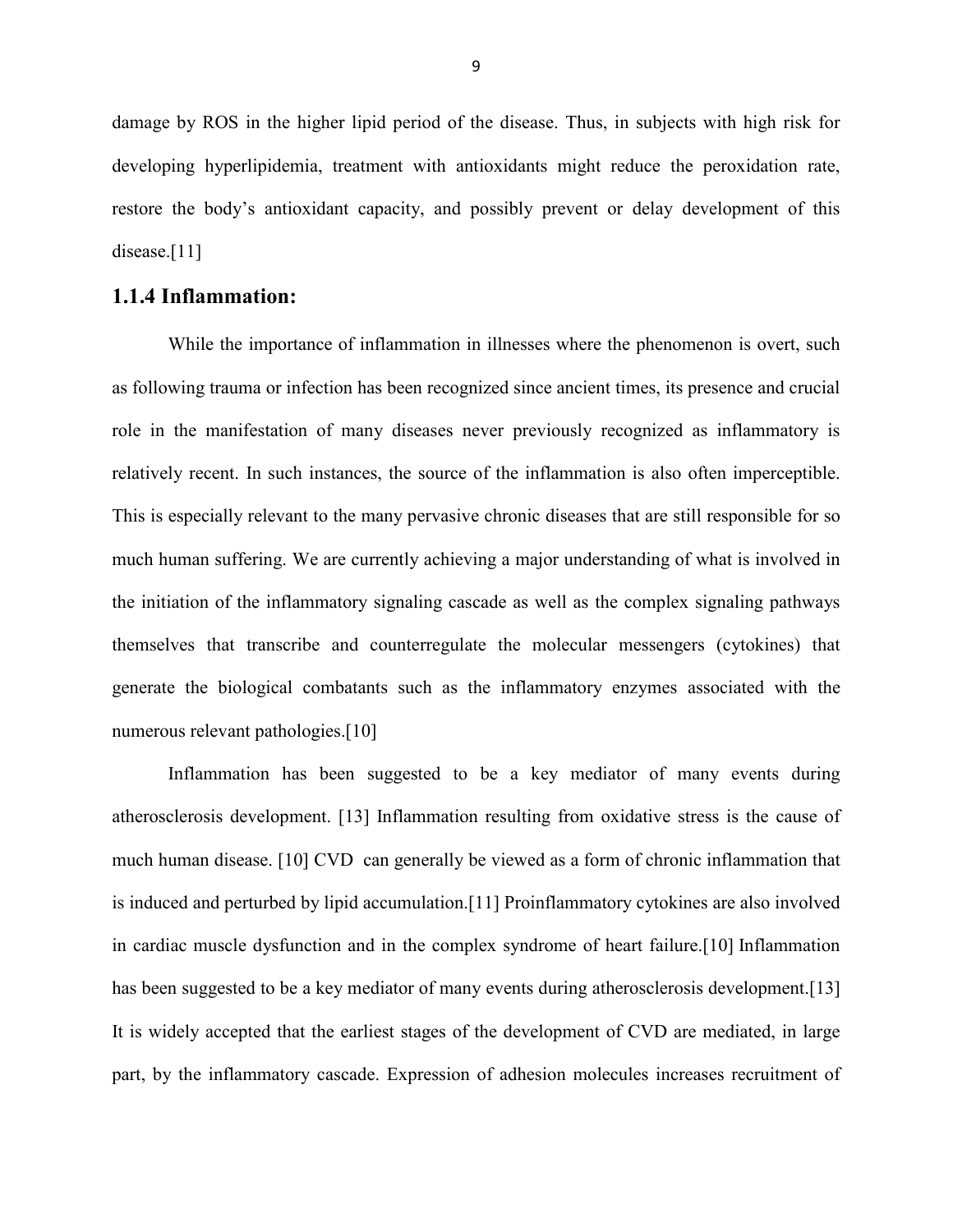monocytes and T-cells to sites of endothelial injury magnifying the inflammatory cascade by recruiting additional leukocytes, activating leukocytes in the media, and causing recruitment and proliferation of smooth muscle cells. In response to signals generated within the early plaque, monocytes adhere to the endothelium and then migrate through the endothelium and basement membrane by elaborating enzymes that degrade the connective tissue matrix. Recruited macrophages both release additional cytokines and begin to migrate through the endothelial surface into media of the vessel. This process is further enhanced by the local release of stimulating factors, which causes monocytic proliferation. Local activation of monocytes leads to both cytokine-mediated progression of atherosclerosis, and oxidation of low-density lipoprotein. Once initiated, many mediators of inflammation have been described to influence the development of the atherosclerotic plaque. Inflammatory mediators expressed by smooth cells within the atherosclerotic plaque include, but are not limited to, interleukin (IL)-1β, tumor necrosis factor (TNF)α and β, IL-6, M-CSF, MCP-1, IL-18 and CD-40L. The impact of these mediators is diverse and includes mitogenesis, intracellular matrix proliferation, angiogenesis and foam cell development.[4]

#### **1.1.5 Age:**

The risk for CVD increases with age suggesting age-dependent mechanistic components.[20] CVD is classed as a disease of aging as increasing evidence indicates that aging is also an important risk factor and persists as an independent contributor when all other known factors are controlled.[21] Interestingly, the level of oxidative stress increases during aging and could be either due to increased production of reactive oxygen species (ROS) or reduced ability to scavenge them. Increased oxidative stress can cause damage to cellular structures and can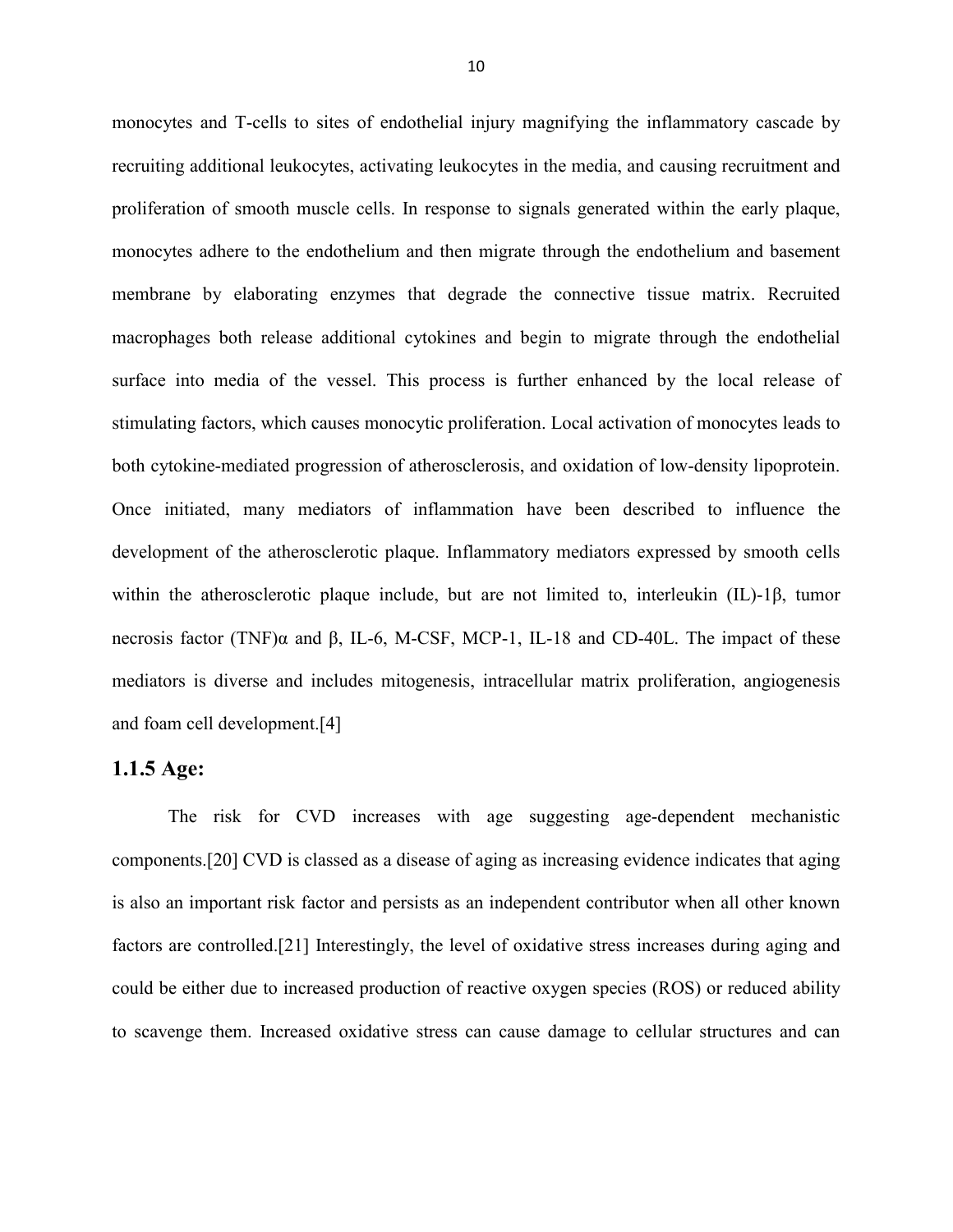oxidize LDL to form atherogenic oxLDL, but it also can lead to dysregulation of signal transduction and gene expression.[20]

 Premature or accelerated vascular aging can be promoted by cardiovascular risk factors. Vessel aging, even in the absence of atherosclerosis, leads to intimal and medial thickening as well as gradual loss of arterial elasticity, resulting in vascular stiffness. Aged vessels show a number of characteristic pathological processes, many of which are also seen in atherosclerosis. Aged vessels show alterations in matrix and cell composition, elevated expression of a number of proinflammatory molecules and increased uptake of plasma lipoproteins. These effects may be due to increased expression of leukocyte adhesion molecules on endothelial cells in aged vessels, which trigger the familiar processes of monocyte migration followed by increased uptake of atherogenic lipo-proteins with subsequent inflammation, key events that ultimately promote atherosclerosis. Aged ECs and vascular smooth muscle cells also show increased secretion of proinflammatory cytokines, resulting in persistent vascular inflammation. Thus, the effects of atherosclerosis are superimposed on normal aging of the underlying vessel.[21] Since ageassociated atherosclerosis correlates with lower expression of antioxidant genes, restoring their expression and activity by curcumin or other phytochemicals or micronutrients could be a strategy to increase stress resistance in vascular cells of the elderly.[20]

Treatment for atherosclerosis includes medical therapy, the mechanical reversal of arterial stenosis, or artery bypass graft surgery. [6] Currently, statins that were first discovered as a natural metabolite in Aspergillus terreus are the most widely prescribed drug to lower plasma cholesterol levels. However, there is widespread interest in establishing alternative nonpharmacological ways to manage cholesterol based on natural dietary compounds, which may prove to be more effective for reducing CVD risk. [22]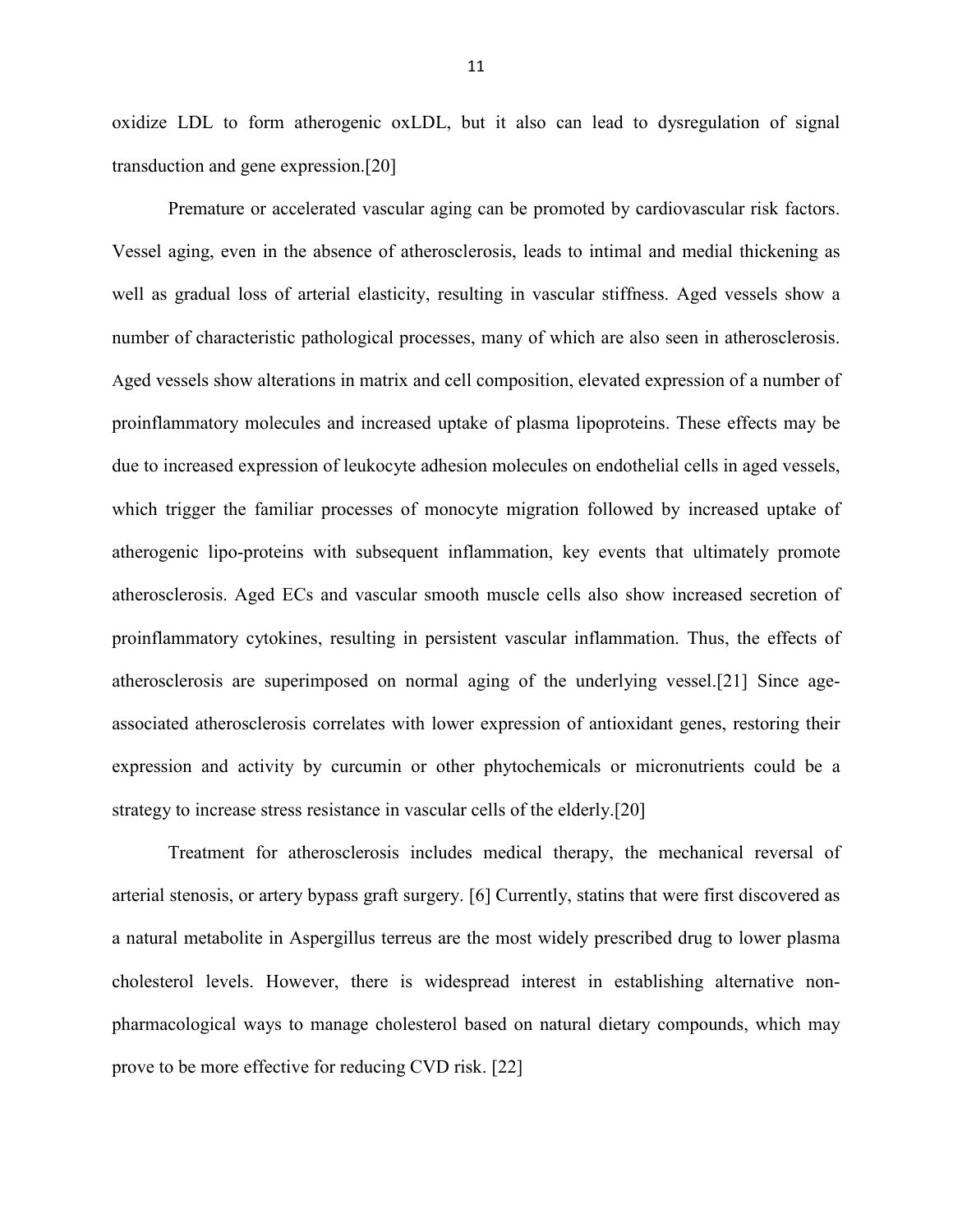#### **1.2 CURCUMIN**

Diet plays an important role in modulating the level of oxidative stress, as certain components of diet (e.g., high glucose, fructose, and fat) have been associated with increased levels of ROS, whereas antioxidants can chemically neutralize and prevent their damages. Free fatty acids increase lipid-mediated oxidative and endoplasmic reticulum (ER) stress by various mechanisms. On the other hand, reducing the amount of food intake by, for example, caloric restriction has been linked to a lower level of oxidative stress and to an increased maximum lifespan. Thus, the composition, quantity, and quality of diet are all important for regulating the level of oxidative stress.[20]

Despite considerable efforts, the prevalences of complex multigenic human diseases such as cardiovascular diseases, metabolic diseases, cancer, and neurological diseases have not decreased significantly in recent years. A number of mono targeted drugs have emerged over the past decade; however, the aforementioned diseases are caused by perturbations of multiple signaling pathways. Thus, attacking only one of these multiple pathways is highly unlikely to be effective. In addition, such monotargeted drugs are often very expensive and can produce numerous adverse effects. These features of monotargeted drugs underscore the importance of multitargeted, inexpensive, and readily available dietary agents or nutraceuticals for the prevention and treatment of human diseases.

Curcumin is one such widely studied nutraceutical that was first purified about two centuries ago by Harvard College laboratory scientists Vogel and Pelletier from the rhizomes of Curcuma longa (turmeric).[23]

The therapeutic benefits of dietary constituents of plant origin have been the focus of many extensive studies. Curcumin is a pigment obtained from the rhizomes of Curcuma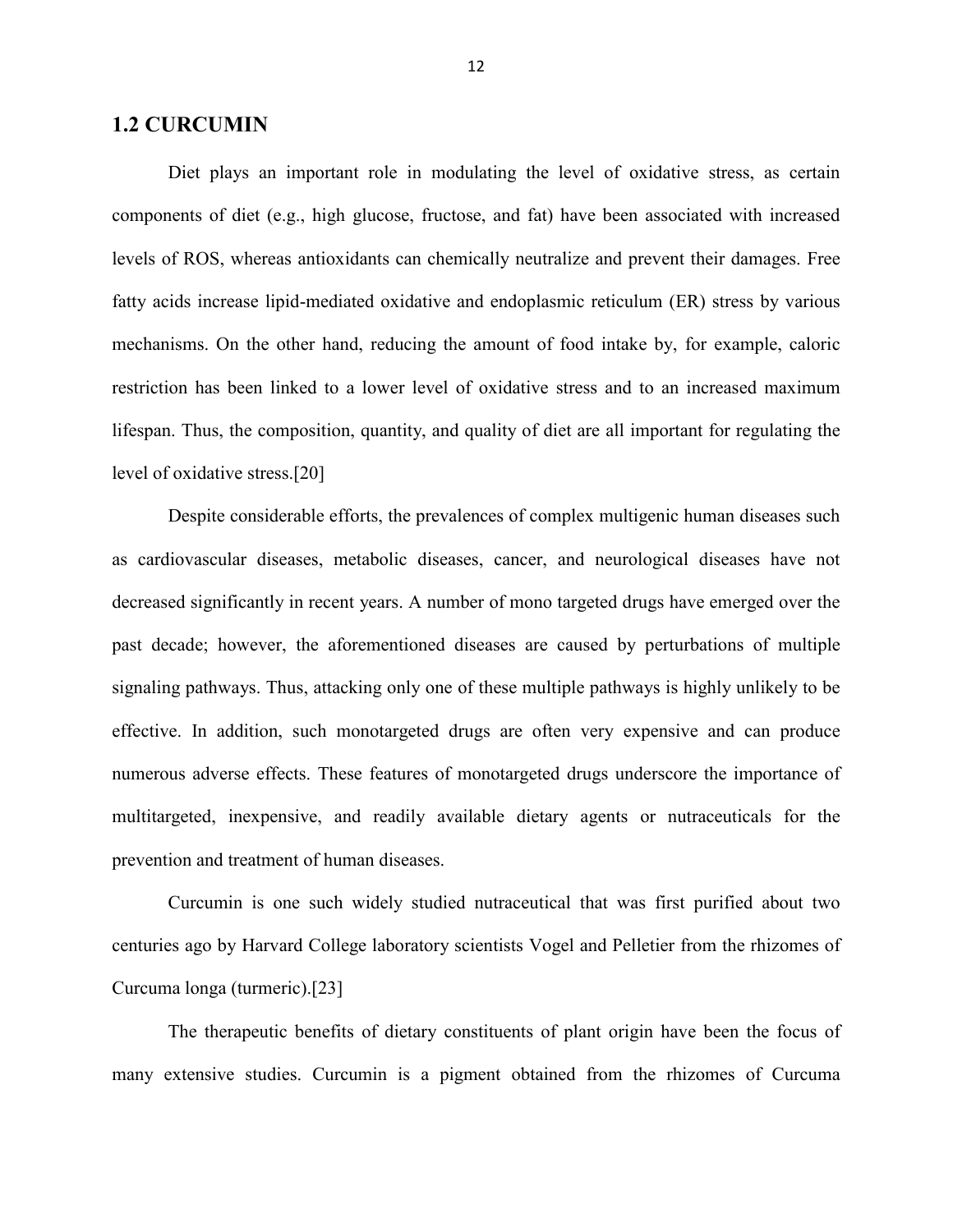longa.[24] The plant has a rhizome of bright orange color under a fine light brown cell layer. It is in common use as a spice in Asian cultures, where it is considered to be a magical plant because of its organoleptic properties and undoubted therapeutic and protective effects, especially for the skin and liver. Since ancient times, many properties have been ascribed to extracts of Curcuma longa.[12] Curcumin is also commonly used as a spice and a food-coloring agent.[24] The plant has been applied for the prevention and cure of skin and hepatic conditions and of ulcers and digestive disorders. It has also been used in the treatment of intestinal parasites and as a remedy for poisoning, snakebites, and various other complaints. [12]



#### **CURCUMIN**

**Fig.4.**Chemical structure of curcumin[1,7-bis-(4-hydroxy-3-methoxyphenyl)-1,6-heptadiene-3,5-dione].[25]

Curcumin is a highly pleiotropic molecule that was first shown to exhibit antibacterial activity in 1949. Since then, this polyphenol has been shown to possess anti-inflammatory, hypoglycemic, antioxidant, wound-healing, and antimicrobial activities. Extensive preclinical studies over the past three decades have indicated curcumin's therapeutic potential against a wide range of human diseases. In addition, curcumin has been shown to directly interact with numerous signaling molecules.[23]

In addition to a direct chemical action, recent studies suggest that phytochemicals and micronutrient can also prevent oxidative stress by influencing signal transduction and gene expression in non-antioxidant manners, for example by reducing the expression of enzymes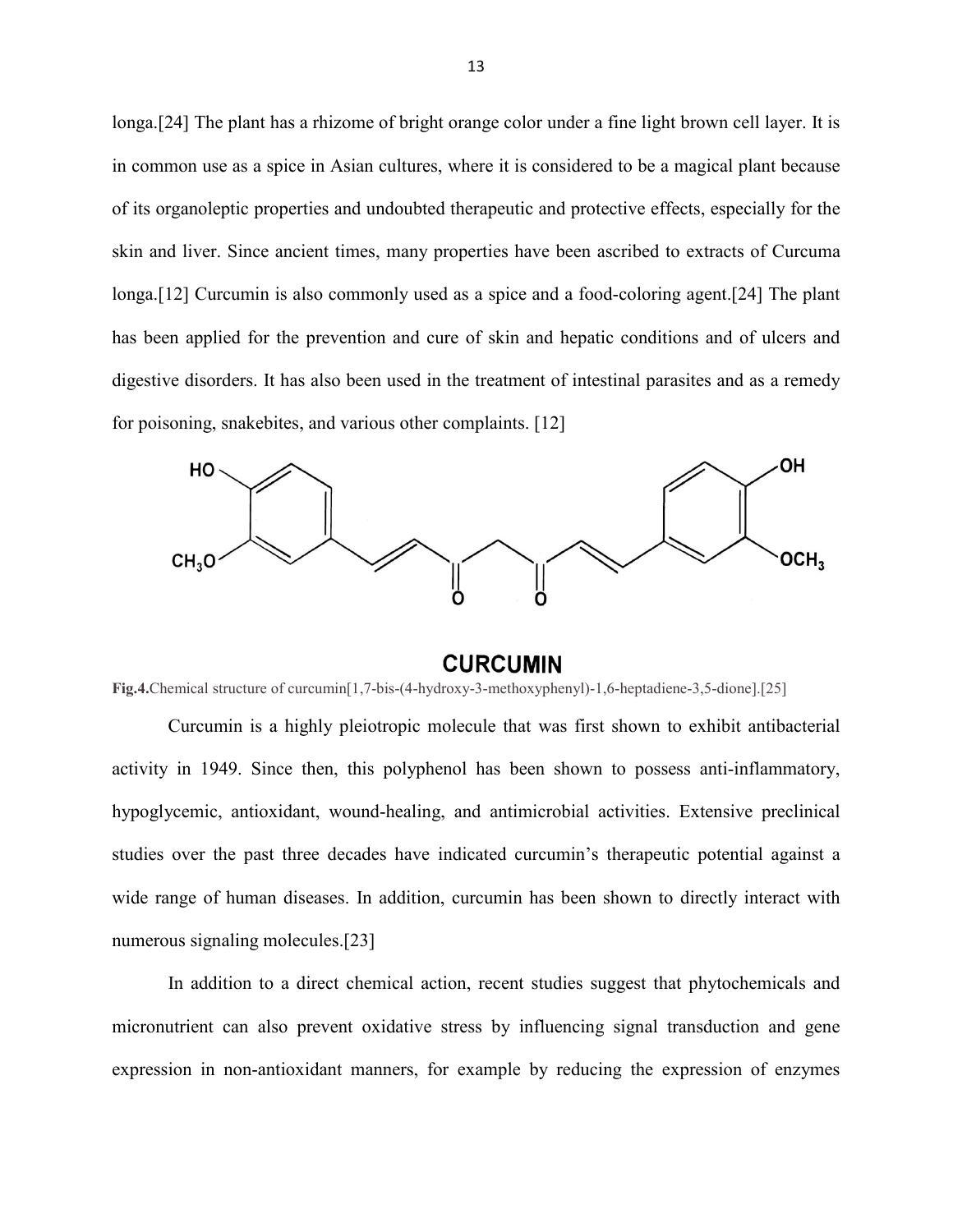producing free radicals, by inducing the expression of enzymes scavenging free radicals or possibly as a secondary effect by influencing glucose and lipid homeostasis and thus reducing systemic glucose and lipid mediated oxidative and ER stress.[20] For diabetes, a limited number of studies indicate that curcumin is hypoglycemic and improves glucose tolerance. In a mouse model of diabetes, curcumin increased the expression of FOXO1/FOXO3a in white adipose tissue.[20] The capacity of curcumin to stabilize membranes has also been demonstrated.[12]



Fig.5 Possible sites of attack of free radical oxidants with curcumin[26]

Curcumin has been found to be an excellent scavenger of most ROS, a property that bestows curcumin with antioxidant activity in normal cells. ROS consists of both free radical oxidants and molecular oxidants. Free radical oxidants participate in hydrogen abstraction and also in electron transfer reactions. All three active sites of curcumin can undergo oxidation by electron transfer and hydrogen abstraction. Detailed investigations by different groups have confirmed that during free radical reactions, the most easily abstractable hydrogen from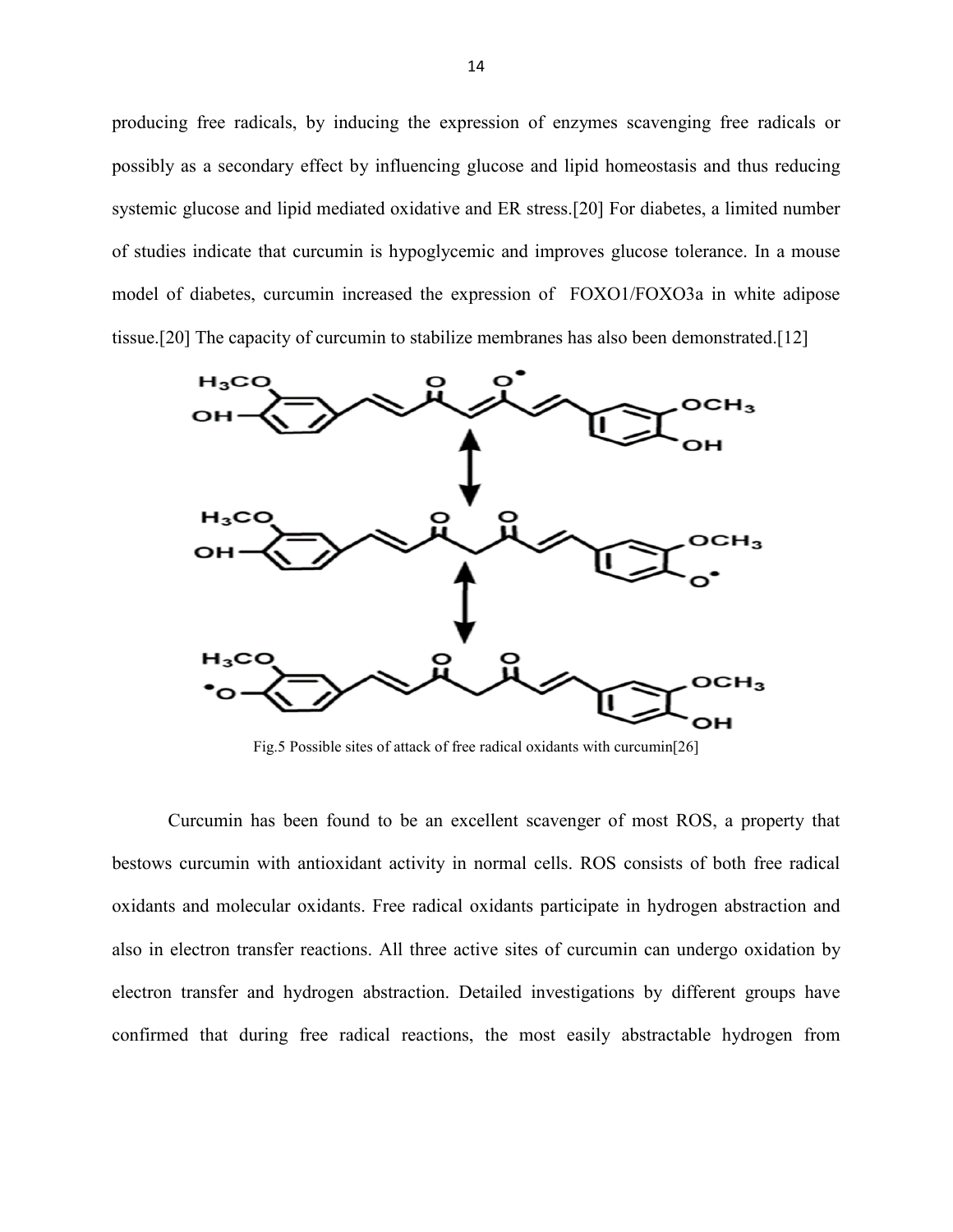curcumin is from the phenol-OH group, resulting in formation of phenoxyl radicals, which are resonance stabilized across the keto-enol structure.[26]

Diet-induced hyper-cholesterolemia has long been useful for the assessment of agents interfering with the absorption, degradation and excretion of cholesterol, rather than interfering with choles-terol biosynthesis. Indeed, many animal species have been used in experiments to evaluate the hypercholesterolemic effect of high-cholesterol diet, including rabbits, normal rats, diabetic rats, diabetic and non-diabetic hamsters, Guinea pigs, and monkeys. [24]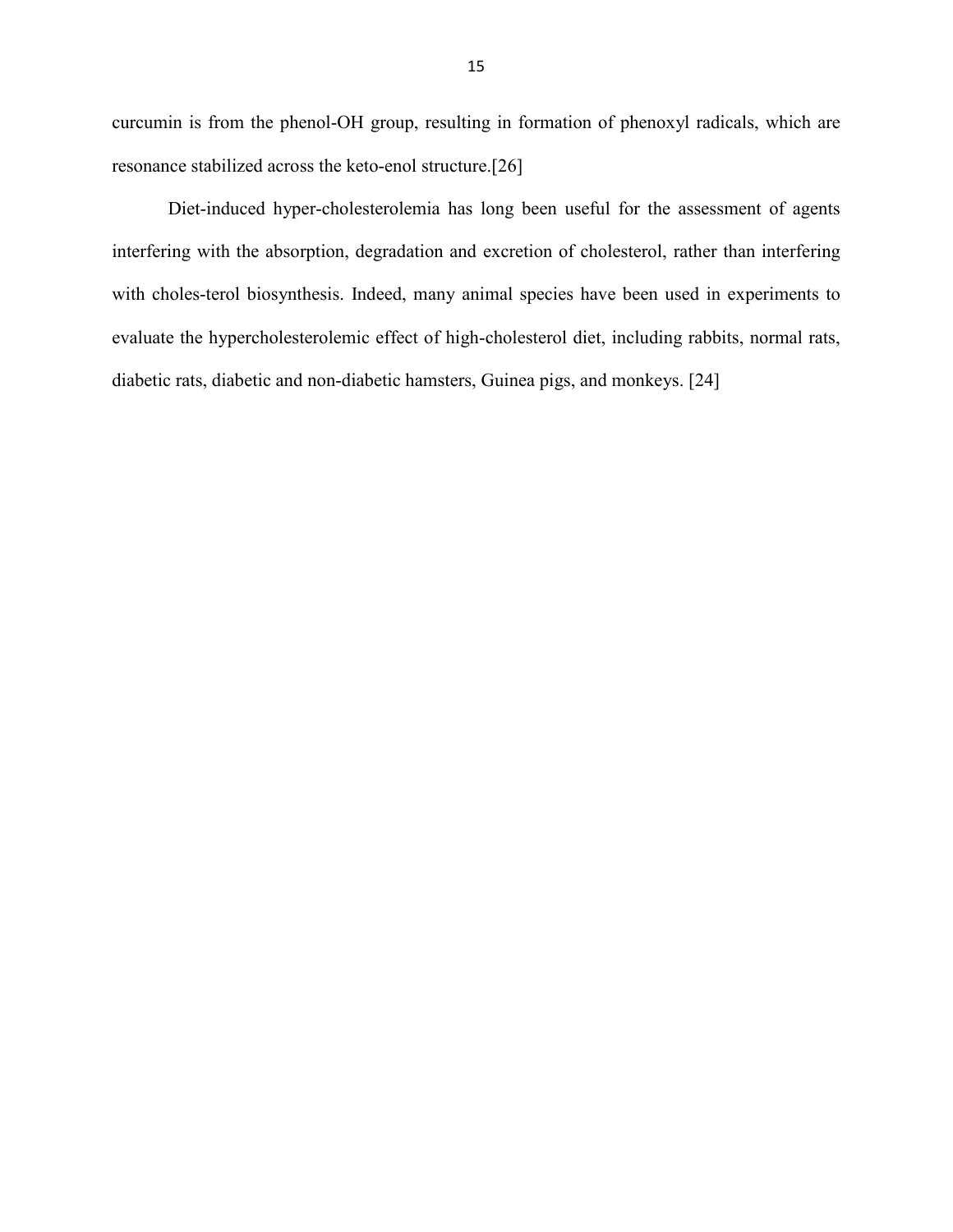#### **1.3 HYPOTHESIS**

In this study we have hypothesised that curcumin would help in attenuating the affects of atherogenic diet in aged rats. This hypothesis was tested using the following specific aims:

#### **Specific aim 1A**

To determine the effects of curcumin on the lipid profiles in aged rats fed an atherogenic diet ( 2% cholesterol and 2% cholesterol+ 2% curcumin)

#### **Specific aim 1B**

To evaluate effect of curcumin on HDL levels through gene expression analysis in aged rats fed an atherogenic diet ( 2% cholesterol and 2% cholesterol+ 2% curcumin)

#### **Specific aim 2A**

To investigate effects of curcumin on lipid peroxidation in aged rats fed an atherogenic diet ( 2% cholesterol and 2% cholesterol+ 2% curcumin)

#### **Specific aim 2B**

To determine the effects of curcumin on inflammatory response in aged rats fed an atherogenic diet ( 2% cholesterol and 2% cholesterol+ 2% curcumin)

We assessed the possible hypolipidemic and antiatherogenic effect of the active component of turmeric, curcumin, in male norway brown rats fed a high cholesterol diet. The lipid profile was assesed as the major marker of hypercholesterolemia. Accordingly, total cholesterol(TC), and high-density lipoprotein-cholesterol (HDL-C), Non- HDL, TC/HDL Ratio were among the parameters investigated. To evaluate the effects of curcumin on lipid oxidation MDA as TBARS and 3 Hydroxybutyrate were quantified while IL-6 was measured to evaluate its effect on the inflammatory response.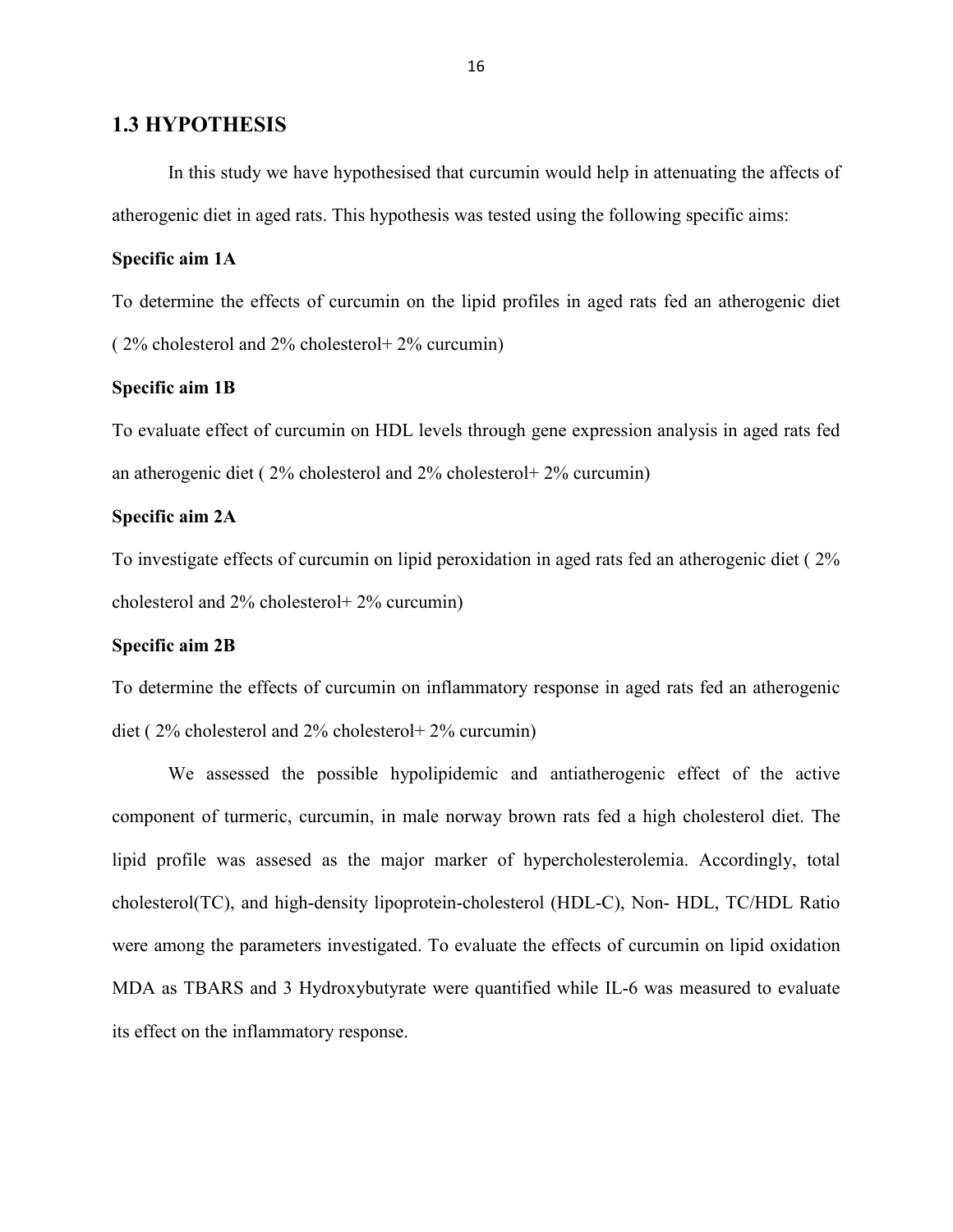#### **CHAPTER 2: Materials and Methods**

#### **2.1 Animals**

24 in-bred Brown Norway (BN) rats were obtained from the aged rodent colonies of the National Institute of Aging (Bethesda, MD). Upon arrival, 12 rats were 22 weeks old and 12 rats are 24 weeks old.

#### **2.2 Housing and husbandry**

All animals were housed in individual cage at Wayne State University Division of Laboratory Animal Resources (DLAR) facility under standard conditions as approved by the Wayne State University Animal Investigation Committee (AIC). All of them were kept in the same room with alternating 12 hours light alternating with 12 hours darkness under normal humidity and at room temperature. Cage bedding and water were replaced weekly and their health were monitored regularly.

### **2.3 Experimental protocol and diets**

Upon arrival at the facility, all animals were allowed to acclimatize for one week prior to start of the experiment. Following acclimatization period, they were assigned into 3 groups on a random basis with the constraint that all diet groups had the same mean body weight. The groups were named by their diets: Control Diet (C)  $(n = 8)$ , High Cholesterol Diet (H)  $(n=8)$ , and High Cholesterol with Curcumin Diet (HC) (n=8). The diet compositions are summarized in Table 1. Diets for all the groups were isocaloric. The purified diets were obtained in pellets from Dyets Inc. (Bethlehem, PA), and sufficient diet was obtained for the entire duration of the study. The diets were kept at -20°C, and diet was taken weekly as needed and kept refrigerated at 4°C. Animals were fed ad libitum and had free access to tap water.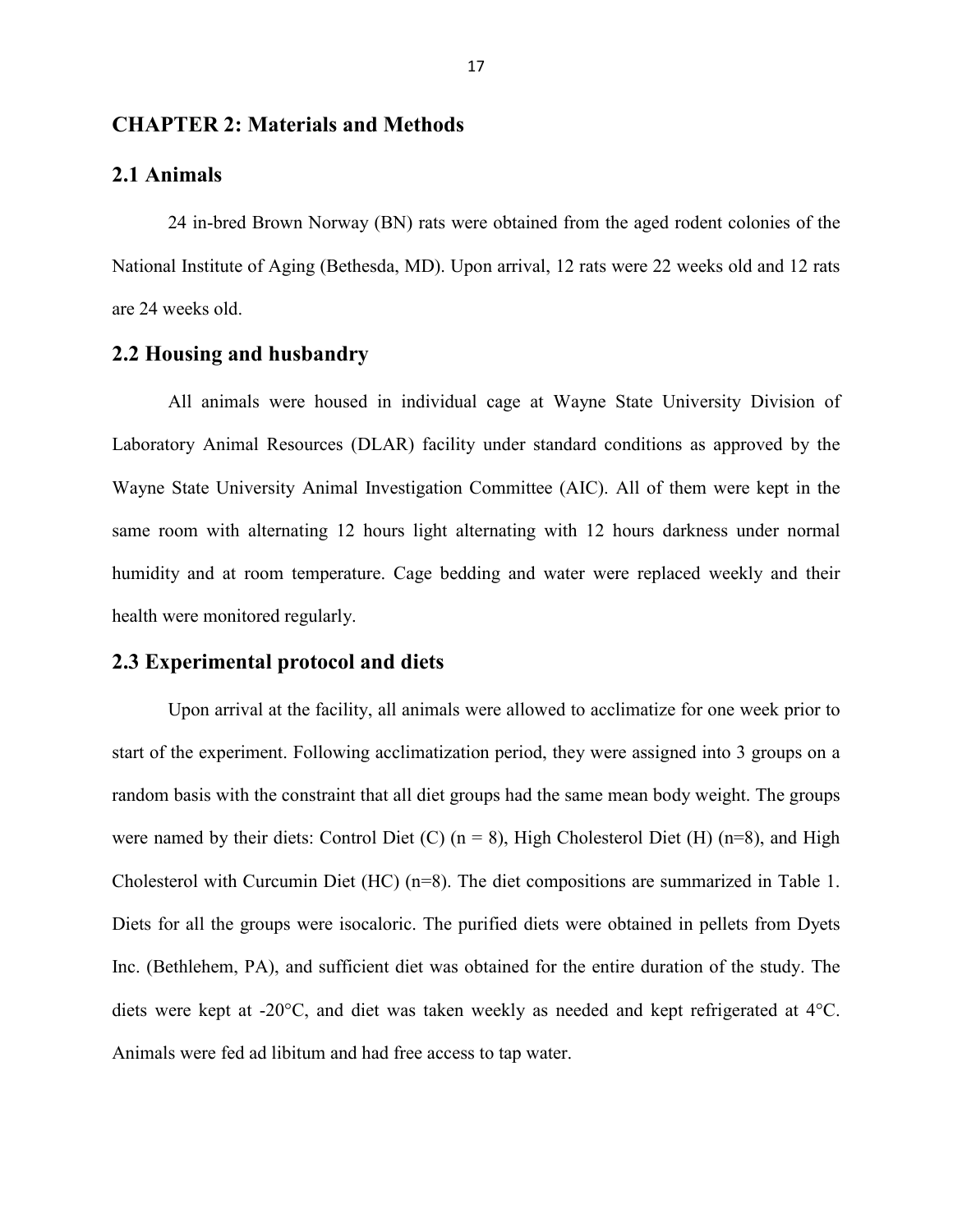| Ingredient          |         | Isocaloric Control High Cholesterol (2% Cholesterol) High Cholesterol + 2% Curcumin |         |
|---------------------|---------|-------------------------------------------------------------------------------------|---------|
| Casein              | 140     | 140                                                                                 | 140     |
| L-Cystine           | 1.8     | 1.8                                                                                 | 1.8     |
| Sucrose             | 100     | 77.5                                                                                | 77.5    |
| Cornstarch          | 465.692 | 465.692                                                                             | 445.692 |
| Dyetrose            | 155     | 155                                                                                 | 155     |
| Soyabean oil        | 40      | 40                                                                                  | 40      |
| t-butylhydroquinone | 0.008   | 0.008                                                                               | 0.008   |
| Cellulose           | 50      | 50                                                                                  | 50      |
| Mineral Mix#210050  | 35      | 35                                                                                  | 35      |
| Vitamin Mix#310025  | 10      | 10                                                                                  | 10      |
| Choline Bitartrate  | 2.5     | 2.5                                                                                 | 2.5     |
| Cholesterol         |         | 20                                                                                  | 20      |
| Cholic Acid         |         | 2.5                                                                                 | 2.5     |
| Curcumin            |         |                                                                                     | 20      |
| Total               | 1000    | 1000                                                                                | 1000    |
| Calorie             | 3602    | 3512                                                                                | 3440    |

Table 1: Composition of purified diets *(G/kg)*

# **2.4 Experimental Procedures**

Experimental procedures carried out for this study as summarized in Table 2. All mice were provided with their respective diets for 23 weeks and had free access to water. Body weight and food intake were recorded twice a week throughout the duration of the study. Urine was collected once a month for urinary metabolomic profiling. Upon completion of the experiment at Week 23, each animal was anesthetized using carbon dioxide chamber and decapitated followed by exsanguination and tissue collection. Tissues were flash-frozen in liquid nitrogen then stored at -80ºC until ready to be used for analysis. All procedures and protocols were in accordance with and ratified by the Animal Investigation Committee of Wayne State University.

| Procedures                             | Frequency of Measurement |
|----------------------------------------|--------------------------|
| Body weight, diet intake, water intake | Twice weekly (Week 1-6)  |
| Urine collection                       | Once weekly (Week 2,4,6) |
| Blood and tissue collection            | End of study (Week 6)    |
| $-11 - 20 - 1$<br>$\mathbf{H}$         |                          |

Table 2: Study timeline based on the overall study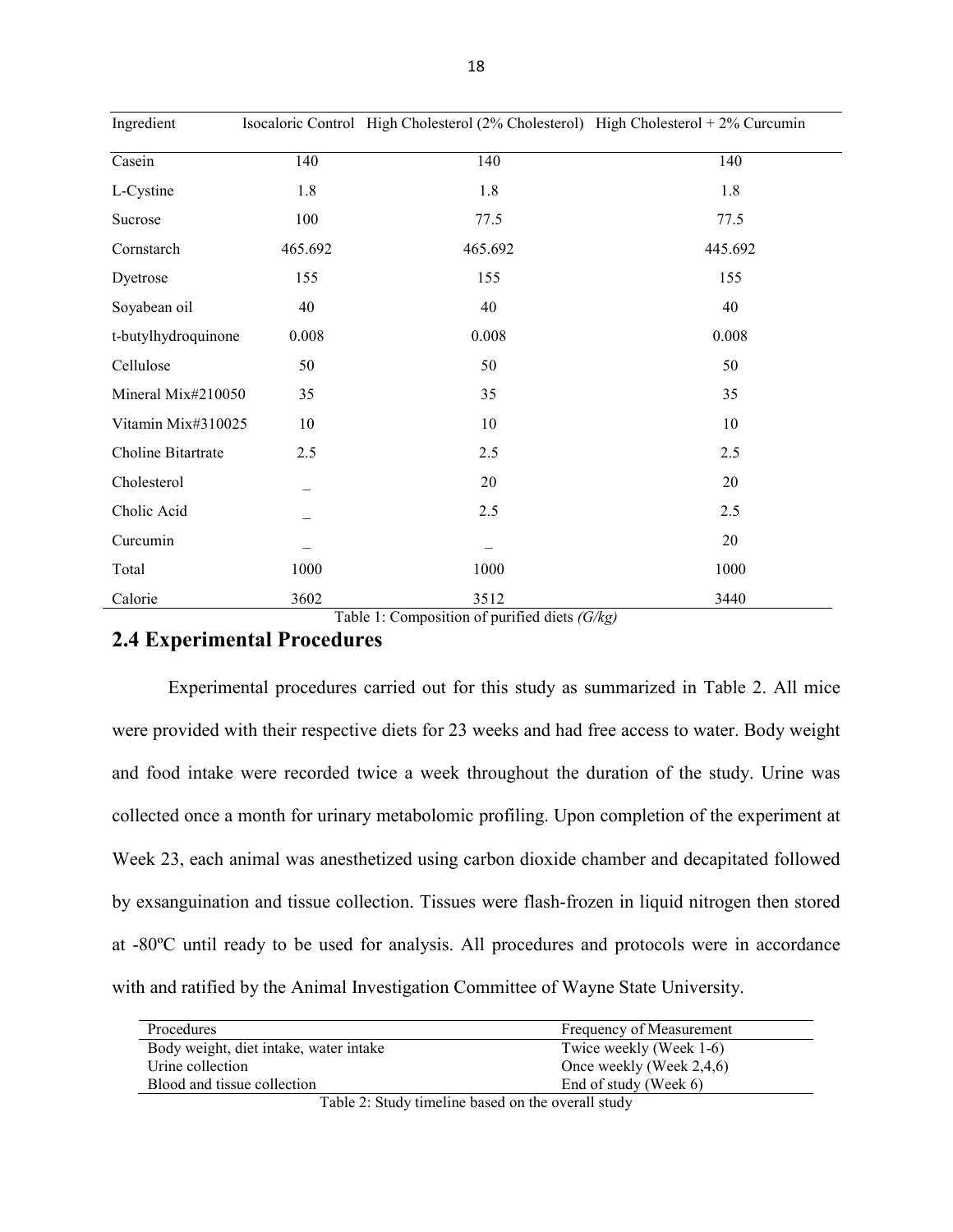#### **2.5 Plasma Total Cholesterol**

Total cholesterol (TC) cholesterol were determined using enzymatic kits (TC; Pointe Scientific Inc. Canton, MI.). Plasma was isolated by centrifugation of blood at 4000 rpm for 20 minutes at 4°C and stored in -80ºC until use. Samples and standards were taken and the test tubes were labeled accordingly. 1ml of reagent was pipetted into each tube and pre-warmed at 37°C for five minutes. 10µL of sample was added into respective tubes, mixed and returned to 37°C for incubation for five minutes. Spectrophotometer was zeroed with blank at 500nm and absorbances of all test tubes were recorded. The concentration of unknown samples was calculated by using standard curve.

#### **2.6 Liver Total Cholesterol**

#### **2.6.1 Folch Assay**

Folch method [27] was used to extract lipids from liver tissues. 0.5g of liver tissue was taken and homogenized in 10mL chloroform-methanol solution  $2:1(v/v)$ . The samples were left overnight in a shaking water bath. 3mL of 0.5% H2SO4 was added for separating the phases. The lower phase was taken and the volume was brought to 10ml by addition of chloroformmethanol mixture. Aliquots of 50µL were made and dried overnight. Reconstituted the aliquots with 50µL EtOH.

# **2.6.2 TC Assay**

TC was determined using enzymatic kit and same protocol as plasma was followed.

#### **2.7 HDL Plasma**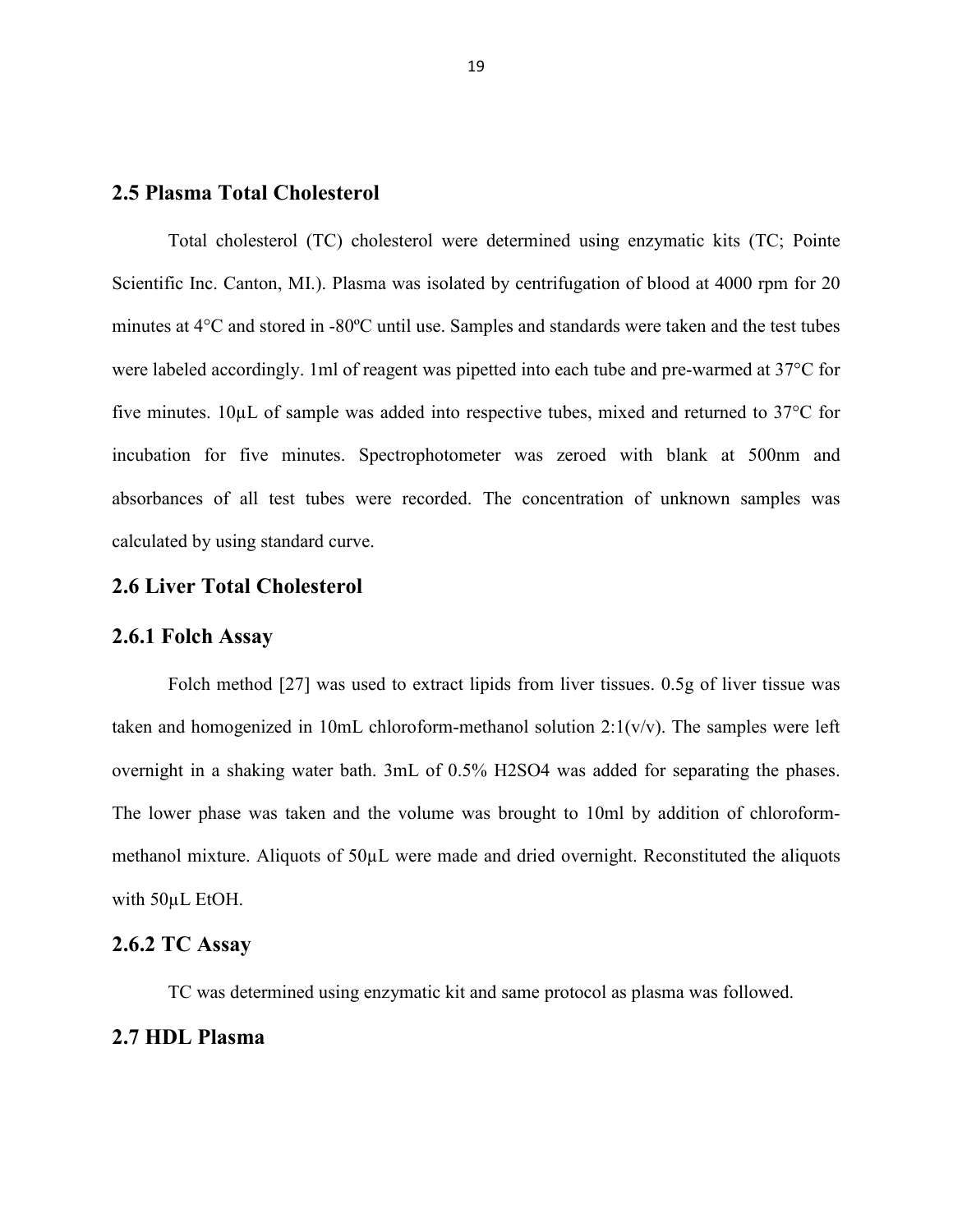Extracted plasma from -80 ºC was used. Liver lipids were extracted using Folch's method described above.

#### **2.7.1 Separation of HDL Cholesterol:**

Samples were taken and the test tubes were labeled accordingly.  $0.5$  ml  $(500\mu L)$  sample was pipetted into the respective tubes and 0.5 ml (500 $\mu$ L) reagent was added into each tube and mixed using vortex. The tubes were centrifuged at 2000g for 10 minutes.

#### **2.7.2 HDL Cholesterol Determination:**

Samples and standards were taken and the test tubes were labeled accordingly. 1ml enzymatic cholesterol reagent, which was prepared according to package insert instructions, was pipetted into each tube. Then 0.05 ml (50µL) standard or clear supernatants from above step were pipetted into their respective tubes. All tubes were incubated for 10 minutes at 37°C. The spectrophotometer was zeroed at 500nm with reagent blank and absorbance's of all test tubes were recorded. The concentration of unknown samples was calculated by using standard curve.

#### **2.8 PCR- ApoA1**

#### **2.8.1 RNA Extraction**

Liver tissue samples were taken from each group for gene expression analysis. The total RNA extraction assay was performed using commercial kit (RNeasy Mini Kit, Qiagen Valencia, CA) following the manufacturer's instructions. Tissue samples from liquid nitrogen were taken and approximately 30mg of frozen liver tissue was excised, weighed and then placed into 700µL QIAzol Lysis Reagent in a vessel which is suitable for disruption and homogenization using tissue homogenizer. The tube which contains the homogenate was then placed at room temperature (15-25˚C) for 5 minutes. Added 140µL of chloroform to the tube, capped securely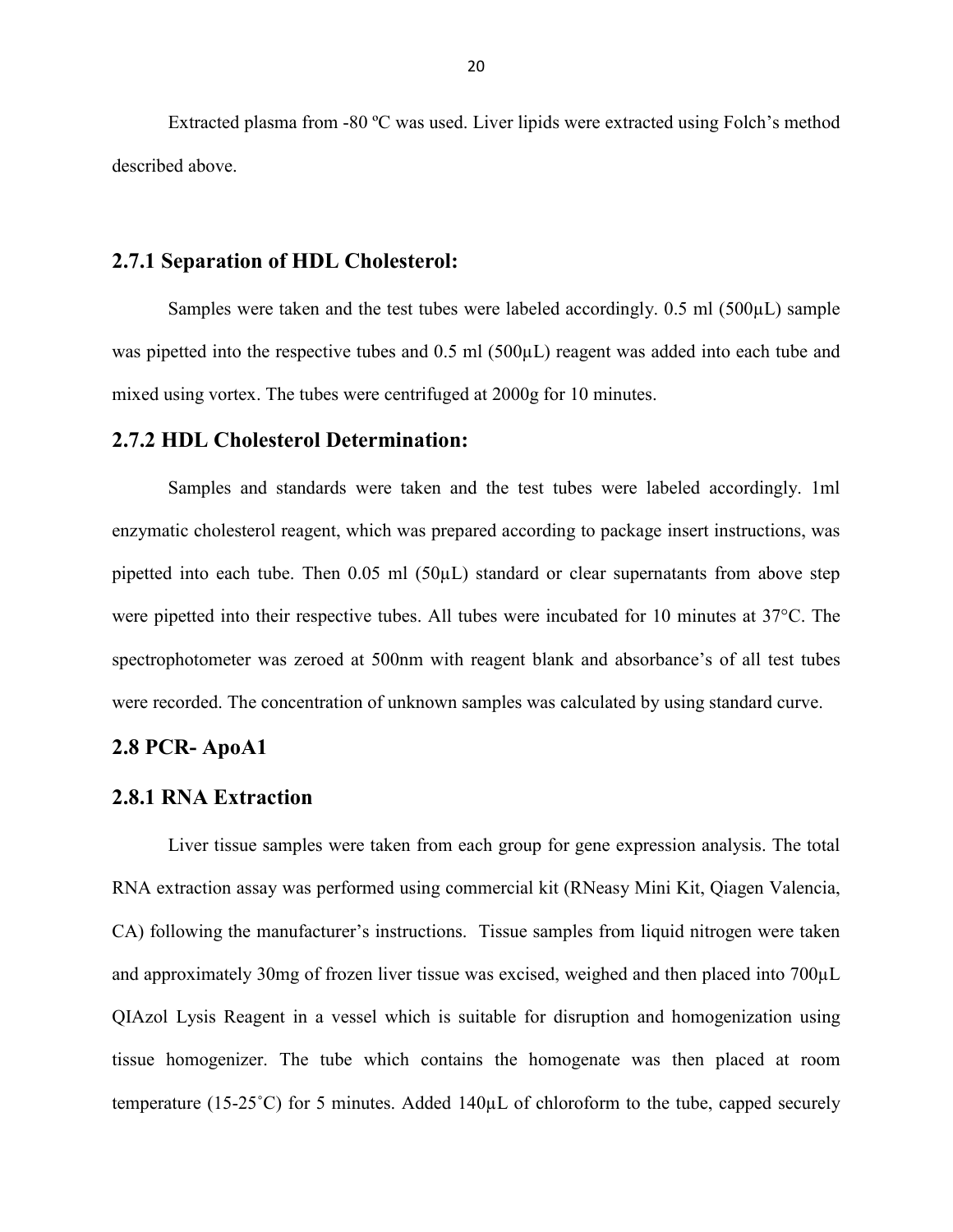and the tube was shaken vigorous for 15 seconds. The tube was kept at room temperature for 3 minutes followed by centrifugation for 15 minutes at 12,000rcf at 4˚C. After centrifugation, the upper aqueous phase was transferred to a new collection tube. Then 525µL of 100% ethanol was added to the tube and mixed thoroughly by pipetting. Next, 700µL of sample including any precipitate was pipetted into RNeasy Mini spin column in 2 ml collection tube and centrifuged at 10,000 rpm for 15 seconds. Discarded the flow-through and the same step as above was repeated for the remainder of sample. Added 700µL of Buffer RWT to RNeasy Mini spin column, centrifuged at 10,000 rpm for 15 seconds and flow-through was discarded. 500µL of Buffer RPE was then pipetted onto RNeasy Mini spin column and again and centrifuged at 10,000 rpm for 15 seconds. The flow-through was discarded and  $500\mu$ L of Buffer RPE was added to RNeasy Mini column and then centrifuged at 10,000 rpm for 2 minutes. RNeasy Mini spin column was then places into a new 2 ml collection tube and centrifuged at full speed for 1 minute. The RNeasy Mini spin column was transferred to a new 1.5 ml collection tube after the old collection tube was discarded with the flow through. 40µL of RNase-free water was then pipetted directly on the RNeasy Mini spin column membrane and centrifuged for 1 minute at 10,000 rpm to elute the RNA. Then using the Nanodrop spectrophotometer quantity measurement and the spectrophotometric quality assessment (A260/280 and A260/230 ratios) of RNA were carried out.

#### **2.8.2 cDNA Preparation**

Reverse transcription of the liver RNA was performed using High Capacity RNA to cDNA Master Mix kit (Applied Biosystems, Carlsbad, CA). 20 µL of RT buffer mix, 2µL of RT enzyme mix,  $8\mu$ L of RNA sample and  $10\mu$ L of nuclease-free water were taken and mixed into 0.2mL PCR tube and centrifuged for few seconds. The prepared samples were then loaded into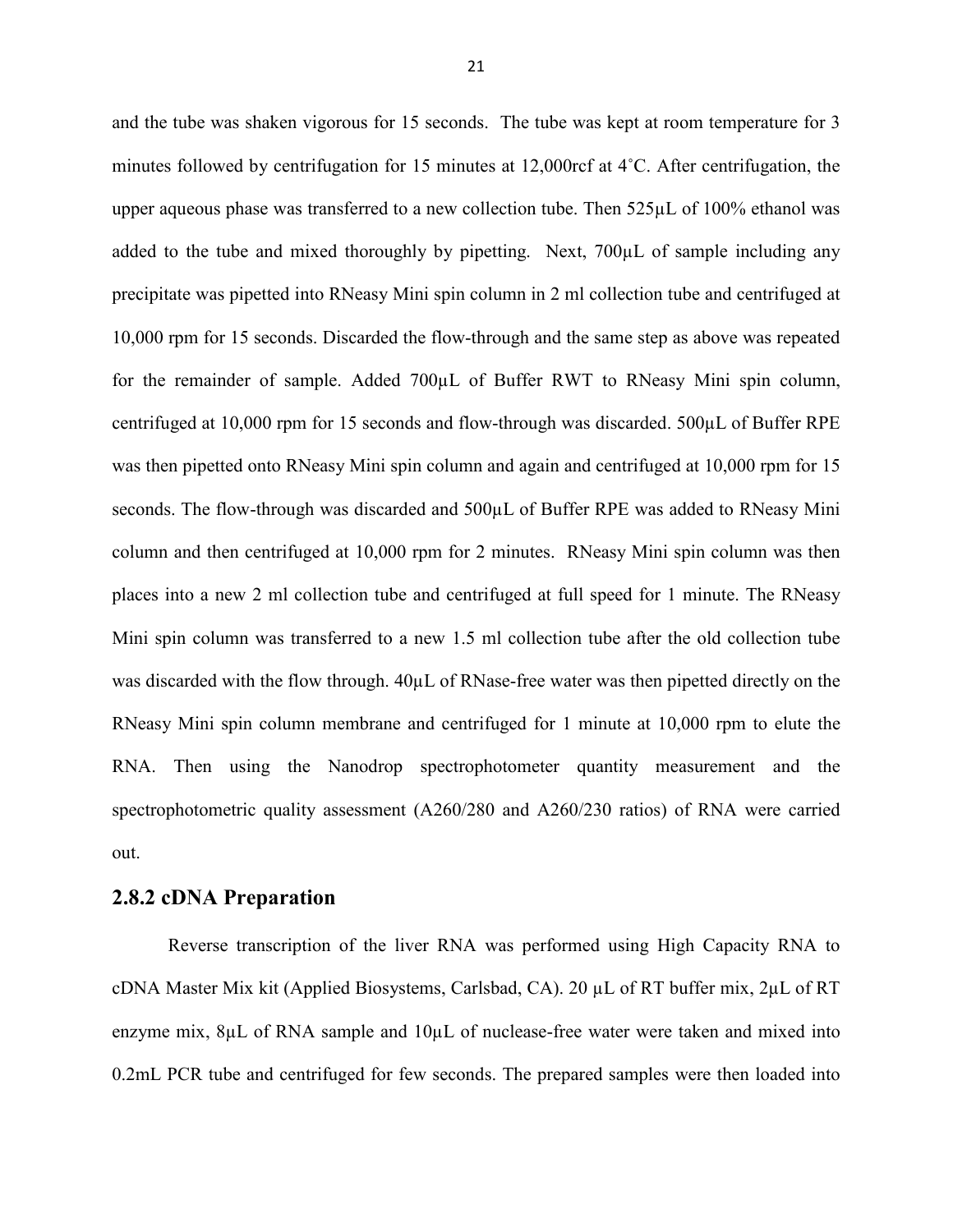Eppendorf mastercycler realplex 4 (Eppendorf, Hauppauge, NY) for reverse transcription process with the following temperature setting;  $25^{\circ}$ C for 5 minutes,  $42^{\circ}$ C for 30 minutes,  $85^{\circ}$ C for 5 minutes and was then transferred to a -20˚C freezer until use for qRT-PCR analysis.

#### **2.8.3 Quantitative Real-Time Polymerase Chain Reaction (qPCR)**

qPCR was performed as part of gene expression analysis. ApoA1 gene which encodes apolipoprotein A-I, the major protein component of HDL was tested in liver samples. The primer sequence of the gene is listed in Table 2. The final reaction volume of 25 uL was made using 12.5µL SYBR Green PCR Master Mix (Applied Biosystems, Warrington, UK), 1µL of 20 µM reverse and forward primer mixture, 9.5µL nuclease-free water and 2µL of cDNA. qRT-PCR was carried out on the Eppendorf mastercycler realplex 4 instrument (Eppendorf, Hauppauge, NY) in Mx3000P 96-Well Plates (Agilent Technologies) with the following settings; initial denaturation: 95˚C for 10 minutes, 45 repetitions of denaturation: 95˚C for 15 seconds and elongation:  $60^{\circ}$ C for 1 minute, dissociation curve:  $95^{\circ}$ C for 1 minute,  $60^{\circ}$ C for 30 seconds followed by gradual temperature increase from 60˚C to 95˚C in 20 minutes and finally at 95˚C for 30 seconds. Each gene was analyzed in triplicate with single NTC. mRNA expression levels in the samples were calculated relative to Control, High cholesterol diet and High cholesterol with curcumin diet using the comparative CT method:  $\Delta \Delta CT = \Delta CT$  sample -  $\Delta CT$  control, fold change = 2- $\triangle$  CT. GAPDH was used to normalize the expression values ( $\triangle$ CT).

| Primer's Name                              | <b>Forward Sequence</b>     | Reverse Sequence |                             |
|--------------------------------------------|-----------------------------|------------------|-----------------------------|
| ApoA1                                      | 5'- AGGAGCAGACCCAGCAGATA-3' |                  | 5'- AACCCAGAGTGTCCCAGTTG-3' |
| Table 3: Primer sequence of the ApoA1 gene |                             |                  |                             |

#### **2.8.4 Data Analysis**

A fold change cut-off of more than 2 was used in determining any significant change of gene expression relative to control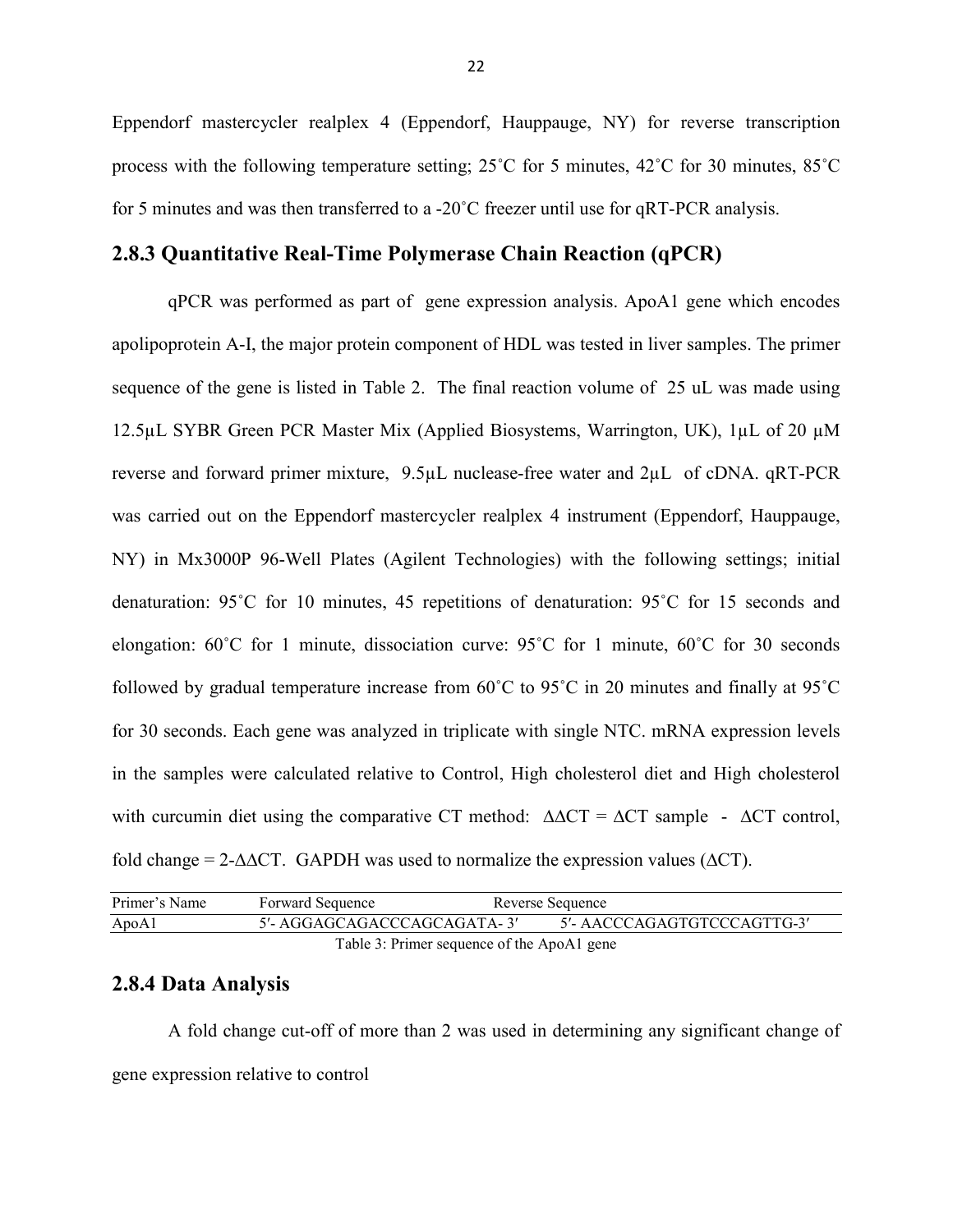### **2.9 Liver TBARS**

#### **2.9.1 Liver tissue homogenization**

25mg of tissue was weighed and transferred into a tube. 250µL of RIPA buffer containing protease inhibitor was added to the tube. The tissue was sonicated on ice for 15 seconds and vial tube was centrifuged at  $1600 \times g$  for 10 minutes at 4°C. The supernatant was stored at -80ºC until used for analysis.

#### **2.9.2 BCA Protein Quantification**

Pierce BCA Protein Assay Kit was purchased from Thermo Fisher Scientific Inc. Grand Island, NY. The standards and working reagents were prepared according to manufacturer's protocol. 25µL of each standard or unknown sample replicates were pipetted into a microplate well. 200µL of the WR added to each well and mixed the plate thoroughly on a plate shaker for 30 seconds. The plate was covered and incubated at 37°C for 30 minutes. Cooled the plate to RT and measured the absorbance at 562nm on a plate reader.

#### **2.9.3 TBARS Assay**

TCA TBARS Assay kit was purchased from Cayman Chemical Ann Arbor, Michigan. All the reagents were brought to room temperature before starting the assay. The standards and samples were prepared according to manufacturer's instructions and the vials were labeled accordingly. 100µL of sample or standard was taken into the vial and 100µL of TCA Assay Reagent was added to each vial. Then 800 $\mu$ L of color reagent was added to each vial and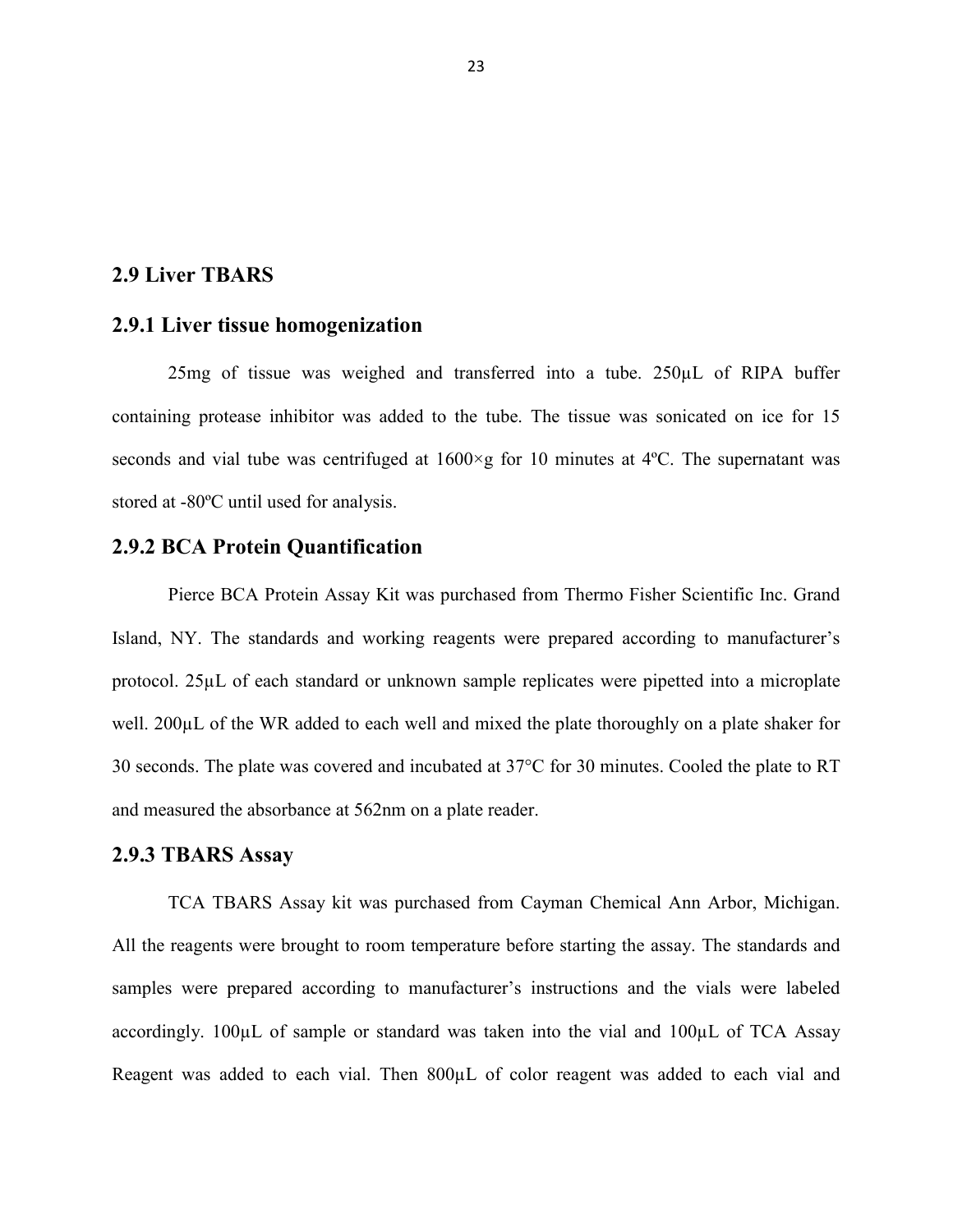vortexed. The vials were capped and placed in foam holder to keep the vials upright during boiling. The vials were then added to vigorously boiling water and left for an hour. After one hour the vials were taken and placed in ice bath immediately to stop the reaction and incubated on ice for 10 minutes. The vials were then centrifuged for 10 minutes at  $1600 \times g$  at  $4^{\circ}$ C. 200 $\mu$ L from each vial was taken and transferred to assigned slots in plate an absorbance was read at 540nm. The concentration of unknown samples was calculated by using standard curve. The samples were normalized using BCA protein quantification.

#### **2.10 Plasma TBARS**

Stored plasma from -80°C and thawed on ice. Plasma TBARS was performed by using the same method as liver tissues following the manufacturers protocol.

#### **2.11 Urine 3-Hydroxybutyrate**

#### **2.11.1 Creatinine Quantification**

The Colorimetric Assay kit was purchased from Cayman Chemical Ann Arbor, Michigan. Stored urine samples from -80°C were taken and thawed on ice. Urine was diluted 1:5 with assay buffer and the standards, and reagents were prepared, according to manufacturer instructions. 15µL of samples and standards are added to the wells. The reactions were initiated by adding 150µL of alkaline pictrate solution to each well. The plate was covered and incubated at room temperature for 10 minutes. The initial absorbance was measured at 500nm after removing the cover. Then 5µL of acid solution was added to each well and the plate was covered followed by incubation for 20 minutes at room temperature on a shaker. The cover was removed and the final absorbance was read at 500nm. The average final absorbance was subtracted from the average initial absorbance to get the corrected absorbance. The corrected absorbance of standard A was subtracted from itself and all other standards and samples to get adjusted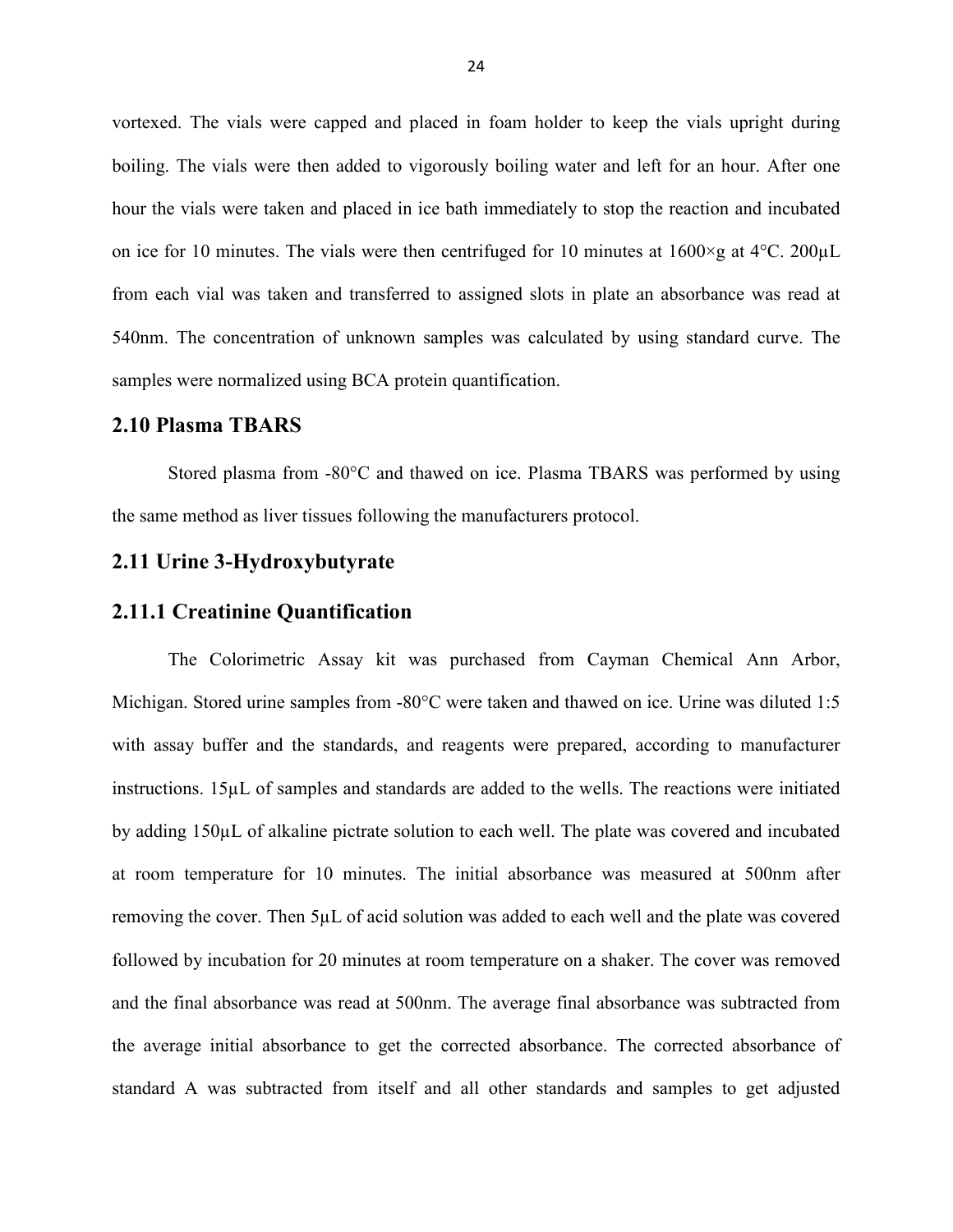absorbance. This adjusted absorbance of standards was plotted on standard curve to obtain the concentration of creatinine of unknown samples.

#### **2.11.2 3-hydroxybutyrate Assay**

Urine samples were used for measuring the ketone body 3-hydroxybutyrate. The Colorimetric Assay kit was purchased from Cayman Chemical Ann Arbor, Michigan. Stored urine samples from -80°C were taken and thawed on ice. Urine was diluted 1:5 with assay buffer and the standards, and reagents were prepared, according to manufacturer instructions. 50µL of standards and samples were added to the wells in triplicates. The reaction was initiated by adding 50µL of developer solution to each well. The plate was incubated in dark at 25°C for 30 minutes. The absorbance was read at 455nm and the values were recorded. The concentration of unknown samples was calculated by using standard curve. The urine samples were normalized using creatinine.

#### **2.12 IL-6 ELISA**

IL-6 ELISA Immunoassay kit was purchased from R&D Systems Inc. Minneapolis, MN. All the reagents, standard dilutions, control, and samples were reconstituted according to manufacturer's protocol. Plasma was taken from -80 ºC and thawed on ice. 50 μL of Assay Diluent RD1-54 was added into each well and then 50 μL of standards or samples were added into their respective wells. The samples were mixed by gently tapping the plate frame for 1 minute. The plates was covered with the adhesive strip provided and incubate for 2 hours at room temperature. Aspirated each well and washed, repeating the process four times for a total of five washes. The wells were washed by filling each well with Wash Buffer (400 μL) using a squirt bottle. Plate was inverted and blotted against clean paper towels. After this 100 μL of Rat IL-6 Conjugate was added to each well and covered with a new adhesive strip. Incubated for 2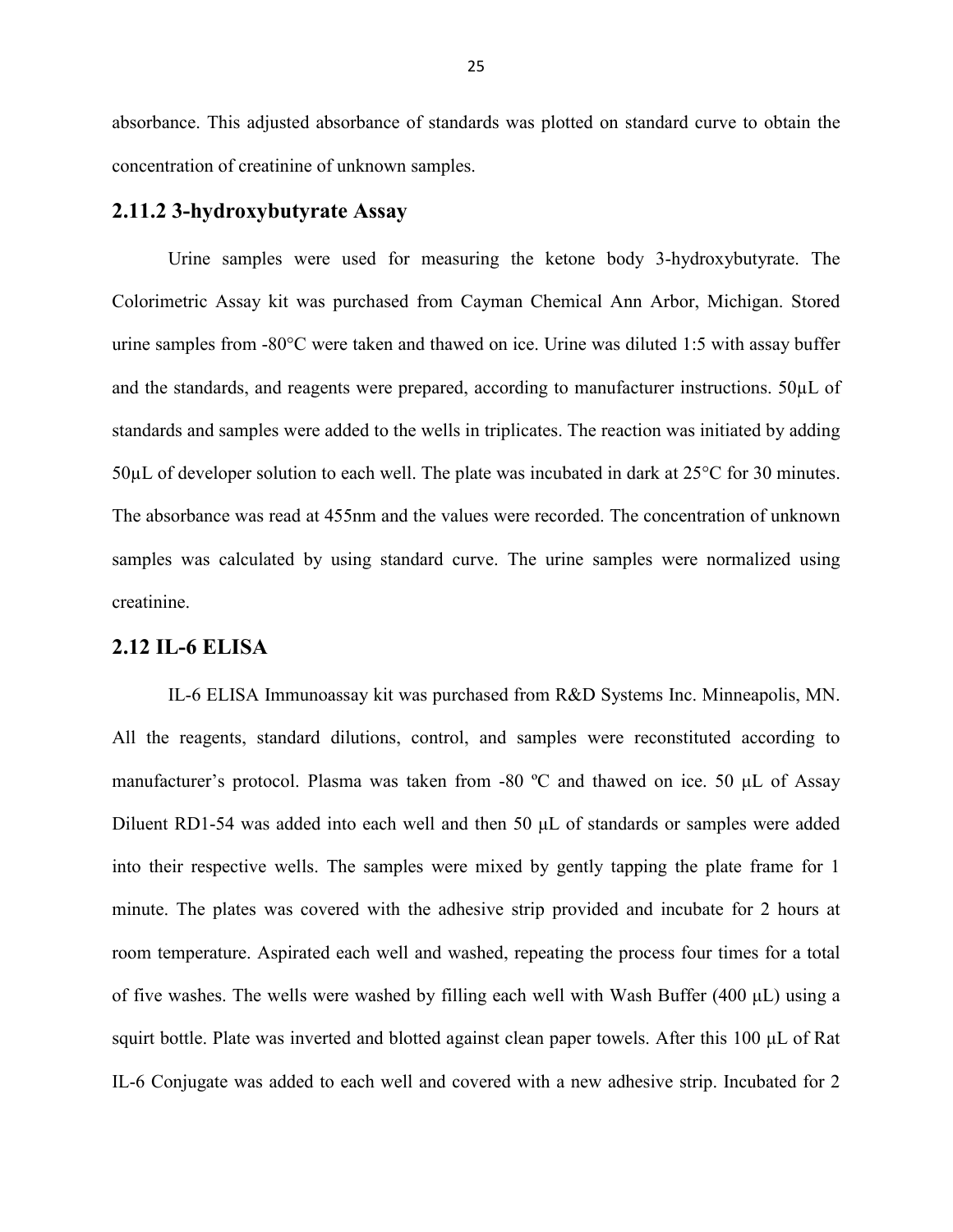hours at room temperature and repeated the aspiration/wash as explained above. Then 100 μL of Substrate Solution to each well and incubated for 30 minutes at room temperature taking care it is protected from light. After 30 minutes 100 μL of Stop Solution was added to each well and gently tapped the plate to ensure thorough mixing. The optical density of each well was determined within 30 minutes, using a microplate reader set to 450 nm. The concentration of unknown samples was calculated by using standard curve.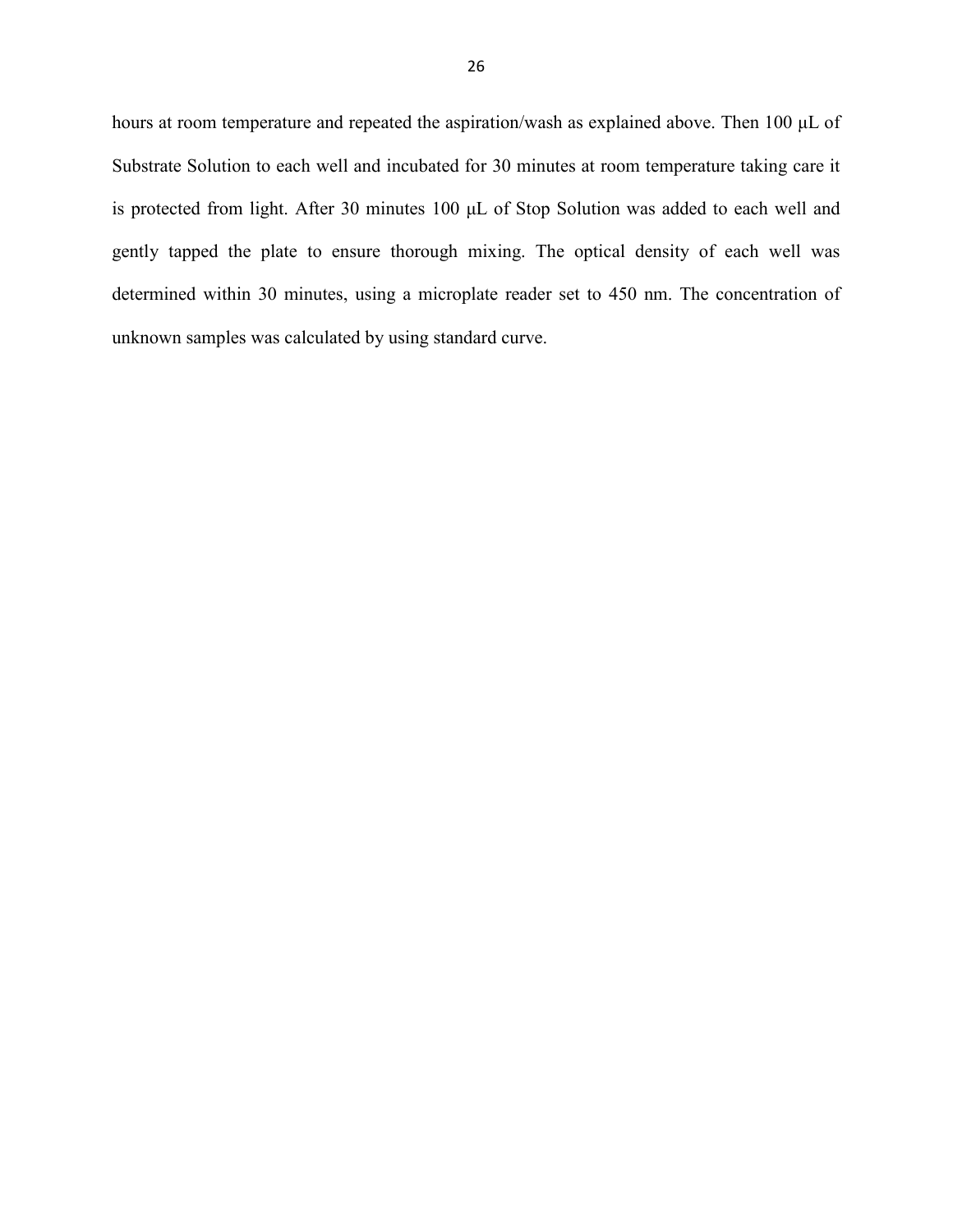### **CHAPTER 3: Results**



### **Body weight and food intake:**

Fig. 6. Mean body weight of rat at week 1 and Week 23 is shown. Results represent mean + SE. Comparisons were achieved using one way ANOVA followed by LSD as post-hoc test. No significant difference was between group in week 1 and Week 23.



Fig. 7. Mean food intake of rats at week 1 and week 23 is shown. Results represent mean diet consumption. Comparisons were achieved using one way ANOVA followed by LSD as post-hoc test. No significant difference was between group in week 1 and Week 23.

# **Specific aim 1A**

To determine the effects of curcumin on the lipid profiles in aged rats fed an atherogenic diet (

2% cholesterol and 2% cholesterol+ 2% curcumin)

### **Plasma Total Cholesterol:**

The effects of curcumin on total cholesterol content of plasma has been shown in the

figure 8. The groups Control (C), high cholesterol (H) and high cholesterol with curcumin (HC)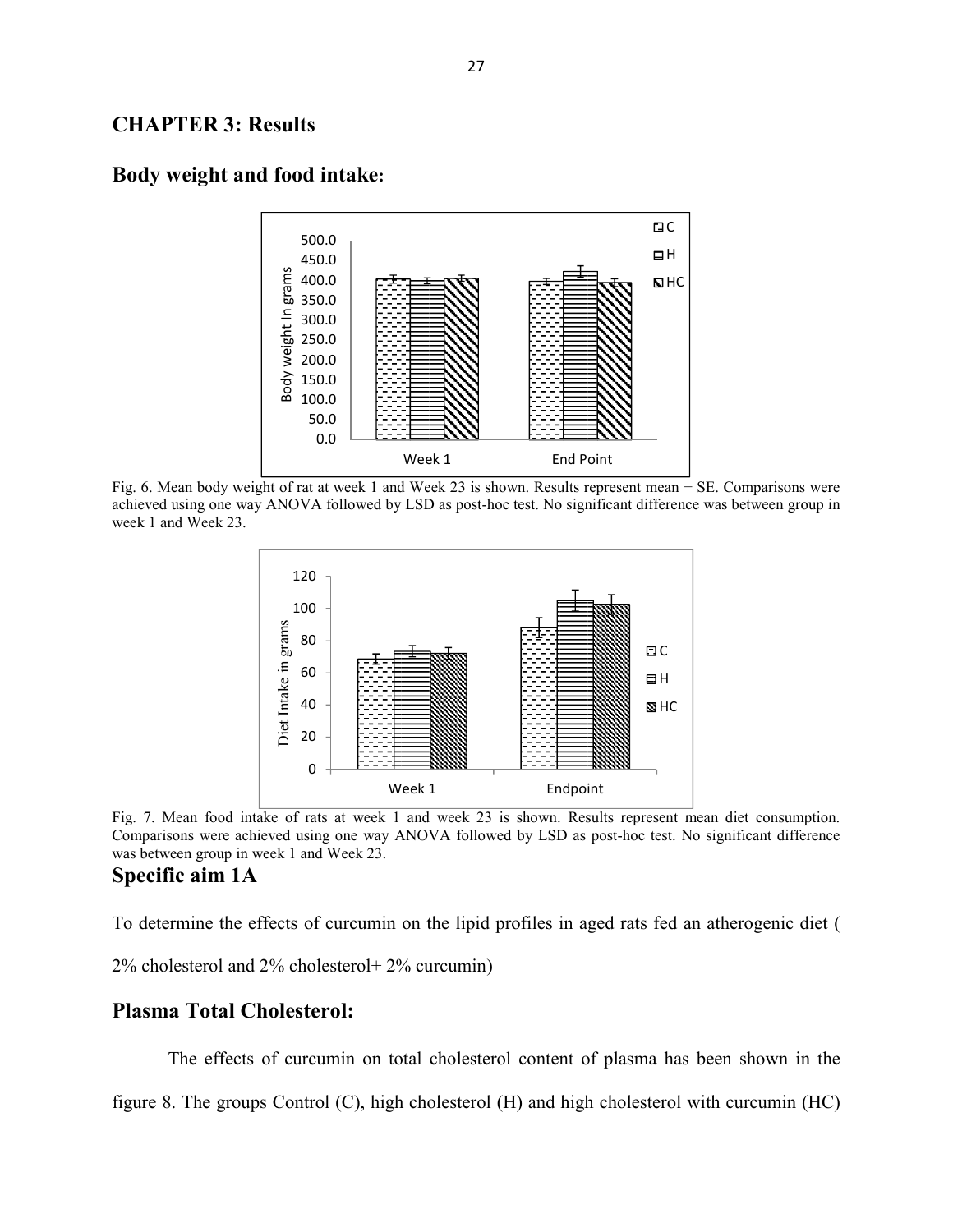have been compared. TC was measured in C, H, and HC group's rats using enzymatic assay kits. Significant difference was observed between the groups.



Fig. 8. Effect of curcumin on the Plasma TC in aged rats. Results represent mean + SE. Comparisons were achieved using one way ANOVA followed by LSD as post-hoc test. a–H is significantly different from C, at  $p<0.05$ . b –H is significantly different from HC at p<0.05. c- HC is significantly different from C.

#### **Plasma High Density Cholesterol:**

The effects of curcumin on HDL cholesterol content of plasma has been shown in the figure 9. The groups Control (C), high cholesterol (H) and high cholesterol with curcumin (HC) have been compared. HDL was measured in C, H, and HC group's rats using enzymatic assay kits. Significant difference was observed between the groups.



Fig. 9. Effect of curcumin on the Plasma HDL in rats. Results represent mean + SE. Comparisons were achieved using one way ANOVA followed by LSD as post-hoc test.  $a - H$ , Significantly different from C at  $p \le 0.05$ .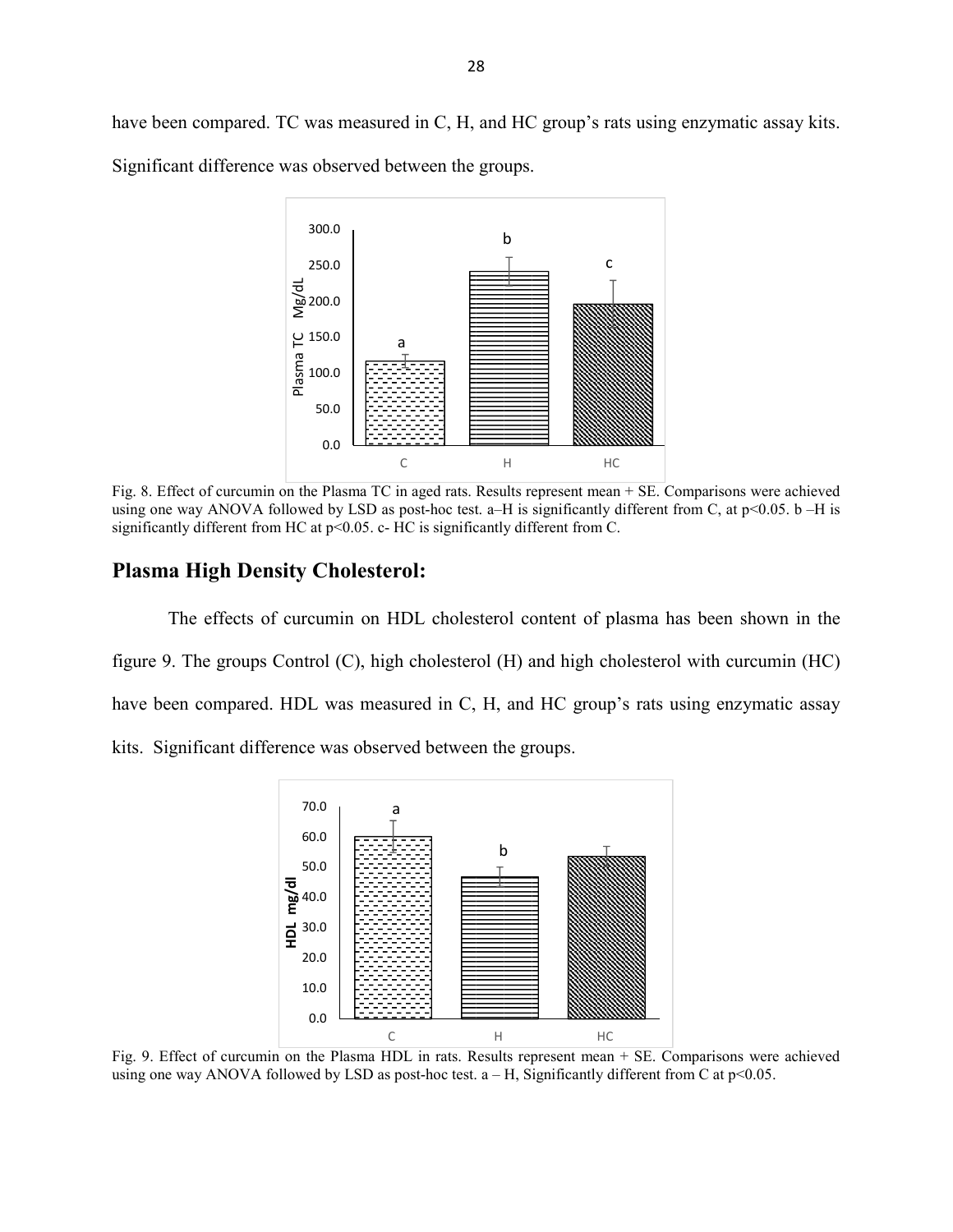#### **Plasma Non-HDL:**

The plasma Non-HDL cholesterol content has been shown in the figure 10. It is measured as difference of TC and HDL. The groups Control (C), high cholesterol (H) and high cholesterol with curcumin (HC) have been compared. Significant difference was observed between the groups.



Fig. 10. Effect of curcumin on the Plasma Non-HDL measured as TC-HDL in rats. Results represent mean + SE. Comparisons were achieved using one way ANOVA followed by LSD as post-hoc test. a– H is significantly different from C, at p<0.05. b –H is significantly different from HC at p<0.05. c- HC is significantly different from C at  $p<0.05$ .

#### **Plasma TC/HDL Ratio:**

The effects of curcumin on TC/HDL cholesterol ratio of plasma has been shown in the

figure 11. The groups Control (C), high cholesterol (H) and high cholesterol with curcumin (HC)

have been compared. Significant difference was observed between the groups.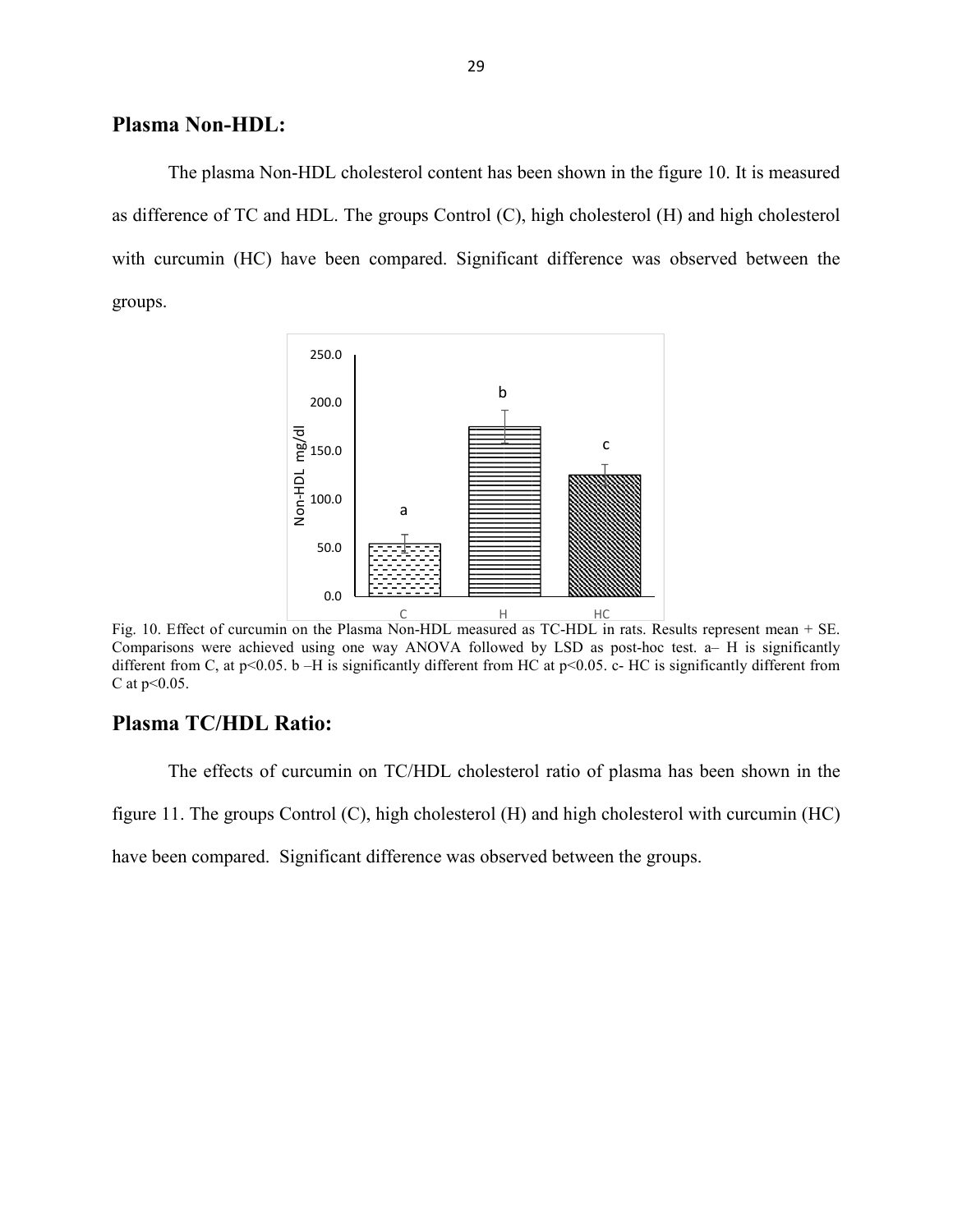

Fig. 11. Effect of curcumin on the Plasma TC/HDL ratio in rats. Results represent mean + SE. Comparisons were achieved using one way ANOVA followed by LSD as post-hoc test.  $a - H$  is significantly different from C, at p<0.05. b –H is significantly different from HC at p<0.05. c- HC is significantly different from C at p<0.05.

### **Liver TC:**

The effects of curcumin on total cholesterol of liver has been shown in the figure 12. The groups Control (C), high cholesterol (H) and high cholesterol with curcumin (HC) have been compared. TC was measured in C, H, and HC group's rats using enzymatic assay kits. Significant difference was observed between the groups.



Fig. 12. Effect of curcumin on the liver TC in rats. Results represent mean + SE. Comparisons were achieved using one way ANOVA followed by LSD as post-hoc test.  $a - H$ , Significantly different from C at p<0.05. b -H, Significantly different from HC at  $p<0.05$ .

#### **Specific aim 1B**

To evaluate effect of curcumin on HDL levels through gene expression analysis in aged rats fed an atherogenic diet ( 2% cholesterol and 2% cholesterol+ 2% curcumin)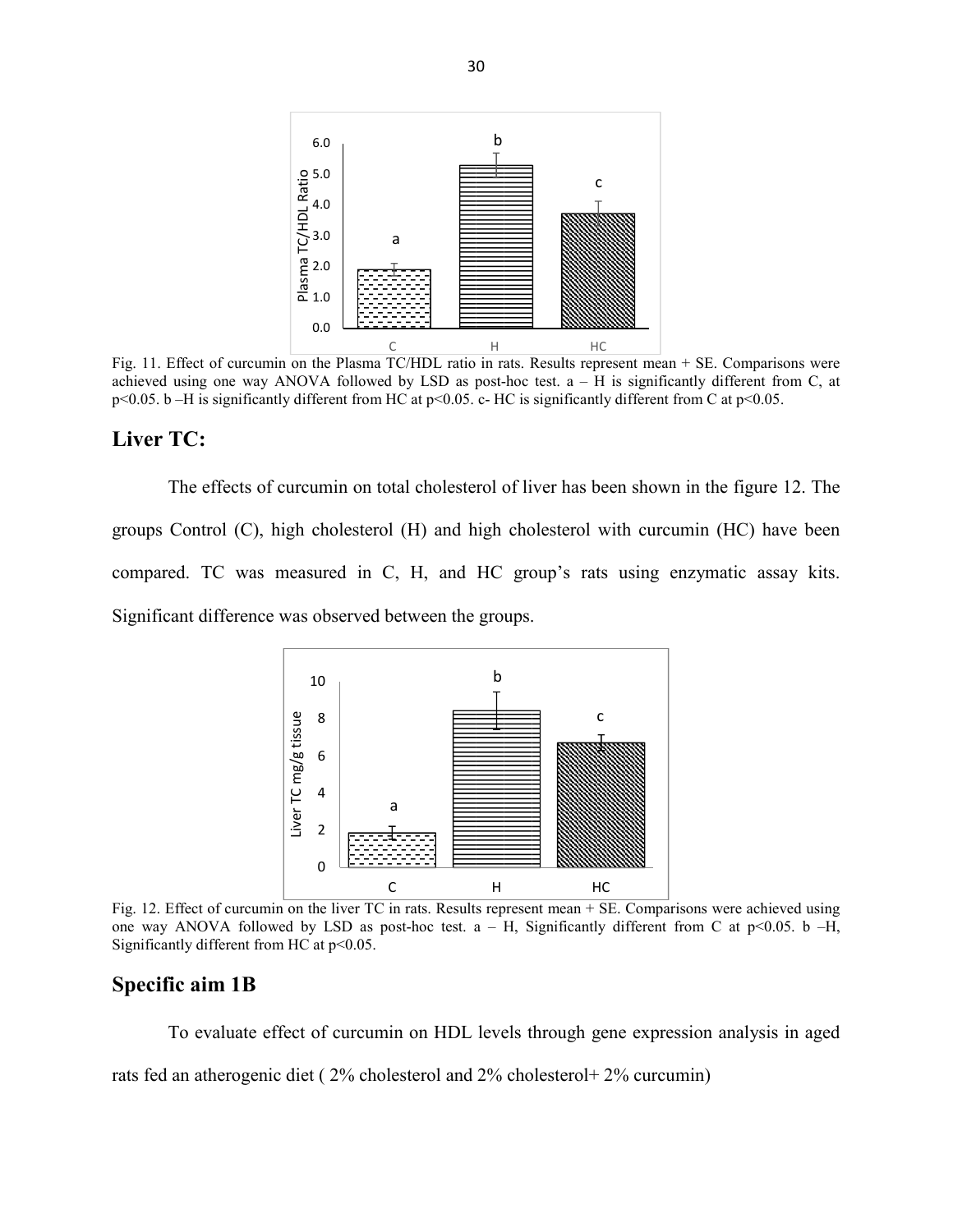### **RT-PCR:**

The effects of curcumin on gene expression of liver has been shown in the figure 14. The groups Control (C), high cholesterol (H) and high cholesterol with curcumin (HC) have been compared PCR was done in C, H and HC group's rats using kits. Significant difference was observed between the groups.



Fig. 14. Effect of curcumin on the mRNA expression of ApoA1 in rat liver. The expression is presented as fold change with respect to KC. a is significantly different from b.

#### **Specific aim 2A**

To investigate effects of curcumin on lipid peroxidation in aged rats fed an atherogenic diet ( 2% cholesterol and 2% cholesterol+ 2% curcumin)

# **Liver TBARS:**

The effects of curcumin on lipid peroxidation of liver has been shown in the figure 15. The groups Control (C), high cholesterol (H) and high cholesterol with curcumin (HC) have been compared. TBARS was performed in C, H, and HC group's rats using kits. Values are expressed per mg of protein. Significant difference was observed between the groups.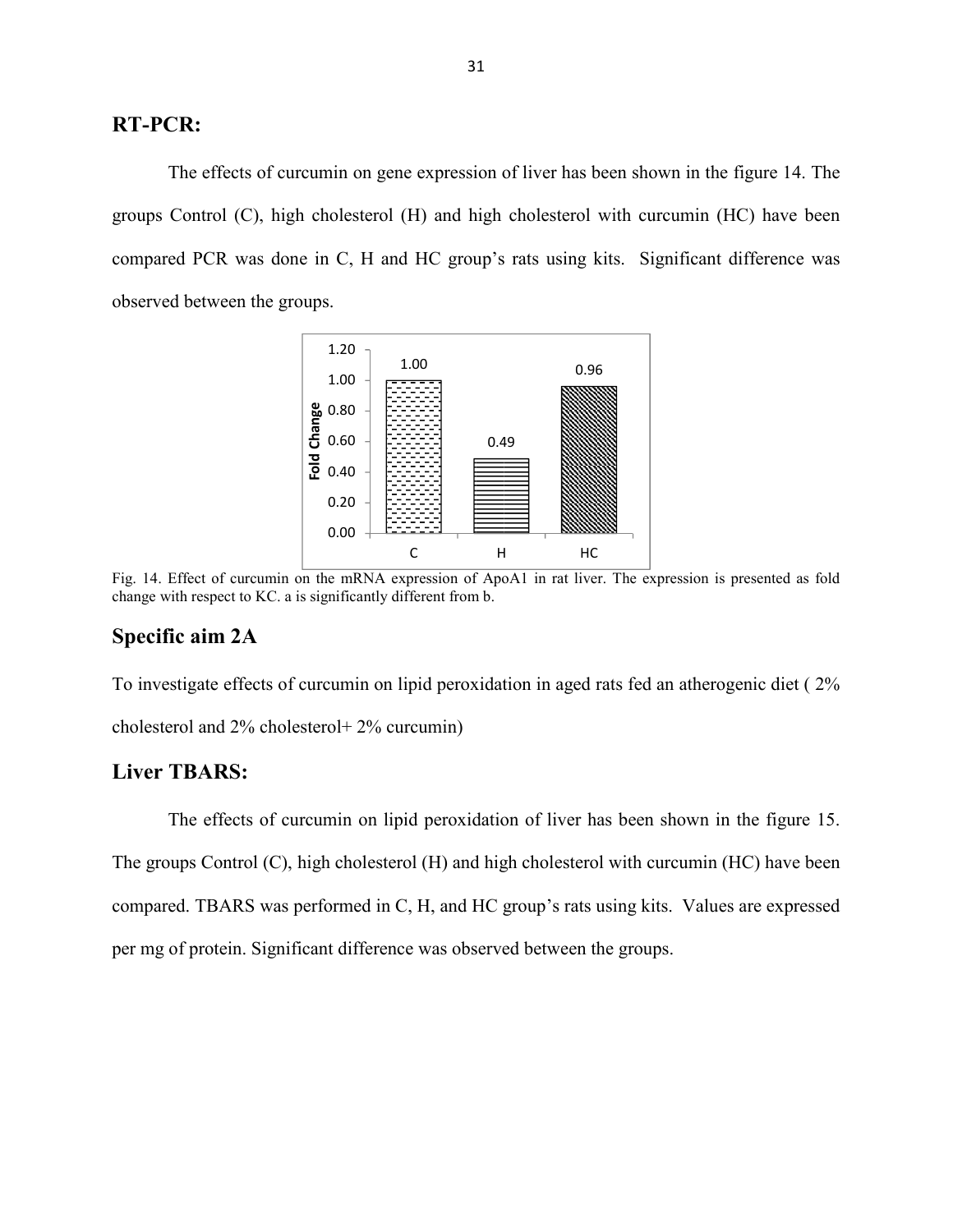

Fig. 15. Effect of curcumin on the the lipid peroxidation in rat liver. Results represent mean + SE. Comparisons were achieved using one way ANOVA followed by LSD as post-hoc test.  $a - H$  is significantly different from C, at p<0.05. b –H is significantly different from HC at p<0.05. c- HC is significantly different from C at p<0.05.

#### **Plasma TBARS:**

The effects of curcumin on lipid peroxiation of plasma has been shown in the figure 16. The groups Control (C), high cholesterol (H) and high cholesterol with curcumin (HC) have been compared. TBARS was perofromed in C, H, and HC group's rats using kits. Significant difference was observed between the groups



Fig. 16. Effect of curcumin on the lipid peroxidation in rat Plasma. Results represent mean + SE. Comparisons were achieved using one way ANOVA followed by LSD as post-hoc test.  $b- H$  is significantly different from C at  $p<0.05$ .  $b$  –H is significantly different from HC at  $p$  < 0.05.

#### **Urine 3-hydroxybutyrate:**

The effects of curcumin on ketone body production through oxidation of fatty acids has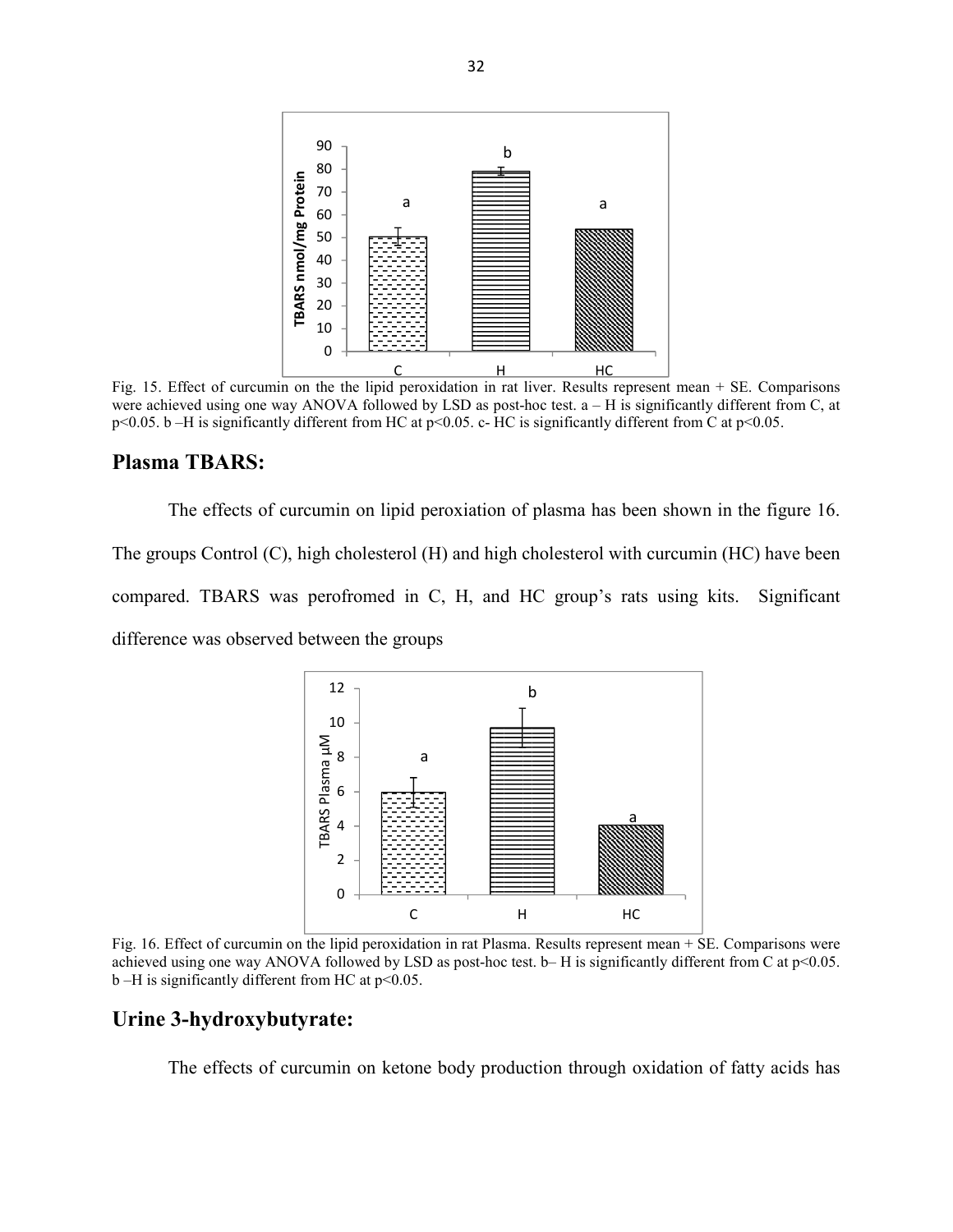been shown in the figure 17. The groups Control (C), high cholesterol (H) and high cholesterol with curcumin (HC) have been compared. Assay was performed in C, H, and HC group's rats using kits. Values are represented per mg of creatinine. Significant difference was observed between the groups.



Fig. 17. Effect of curcumin on the urine 3-hydroxybutyrate levels in rats. Results represent mean + SE. Comparisons were achieved using one way ANOVA followed by LSD as post-hoc test.  $a - H$  is significantly different from C, at p<0.05. b –H is significantly different from HC at p<0.05. c- HC is significantly different from C at p<0.05.

#### **Specific aim 2B**

To determine the effects of curcumin on inflammatory response in aged rats fed an atherogenic diet ( 2% cholesterol and 2% cholesterol+ 2% curcumin)

#### **Interleukin-6:**

The effects of curcumin on plasma inflammatory cytokine IL-6 has been shown in the figure 18. The groups Control (C), high cholesterol (H) and high cholesterol with curcumin (HC) have been compared. Assay was performed in C, H, and HC group's rats using ELISA kit. Values are represented per mg of creatinine. Significant difference was observed between the groups.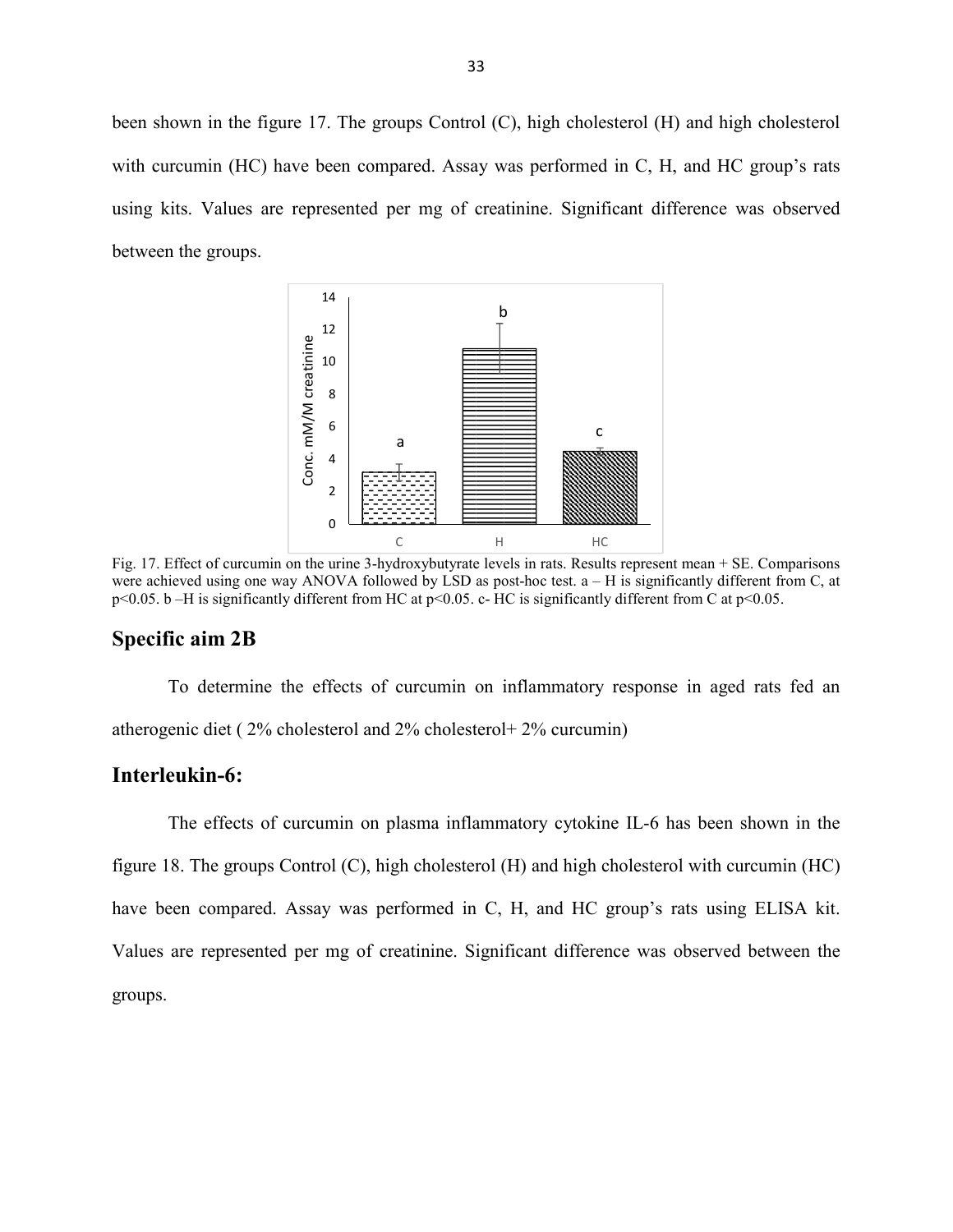

Fig. 18. Effect of curcumin on the Plasma IL-6 levels in rats. Results represent mean + SD. Comparisons were achieved using one way ANOVA followed by LSD as post-hoc test. a – H, Significantly different from HC at p<0.05.

| Parameter               | $\mathsf{C}$             | H                  | HC.                |
|-------------------------|--------------------------|--------------------|--------------------|
| Plasma TC               | $^{\circ}117.2 \pm 20.5$ | $b221.1 \pm 35.5$  | $179.2 \pm 23.0$   |
| Plasma HDL              | $^{4}62.6 \pm 11.8$      | $^{b}45.3 \pm 9.6$ | $53.5 \pm 9.2$     |
| Plasma TC/HDL           | $^{a}1.9 \pm 0.4$        | $b5.0 \pm 1.3$     | $8.4 \pm 0.7$      |
| Plasma Non-HDL          | $454.6 \pm 21.4$         | $b$ 175.8 ± 38.1   | $125.7 \pm 24.7$   |
| Liver TC                | $^{\rm a}1.8 \pm 0.7$    | $b8.4 \pm 2.26$    | $^{b}6.7 \pm 1.8$  |
| Liver HDL               | $0.76 \pm 0.2$           | $0.44 \pm 0.19$    | $0.61 \pm 0.3$     |
| Plasma TBARS            | $45.96 \pm 1.9$          | $^{b}9.7 \pm 2.58$ | $^{a}4.1 \pm 1.3$  |
| Liver TBARS             | $*50.5 \pm 8.7$          | $b80.3 \pm 19.15$  | $453.8 \pm 8.17$   |
| Urine 3-Hydroxybutyrate | $a_3.2 \pm 0.5$          | $b_{10.8} \pm 1.6$ | $.44 \pm 0.2$      |
| Plasma IL-6             | $70.1 \pm 8.3$           | $^{480.5 \pm 9.6}$ | $^{b}68.9 \pm 6.4$ |

Values are expressed as the means ± SE. Groups were compared by one-way analysis of variance, followed by LSD. Table 4: Effect of curcumin on plasma and liver lipids, oxidation and inflammatory cytokines in aged Brown Norway rats.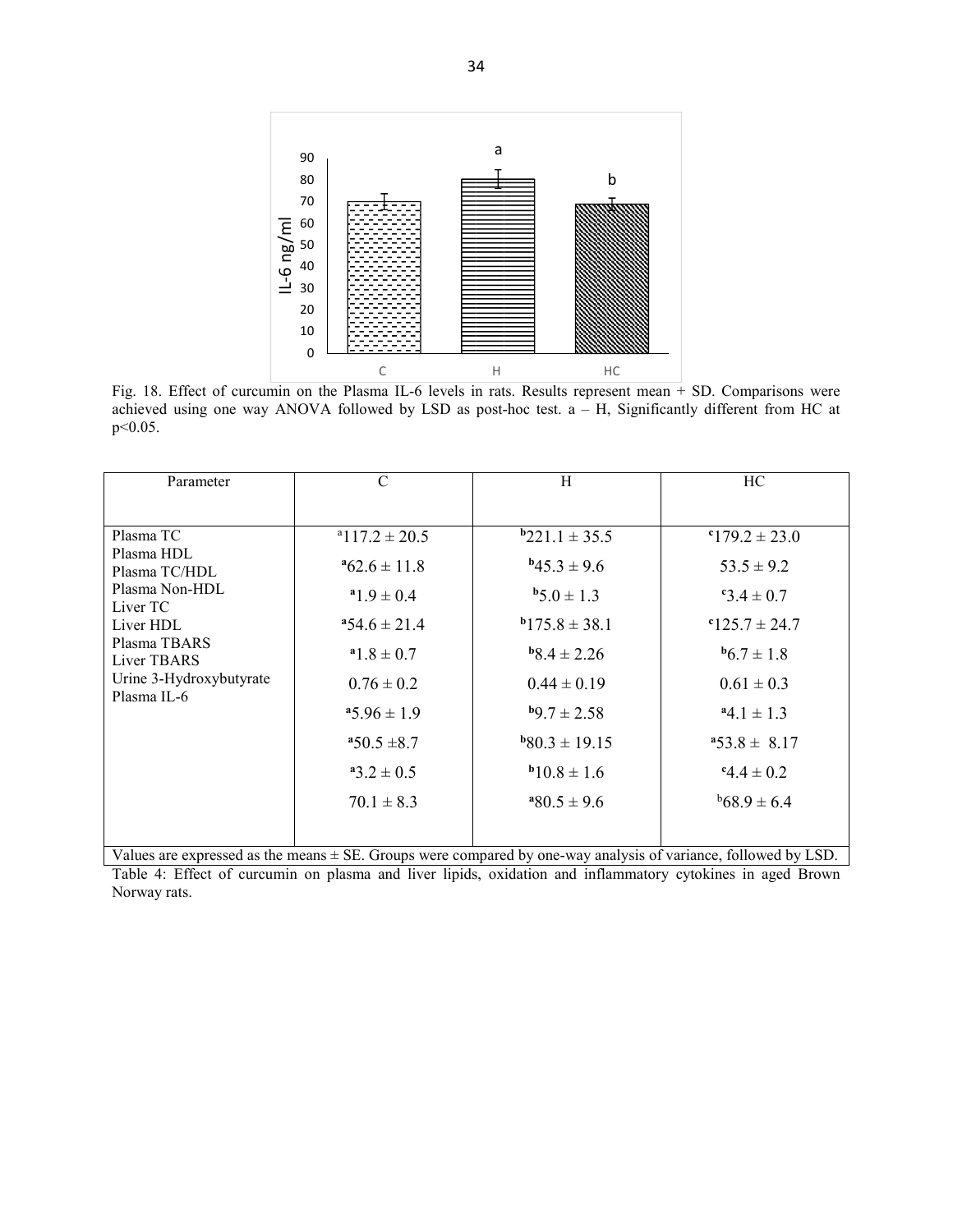#### **CHAPTER 4: Discussion**

Cardiovascular disease(CVD) is a leading cause of global mortality, accounting for almost 17 million deaths annually.[28] For many years, it has been recognized prolonged elevation of blood cholesterol levels, is an established cardiovascular disease risk factor in humans.[29] Therefore, reduction of circulating TGs, TC and LDL-C, increasing HDL-C is a primary step in the prevention of vascular disease.[28] The induction of hyperlipidemia, in particular hypercholesterolemia, by feeding experimental animals a high cholesterol diet, has been suggested by many scientists as a reliable model for CVD in humans.[24] Therefore, our main objective in the current study was to induce hypercholesterolemia in rats after feeding the animals a high cholesterol diet, which was earlier described by Fillios et al. as an atherogenic diet. In this context, the plasma lipid profile, liver lipid profile, and some anti-oxidant and antiinflammatory parameters were investigated. Feeding rats with a high cholesterol diet for 23 consecutive weeks resulted in marked hypercholesterolemia, as the plasma total cholesterol (TC) level was much greater than that of control animals. This is in accord with previous findings reported by Beynen et al. , who showed that feeding four different strains of rats a diet containing 2% cholesterol and 0.5% cholate for 13 days induced a pronounced hypercholesterolemia. Also, Monte and Jimenez have demonstrated that feeding Wistar rats for 20 days a hypercholesterolemic diet increased the plasma cholesterol and hepatic content of total, free and esterifi ed cholesterol. Similar results have been reported by Sakuma et al. following one week feeding of a 1% cholesterol, 0.5% cholic acid diet to normal and diabetic rats.[24]

We addressed the possible hypolipidemic effects of curcumin. Curcumin is extracted from Curcumae Longae, and it has been demonstrated that curcumin has a variety of pharmacological effects, such as antitumoric, anti-inflammatory, as well as antioxidative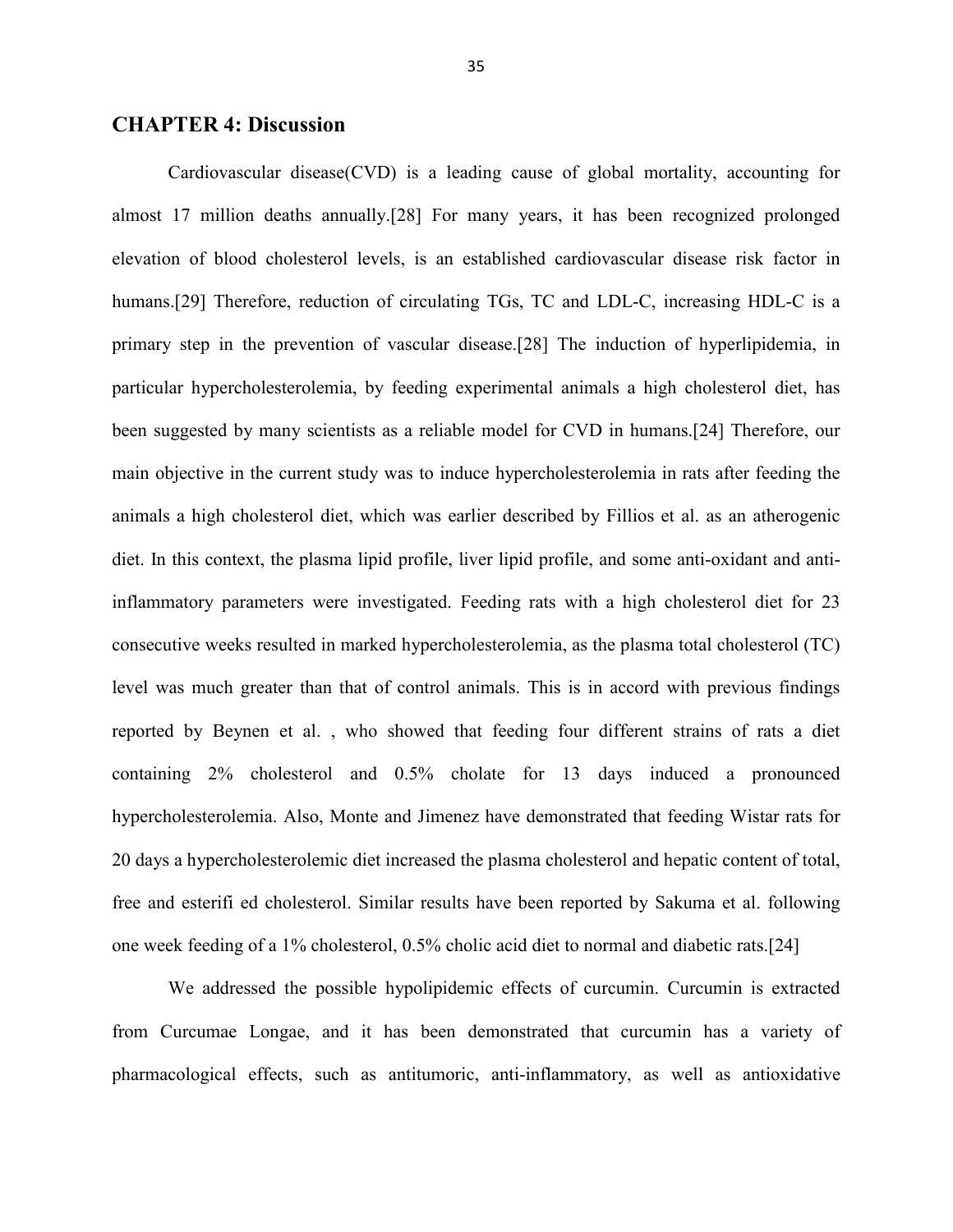effects.[30] The present study investigated curcumin's ability to reduce effects of atherogenic diet in aged rats. Using this hypercholesterolemic rat model, we evaluated the lipid-lowering effect of curcumin, and our results showed that rats fed a high cholesterol diet supplemented with curcumin for 23 weeks had a reduced plasma TC, Non–HDL Cholesterol, TC/HDL Ratio, and liver TC, and improved plasma HDL Cholesterol levels, which are sensitive biomarkers of coronary heart disease, compared with rats fed a high cholesterol diet only. Increased plasma HDL-C levels are widely reported to be associated with decreased risk of cardiovascular disease.[22] These results are in agreement with studies by Yuan et al. [31] and Um et al. [29] suggesting that curcumin consumption significantly decreased plasma lipid levels in animals. Similar results have been observed by Hossam et al.[24] in rats fed high cholesterol diet. Soni and Kuttan have shown a significant increase in serum HDL-C and a decrease in serum TC in human volunteers ingesting turmeric spice, suggesting a protective role of curcumin in arterial diseases. Similarly, Soudamini et al. have reported that oral administration of curcumin to mice could significantly lower serum and tissue cholesterol levels. In rabbits with experimental atherosclerosis, an ethanol extract of turmeric was found to induce a hypocholesterolemic effect. Using an adriamycin-induced nephrotic hyperlipidemia model in rats, Venkatesan et al. proved that curcumin had a lipid-lowering effect. Furthermore, Asai and Miyazawa have demonstrated that dietary curcuminoids had lipid-lowering potency in rat liver and epididymal adipose tissues. [24] Hasan et al. [32] also reported that curcumin administration has reduced the liver and plasma lipids significantly in mice fed high fat diet.

ApolipoproteinAI (apoAI), a major component of the high-density lipoprotein (HDL) particle, is necessary for the efficient transport and clearance of cholesterol from peripheral tissues to the liver for metabolism and secretion through a process called reverse cholesterol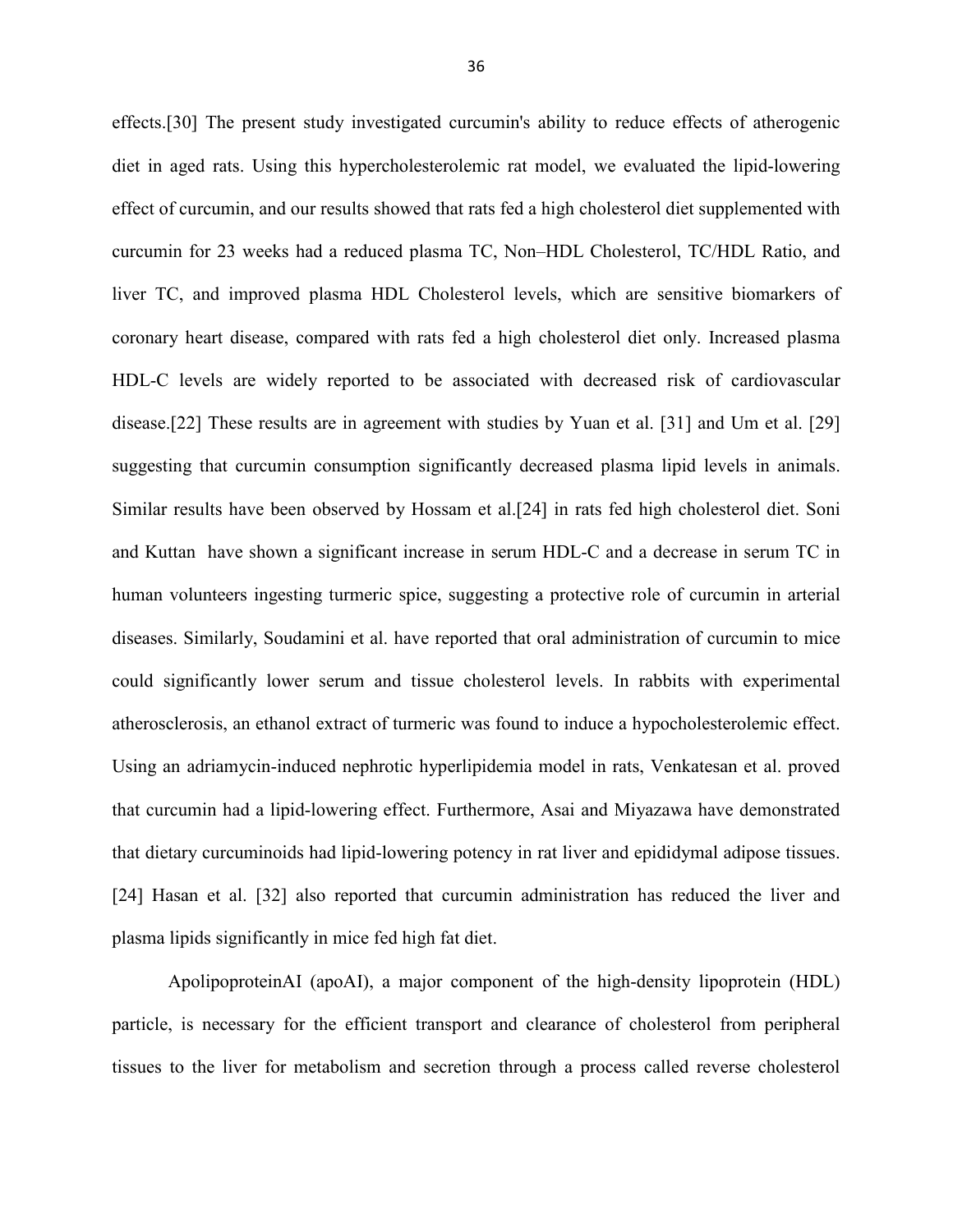transport. Epidemiologic studies suggest that low levels of this protein are associated with an increased risk of heart disease.[33] We found the expression of the gene ApoA-1, which encodes the apolioprotein A-I was significantly upregulated by curcumin. This is in accordance with the study by shin et al.[22] in LDLR−/− mice fed a high-cholesterol diet.

Free radicals and associated reactive species have been implicated in atherosclerosis and its complications. A cholesterol rich diet also induces free radical production, followed by oxidative stress.[28] Oxidative stress represents a situation where there is an imbalance between the reactive oxygen species (ROS) and the availability and the activity of antioxidants. This balance is disturbed by increased generation of free radicals or decreased antioxidant activity.[9] Lipids are very susceptible to attack by free radicals and oxidized LDL (Ox-LDL) species appear to contribute to the atherosclerosis pathobiology. Hypercholesterolemia leads to increased production of ROS which exert their cytotoxic effect by causing lipid peroxidation.[28] Numerous studies have reported that dietary cholesterol consumption by animals elevates lipid peroxidation, as measured by levels of a lipid oxidation marker thiobarbituric acid reactive substances (TBARS).[28, 34] The TBARS assay has been applied as an indicator of oxidative stress in a number of cardiovascular disease animal models.[14] TBARS levels were seen to be strongly associated with cardiovascular risk factors, such as hyperlipidemia, cigarette smoking, hypertension, and diabetes. [28, 34] TBARS concentrations are elevated in the plasma of rats, which are streptozotocin induced diabetic models. TBARS were also increased in the serum of cigarette smokers. A study of TBARS in 634 patients with documented coronary artery disease found that serum levels of TBARS could predict major cardiovascular events and the need for a major vascular procedure in a 3-year follow-up period independently of traditional risk factors and inflammatory markers. Moreover, elevated TBARS levels predicted carotid atherosclerotic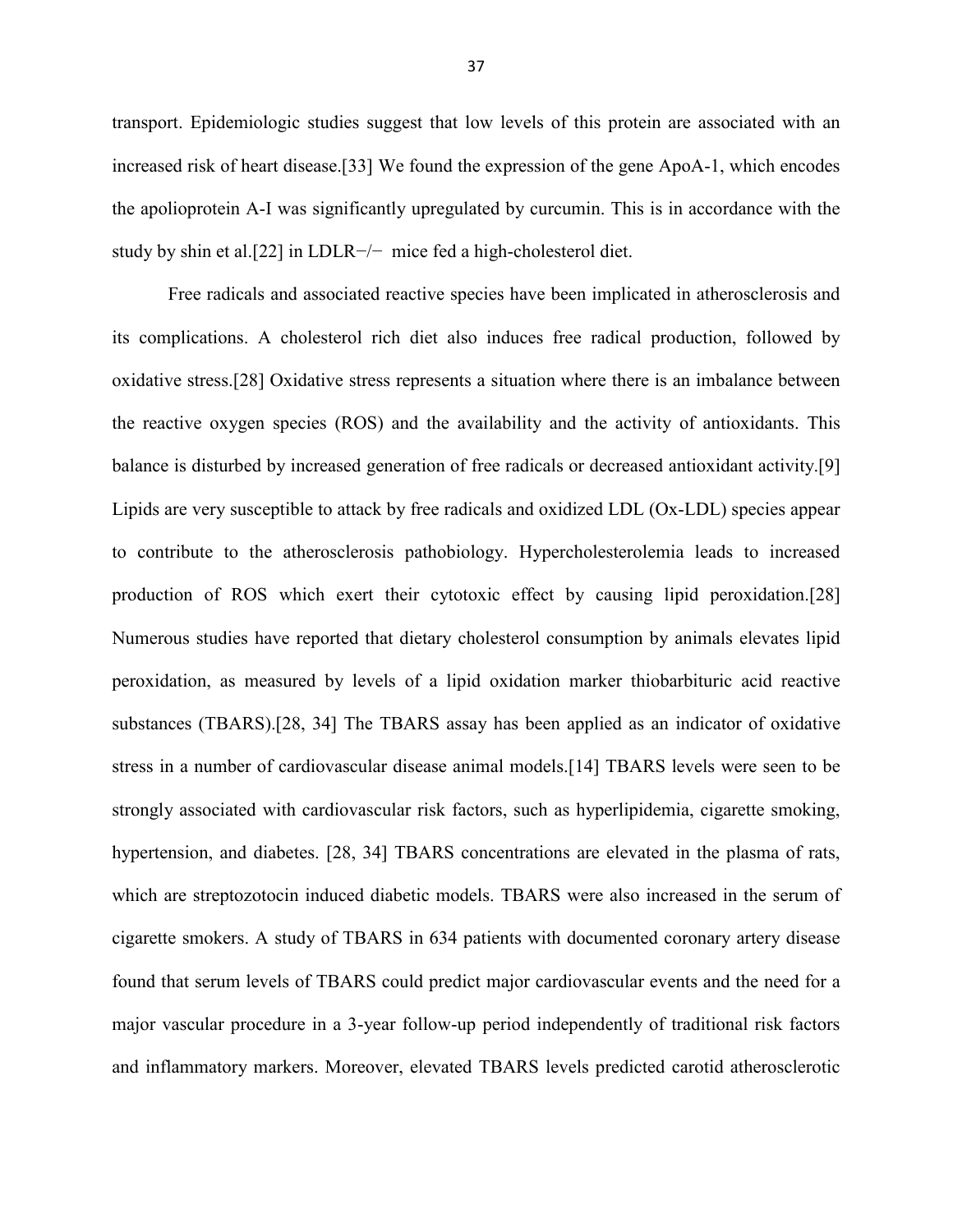plaque progression over 3 years as assessed by carotid wall thickness on ultrasound. Animal and human studies therefore support a potential role of lipid oxidation in predicting the progression of CVD and response to therapies.[14] In our study curcumin administration the levels of TBARS in plasma and liver were significantly lower in the HC and C groups when compared to H group. This is in accordance with the study by Quiles et al.[12] who showed that supplementation with Curcuma longa reduced levels of TBARS significantly in rabbits fed atherogenic diet. Kuo et al. [35] also reported similar results in obese mice with hepatic steatosis fed curcumin diet.

Studies have shown that fatty acid administration leads to elevated rates of fat oxidation.[36] Alteration in diet stimulates lipolysis and production of ketone bodies, including 3-hydroxybutyrate which is most abundant in serum and urine.[17] When the accumulation of cholesterol and phospholipids accelerates, the proportion of ketone bodies incorporated into these lipids increases. 3-Hydroxybutyric acid (or beta-hydroxybutyrate) is a ketone body. Like the other ketone bodies (acetoacetate and acetone), levels of 3-hydroxybutyrate in blood and urine are raised in ketosis. In humans, 3-hydroxybutyrate is synthesized in the liver from acetyl-CoA, and can be used as an energy source by the brain when blood glucose is low. Diabetic subjects who experience frequent episodes of hyperketonemia also experience increased incidences of vascular disease, morbidity, and mortality. The mechanisms by which hyperketonemia influences the development of vascular disease remains unknown.<sup>[18]</sup> Cholesterol is an important biomarker of hyperlipidemia, and its level significantly decreased after administering curcumin. Endogenous cholesterol synthesis by acetyl-CoA should be lower, but the β-oxidation of fatty acids should be higher in the diet-induced hyperlipidemia rats because of the feedback regulation during excessive lipid metabolism. These processes should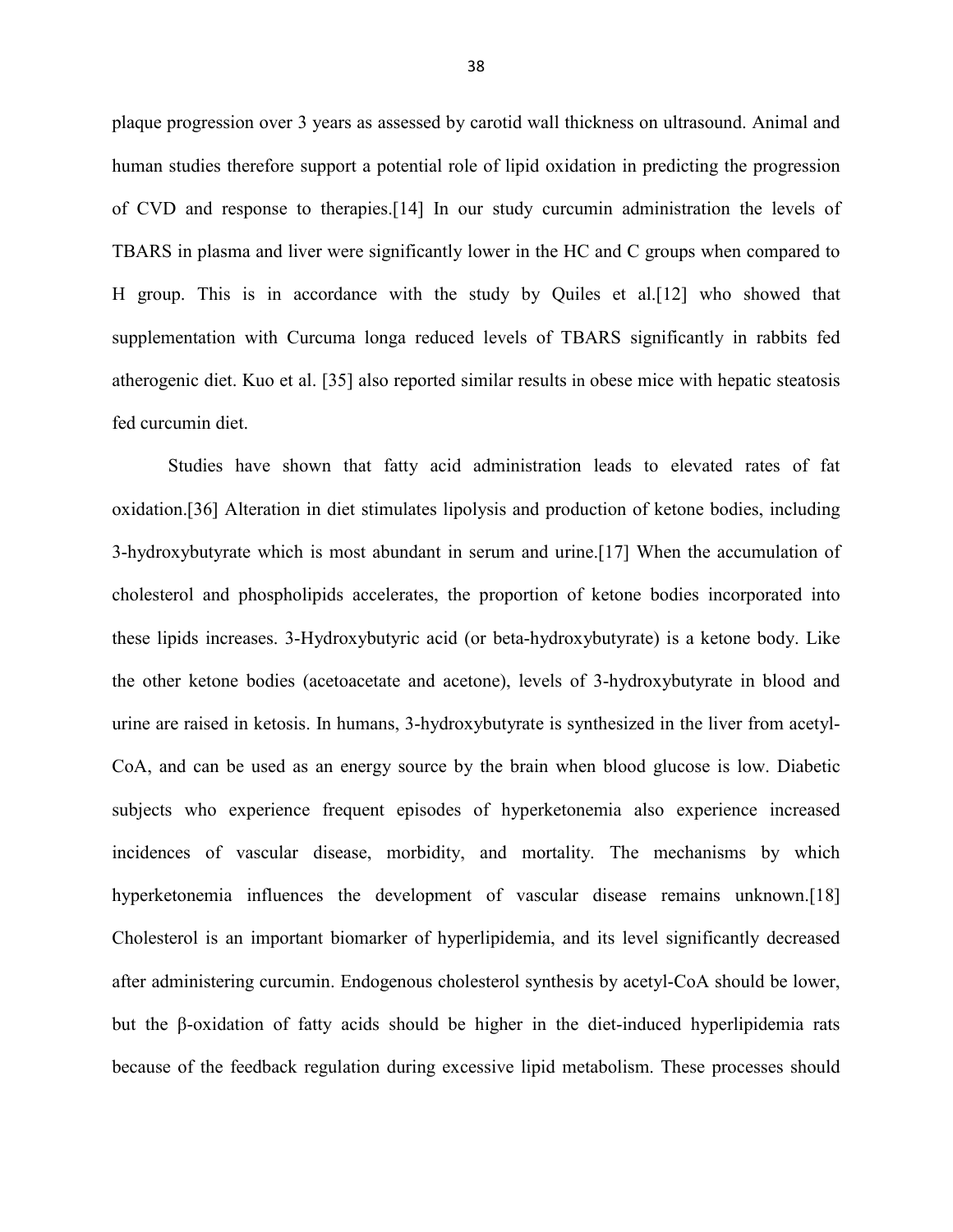result in an accumulation of acetyl-CoA in vivo. The excess of acetyl-CoA may have been converted to acetone bodies, as indicated by the high level of β-hydroxybutyric acid in the high cholesterol group.[37] Previous studies have reported increased production of ketone body 3 hydroxybutyrate in hyperlipidemic animal models.[38] In our study significant difference was observed between the groups following treatment. The lipid-lowering effect of curcumin might have led to a decrease in the β-hydroxybutyric acid level in the urine following its administration. This is accordance with another study by Li et al. [39] who showed that curcumin administration significantly reduced ketone body levels in mice fed high fat diet. In conclusion, supplementation with Curcuma longa extract reduces oxidative stress and attenuates the development of CVD events in rats fed a high cholesterol diet.[12]

Inflammation is another important contributor to CVD, as cytokines amplify the local inflammatory response and promote the progression of atherosclerotic lesions.[29] Interleukin-6 (IL-6), a circulating cytokine, has been identified as a marker of inflammation in coronary atherosclerotic plaques.[40] In previous studies the levels of TBARS measured in CVD patients also correlated directly with levels of the proinflammatory cytokine, IL-6. Production of IL-6 from vascular cells is triggered by the proatherogenic factor, angiotensin II, which also stimulates reactive oxygenspecies involved in lipid oxidation. Cytokine production from smooth muscle cells is also stimulated directly by oxidized lipids. The correlation between levels of this cytokine and TBARS results from common early events in atherogenesis. [34] IL-6 also regulates the expression of other inflammatory cytokines, such as interleukin-1 (IL-1) and tumor necrosis factor-α (TNF- α). [40] In addition, previous in vitro and animal studies indicate that curcumin has widespread anti-inflammatory effects. Therefore, attenuation of inflammatory cytokines may contribute to the decreased inflammatory response in rats receiving curcumin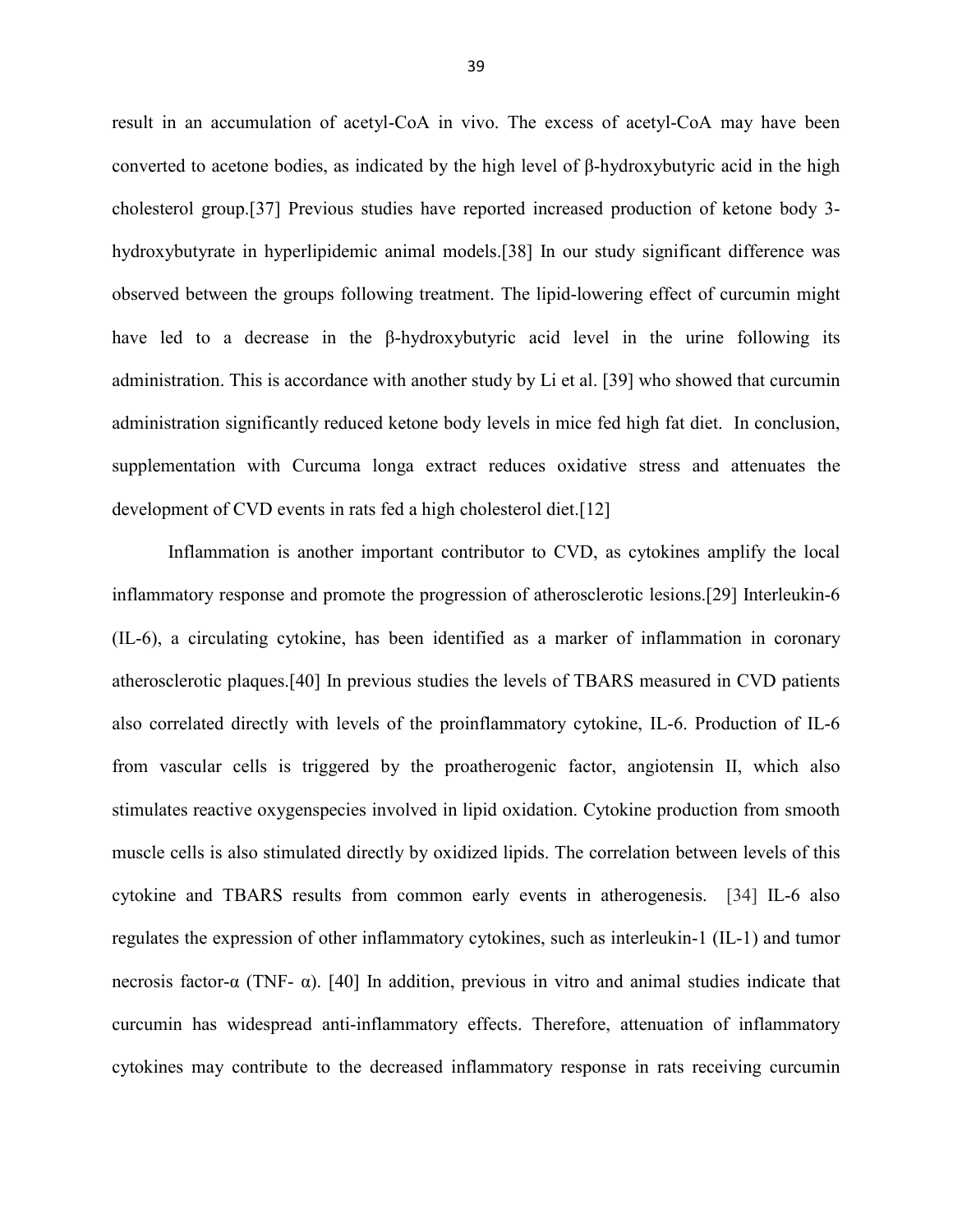supplementation.[29] For this reason, we investigated whether curcumin prevents CVD risk by reducing cytokine levels. In high cholesterol + curcumin fed rats, our results showed that curcumin reduced plasma levels of IL-6. This is in accordance with another study by Singh and Vinayak [41] suggesting that curcumin administration significantly decreased IL-6 levels in rats skin. Also Um et al. [29] have shown similar results in rabbits fed high cholesterol diet. Similar results have been reported by Belcaro et al. [42] in serum of human patients with diabetes when treated with a curcumin for 8 months. Usharani et al. [43] have shown that IL-6 levels were reduced in human osteoarthritis patients when treated with a curcumin supplementation for 8 weeks. Also Hasan et al.[32] reported similar results in plasma of mice fed high fat diet with curcumin supplementation when compared to control group.

Cholesterol levels in the body result from two sources: absorption from the gastrointestinal tract and endogenous de novo synthesis.[24] The hypolipidemic effect of curcumin observed in the current study could possibly be ascribed to an effect on the absorption of cholesterol in the gut, especially curcumin was admixed with the HCD. Many previous reports could lend support to this view. Ammon and Wahl[44] have reported that after oral administration only traces of curcumin were found in the blood, and that most of the curcumin was excreted via feces, indicating poor absorption of curcumin from the gut. Another plausible explanation for the hypolipidemic effect of curcumin, though speculative at present, is that it may have increased the rate of cholesterol catabolism by increasing the activity of hepatic cholesterol 7-a-hydroxylase enzyme. This enzyme is the rate-limiting enzyme of bile acid biosynthesis, thus suggesting that curcumin could stimulate the conversion of cholesterol to bile acids, an important pathway of elimination of cholesterol from the body as reported by Kim et al..[2]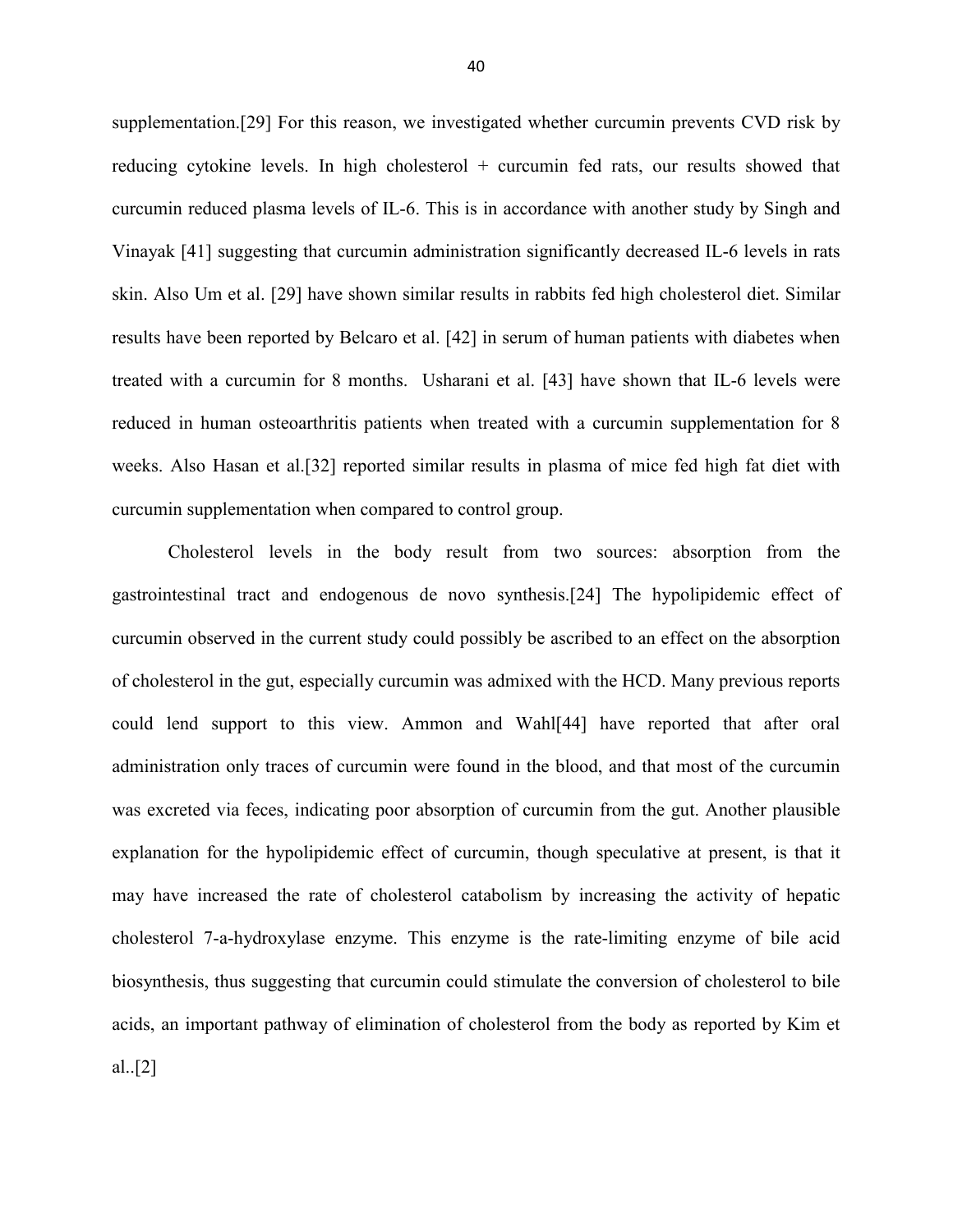Curcumin has two o-methoxy phenolic OH groups attached to the β-diketone moiety having methylene CH<sub>2</sub> group. It is believed that the H abstraction from these groups are responsible for the remarkable antioxidant activity of curcumin. Some methods attributed the H abstraction from the methylene CH2 group but others attributed to the phenolic OH groups. It has been illustrated the mechanism of probable two sites of free radical reaction with curcumin to produce a phenoxyl radicals or at the methylene CH2 group to produce the carbon-centered radical. These radicals are resonance stabilized and can be interconverted through the conjugation.[45]



Fig 19: Effect of Curcumin on atherogenic diet and reduced risk of CVD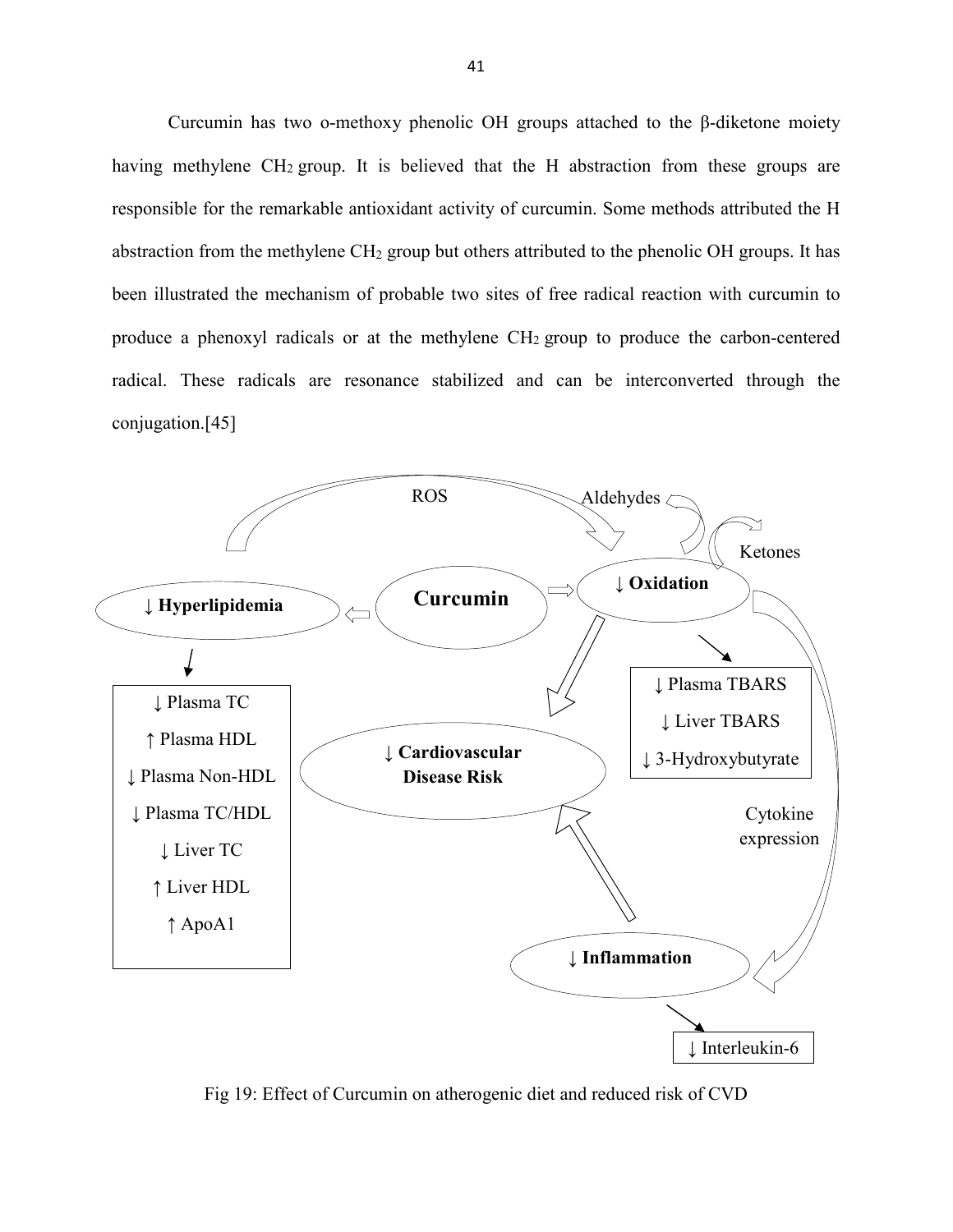#### **CHAPTER 5: Conclusion and future directions**

In summary, these results support our hypothesis and indicate that curcumin may prevent the progression of CVD events by reducing atherogenic diet effects in rat model. This beneficial effect may be mediated by a reduction in plasma and liver TC, Non-HDL,TC/HDL levels, oxidation and proinflammatory cytokine production, and increasing plasma and liver HDL levels. These findings demonstrate the protective mechanisms of curcumin in an experimental model of CVD and suggest its potential role in treating CVD. [29]

*Measuring HDL particle size and functionality-* Epidemiological studies have shown that low plasma levels of high density lipoprotein cholesterol (HDL-C) represent a cardiovascular disease (CVD) risk factor. HDL particles are very heterogeneous in terms of size, structure, composition and metabolism. [46] HDL is comprised of number of particles of different size. It is believed that lipid poor HDL partilcles are better acceptors than large HDL particles.[47] Additionally, recent studies challenge the concept that an increase of plasma HDL-C will uniformly translate into a reduction in CVD risk. Certain patients with atherosclerosis may have "dysfunctional" HDL despite normal HDL-C levels.[46] Researchers have proposed that in some people HDL was dysfunctional, or malformed, and unable to do its job properly. HDL particles have several functions related to trafficking cholesterol and proteins. If HDL particles perform these biologic tasks they are termed, "functional". If they do not, they are termed "dysfunctional". [48] These characteristics may play divergent roles and result in different clinical outcomes. Hence, the association of the structure of HDL particle with its functionality and metabolism should be clarified and accordingly used in the clinical setting.[46]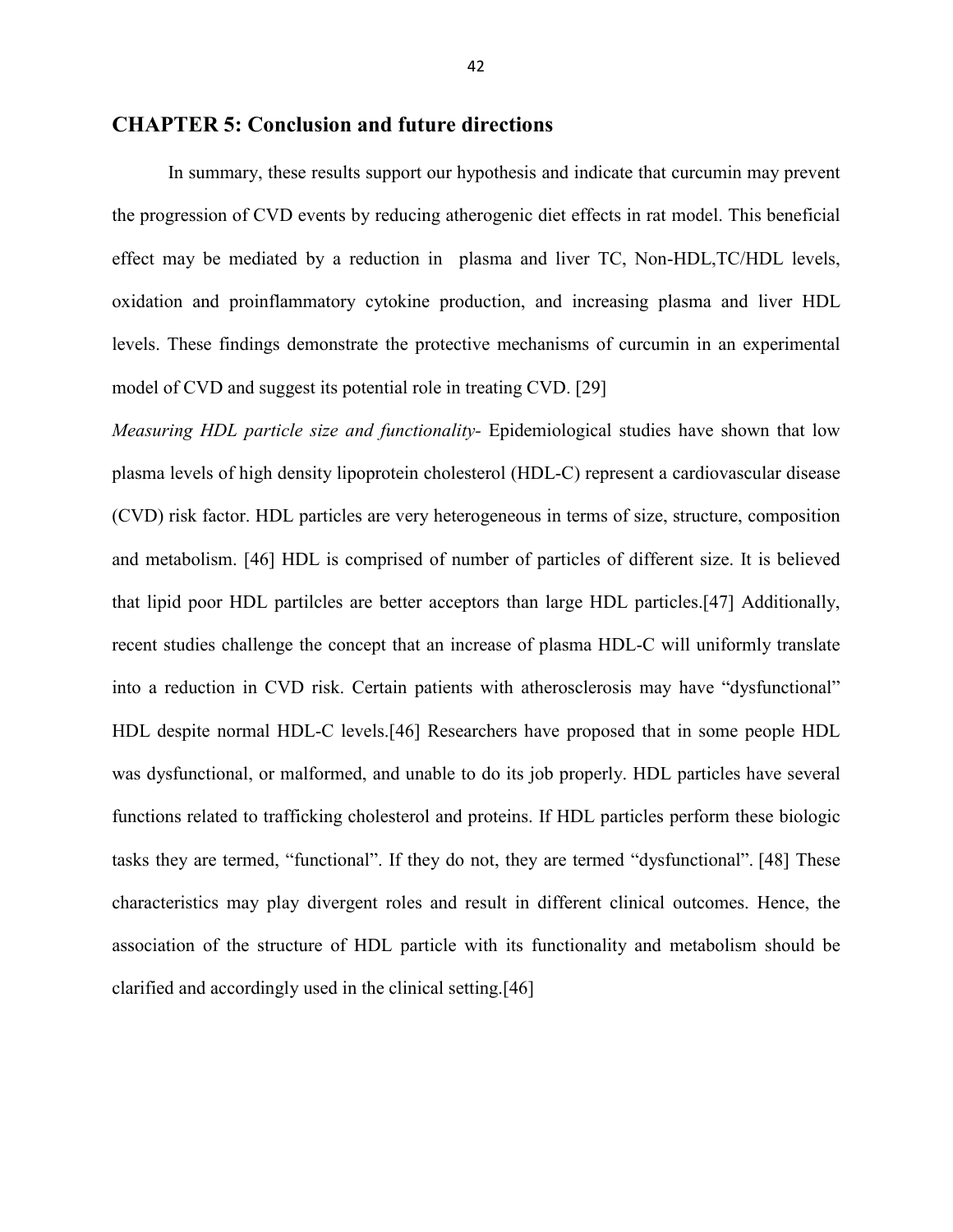#### **REFERENCES**

- 1. Anthony S Wierzbicki A, PereraB D, Ewang-EmukowhateC aM: **Dyslipidaemia: what's around the corner?** *Clinical Medicine* 2014, **14:**41-44.
- 2. Kim M, Kim Y: **Hypocholesterolemic effects of curcumin via up-regulation of cholesterol 7ahydroxylase in rats fed a high fat diet.** *Nutr Res Pract* 2010, **4:**191-195.
- 3. Mahmoud Rafieian Kopaei MS, Monir Doudi, Azar Baradaran, and Hamid Nasri: **<Atherosclerosis\_ Process, Indicators, Risk Factors and New Hopes.pdf>.** *International Journal of Preventive Medicine* Aug 2014**:**927–946.
- 4. Crowther MA: **Pathogenesis of Atherosclerosis.** *Hematology Am Soc Hematol Educ Program*  2005**:**436-441.
- 5. al. AVe: **The regulator of calcineurin (RCAN1) an important factor involved in atherosclerosis and cardiovascular diseases development.** *Journal of Medicine and Life* 2014, **7:**481-487.
- 6. Zimmer S, Grebe A, Latz E: **Danger signaling in atherosclerosis.** *Circ Res* 2015, **116:**323-340.
- 7. Ramella NA, Rimoldi OJ, Prieto ED, Schinella GR, Sanchez SA, Jaureguiberry MS, Vela ME, Ferreira ST, Tricerri MA: **Human apolipoprotein A-I-derived amyloid: its association with atherosclerosis.** *PLoS One* 2011, **6:**e22532.
- 8. Hagai Tavori1 YRS, Patricia G. Yancey2, Ilaria Giunzioni1 Ashley J. Wilhelm2,3, John L., Blakemore2 MZ, MacRae F. Linton2, Mary G. Sorci-Thomas3, and Sergio Fazio1: **Macrophage apoAI protects against dyslipidemia-induced dermatitis and atherosclerosis without affecting HDL.** *J Lipid Res* 2015 Mar**:**635-643.
- 9. Czerska M, Mikolajewska K, Zielinski M, Gromadzinska J, Wasowicz W: **Today's oxidative stress markers.** *Med Pr* 2015, **66:**393-405.
- 10. Pashkow FJ: **Oxidative Stress and Inflammation in Heart Disease: Do Antioxidants Have a Role in Treatment and/or Prevention?** *Int J Inflam* 2011, **2011:**514623.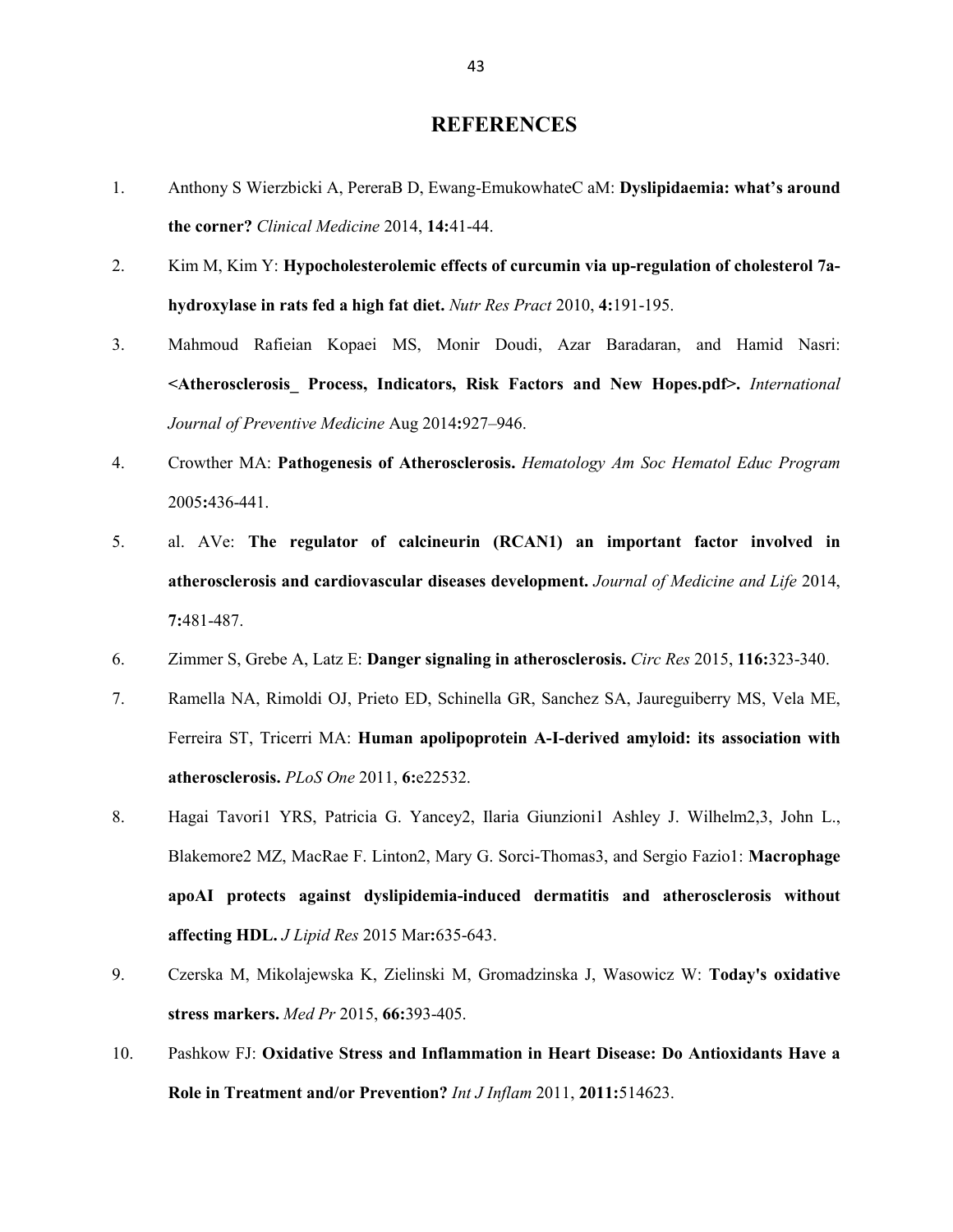- 11. Rui-Li Yang, Yong-Hui Shi, Gang Hao, Wu Li, Le G-W: **Increasing Oxidative Stress with Progressive Hyperlipidemia in Human: Relation between Malondialdehyde and Atherogenic Index.** *Journal of Clinical Biochemistry and Nutrition* 2008, **43:**154–158.
- 12. Quiles JL: **Curcuma longa Extract Supplementation Reduces Oxidative Stress and Attenuates Aortic Fatty Streak Development in Rabbits.** *Arteriosclerosis, Thrombosis, and Vascular Biology* 2002, **22:**1225-1231.
- 13. Aluganti Narasimhulu C, Selvarajan K, Brown M, Parthasarathy S: **Cationic peptides neutralize Ox-LDL, prevent its uptake by macrophages, and attenuate inflammatory response.** *Atherosclerosis* 2014, **236:**133-141.
- 14. Ho E, Karimi Galougahi K, Liu CC, Bhindi R, Figtree GA: **Biological markers of oxidative stress: Applications to cardiovascular research and practice.** *Redox Biol* 2013, **1:**483-491.
- 15. Mimica-Duki N, Simin N, Svirev E, Ori D, Beara I, Lesjak M, Boi B: **The Effect of Plant Secondary Metabolites on Lipid Peroxidation and Eicosanoid Pathway.** 2012.
- 16. Esterbauer H, Wag G, Puhl H: **Lipid peroxidation and its role in atherosclerosis.** *Br Med Bull*  1993, **49:**566-576.
- 17. Coleman MD, Nickols-Richardson SM: **Urinary ketones reflect serum ketone concentration but do not relate to weight loss in overweight premenopausal women following a lowcarbohydrate/high-protein diet.** *J Am Diet Assoc* 2005, **105:**608-611.
- 18. Rains JL, Kanikarla-Marie P, Jain SK: **Hyperketonemia induces upregulation of LFA-1 in monocytes, which is mediated by ROS and P38 MAPK activation.** *Can J Physiol Pharmacol*  2012, **90:**1642-1646.
- 19. KOUNDAKJIAN PP, SNOSWELL AM: **Ketone Body and Fatty Acid Metabolism in Sheep Tissues.** *Biochem J* 1970, **119:**49-57.
- 20. Zingg JM, Hasan ST, Meydani M: **Molecular mechanisms of hypolipidemic effects of curcumin.** *Biofactors* 2013, **39:**101-121.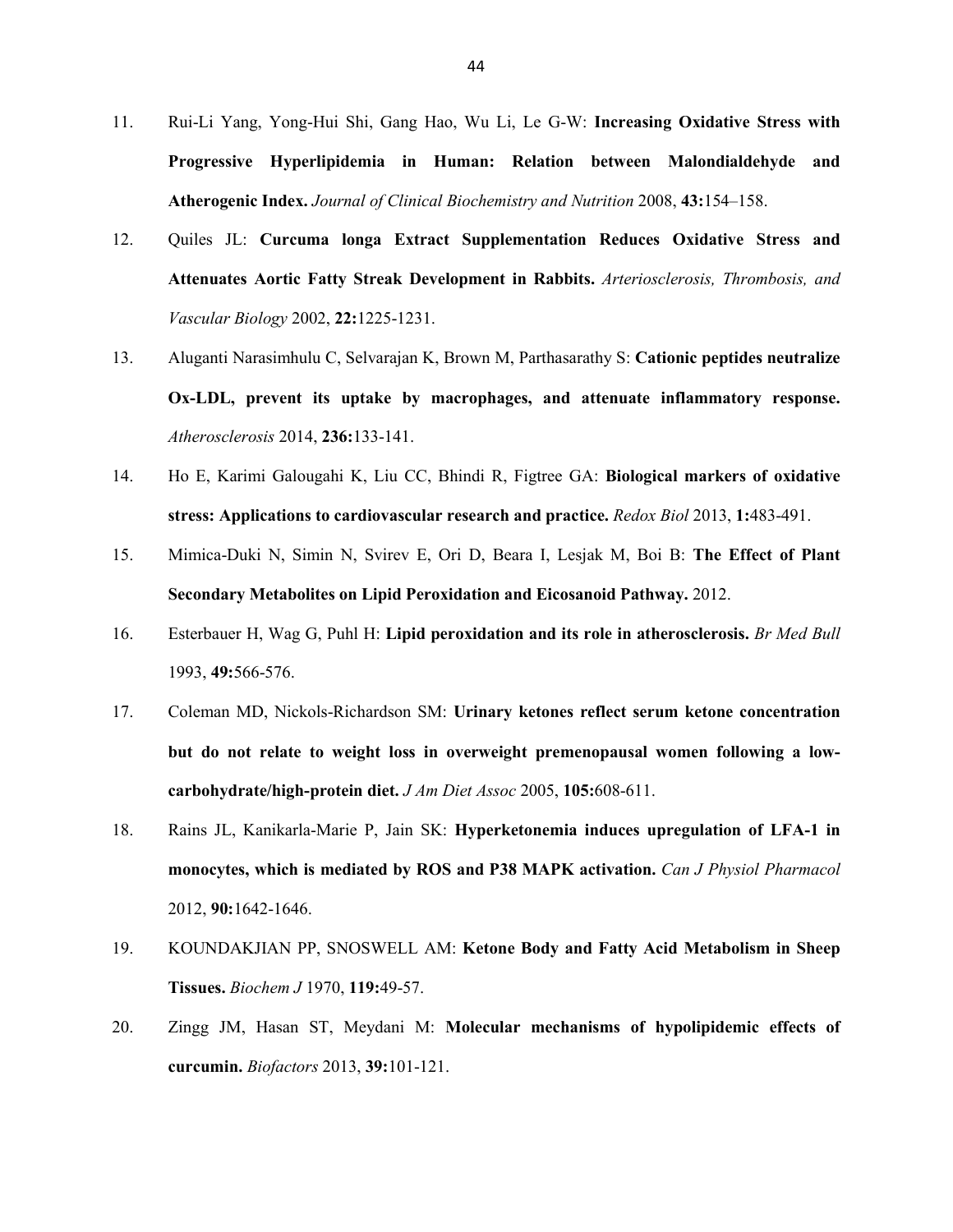- 21. Wang JC, Bennett M: **Aging and atherosclerosis: mechanisms, functional consequences, and potential therapeutics for cellular senescence.** *Circ Res* 2012, **111:**245-259.
- 22. Shin SK, Ha TY, McGregor RA, Choi MS: **Long-term curcumin administration protects against atherosclerosis via hepatic regulation of lipoprotein cholesterol metabolism.** *Mol Nutr Food Res* 2011, **55:**1829-1840.
- 23. Gupta SC, Patchva S, Aggarwal BB: **Therapeutic roles of curcumin: lessons learned from clinical trials.** *AAPS J* 2013, **15:**195-218.
- 24. Arafa HMM: **Curcumin attenuates diet-induced hypercholesterolemia in rats.** *Med Sci Monit*  2005, **11:**228-234.
- 25. Toshihiko Kawamori RL, Vernon E. Steele, Gary J. Kelloff, Robert B. Kaskey, Chinthalapally V. Rao,, Reddy aBS: **Chemopreventive Effect of Curcumin, a Naturally Occurring Anti-Inflammatory Agent, during the Promotion/Progression Stages of Colon Cancer.** *American Association for Cancer Research* 1999, **59:**597-601.
- 26. Priyadarsini KI: **The chemistry of curcumin: from extraction to therapeutic agent.** *Molecules*  2014, **19:**20091-20112.
- 27. Folch J, Lees M, Stanley GHS: **A simple method for the isolation of total lipides from animal and purification tissues.** *Journal of Biological Chemistry* 1957, **226:**497-509.
- 28. Nader MA, el-Agamy DS, Suddek GM: **Protective effects of propolis and thymoquinone on development of atherosclerosis in cholesterol-fed rabbits.** *Arch Pharm Res* 2010, **33:**637-643.
- 29. Um MY, Hwang KH, Choi WH, Ahn J, Jung CH, Ha TY: **Curcumin attenuates adhesion molecules and matrix metalloproteinase expression in hypercholesterolemic rabbits.** *Nutr Res* 2014, **34:**886-893.
- 30. Tian M, Zhang X, Wang L, Li Y: **Curcumin induces ABCA1 expression and apolipoprotein A-I-mediated cholesterol transmembrane in the chronic cerebral hypoperfusion aging rats.** *Am J Chin Med* 2013, **41:**1027-1042.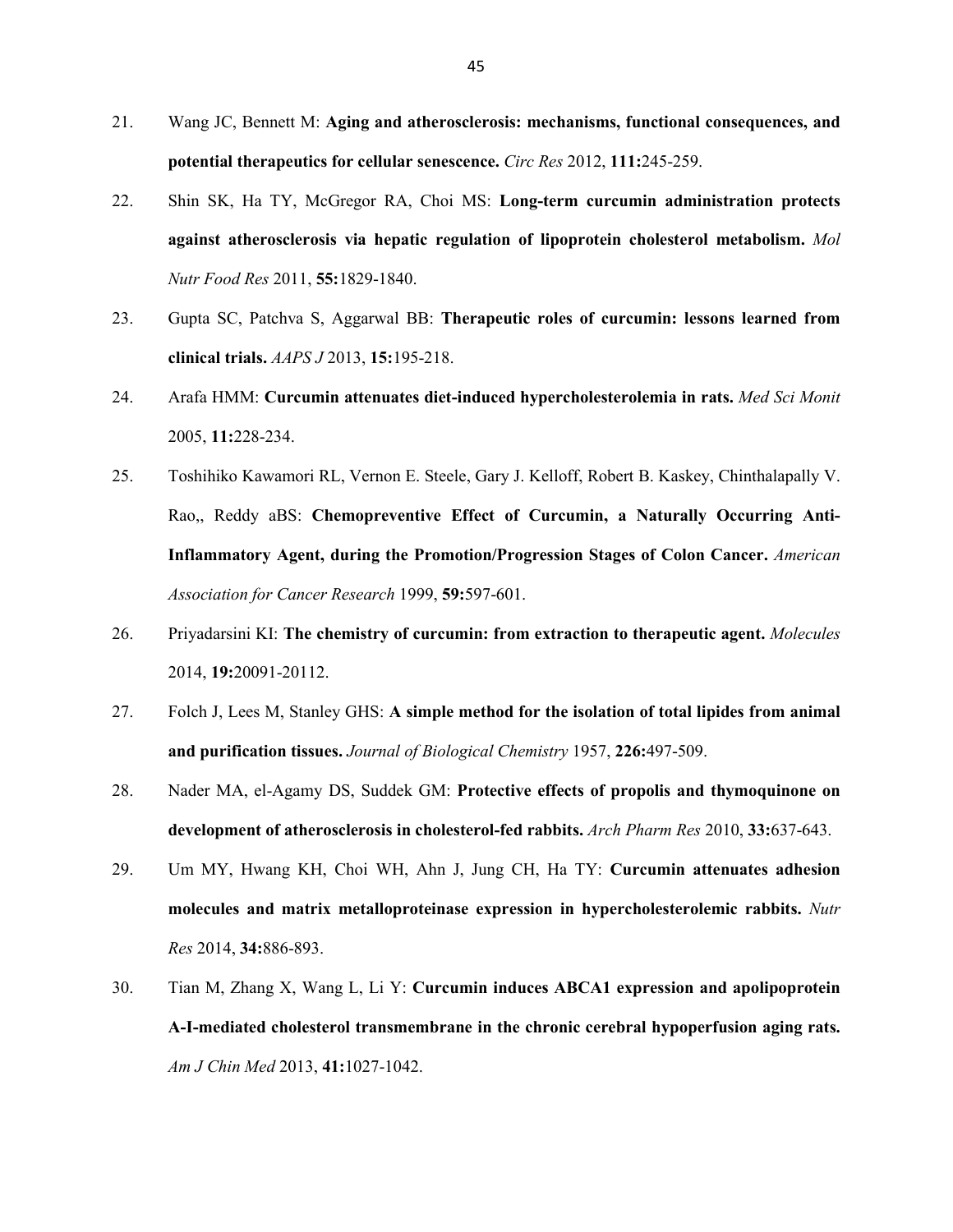- 31. Yuan H-y, Kuang S-y, Zheng X, Ling H-y, Yang Y-B, Yan P-K, Li K, Liao D-F: **Curcumin inhibits cellular cholesterol accumulation by regulating SREBP-1/caveolin-1 signaling pathway in vascular smooth muscle cells.** *Acta Pharmacol Sin* 2008, **29:**555-563.
- 32. Hasan ST, Zingg JM, Kwan P, Noble T, Smith D, Meydani M: **Curcumin modulation of high fat diet-induced atherosclerosis and steatohepatosis in LDL receptor deficient mice.** *Atherosclerosis* 2014, **232:**40-51.
- 33. Haas MJ, Reinacher D, Pun K, Wong NC, Mooradian AD: **Induction of the apolipoprotein AI gene by fasting: a relationship with ketosis but not with ketone bodies.** *Metabolism* 2000, **49:**1572-1578.
- 34. Walter MF, Jacob RF, Jeffers B, Ghadanfar MM, Preston GM, Buch J, Mason RP, study P: **Serum levels of thiobarbituric acid reactive substances predict cardiovascular events in patients with stable coronary artery disease: a longitudinal analysis of the PREVENT study.** *J Am Coll Cardiol* 2004, **44:**1996-2002.
- 35. Kuo J-J, Chang H-H, Tsai T-H, Lee T-Y: **Positive effect of curcumin on inflammation and mitochondrial dysfunction in obese mice with liver steatosis.** *International journal of molecular medicine* 2012, **30:**673-679.
- 36. DM S, W L, R P, C W: **Meal composition affects postprandial fatty acid oxidation.** *American Journal of Physiology* 1993, **264:**R1065-1070.
- 37. Xu QY, Liu YH, Zhang Q, Ma B, Yang ZD, Liu L, Yao D, Cui GB, Sun JJ, Wu ZM: **Metabolomic analysis of simvastatin and fenofibrate intervention in high-lipid diet-induced hyperlipidemia rats.** *Acta Pharmacol Sin* 2014, **35:**1265-1273.
- 38. Jiang CY, Yang KM, Yang L, Miao ZX, Wang YH, Zhu HB: **A H NMR-Based Metabonomic Investigation of Time-Related Metabolic Trajectories of the Plasma, Urine and Liver Extracts of Hyperlipidemic Hamsters.** *PLoS One* 2013, **8:**e66786.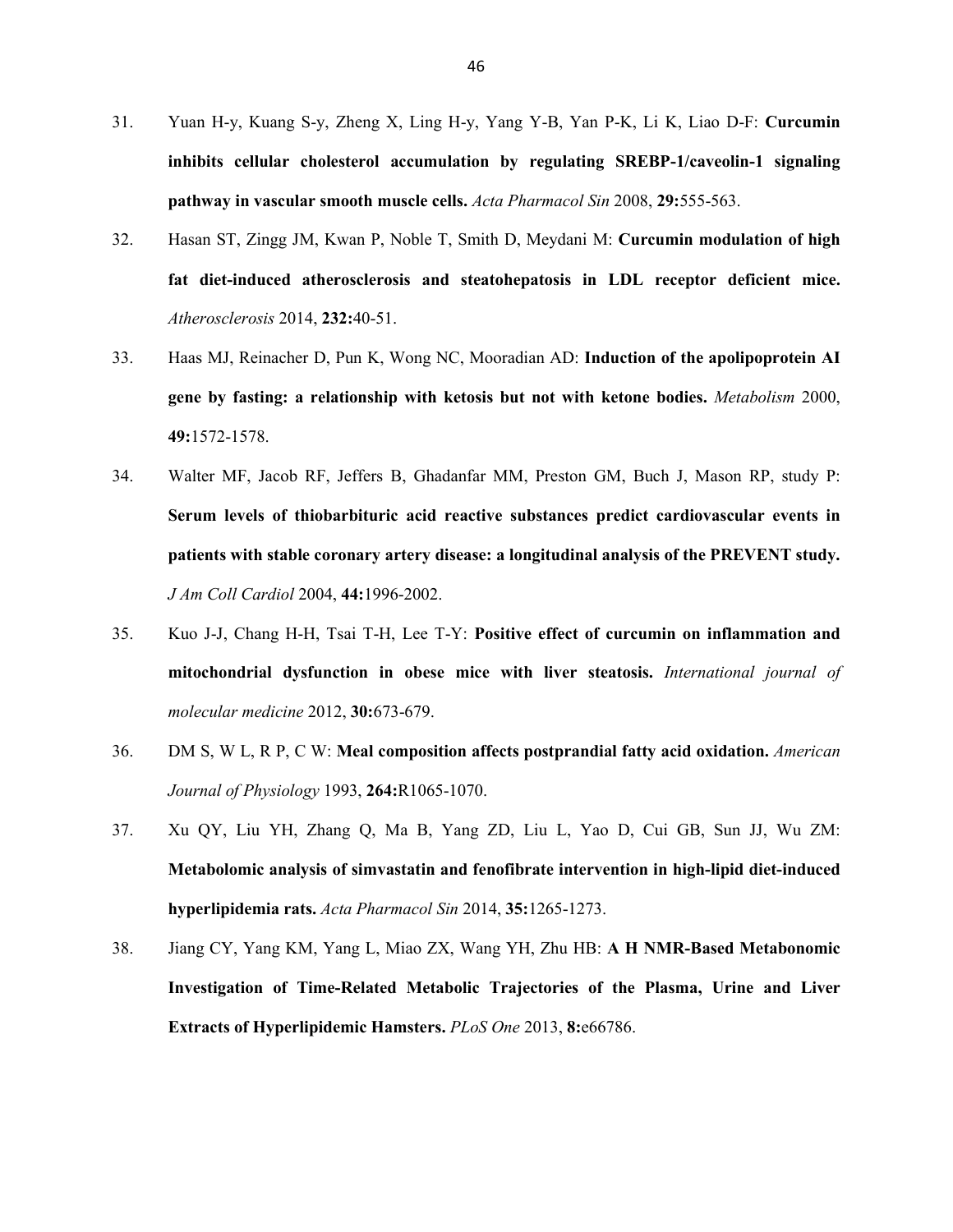- 39. Li ZY, Ding LL, Li JM, Xu BL, Yang L, Bi KS, Wang ZT: **(1)H-NMR and MS based metabolomics study of the intervention effect of curcumin on hyperlipidemia mice induced by high-fat diet.** *PLoS One* 2015, **10:**e0120950.
- 40. Paoletti R, Gotto AM, Jr., Hajjar DP: **Inflammation in atherosclerosis and implications for therapy.** *Circulation* 2004, **109:**III20-26.
- 41. Singh AK, Vinayak M: **Curcumin Attenuates CFA Induced Thermal Hyperalgesia by Modulation of Antioxidant Enzymes and Down Regulation of TNF-alpha, IL-1beta and IL-6.** *Neurochem Res* 2015, **40:**463-472.
- 42. Belcaro G, Cesarone M, Dugall M, Pellegrini L, Ledda A, Grossi M, Togni S, Appendino G: **Product-evaluation registry of Meriva®, a curcumin-phosphatidylcholine complex, for the complementary management of osteoarthritis.** *Panminerva Med* 2010, **52:**55-62.
- 43. Usharani P, Mateen A, Naidu M, Raju Y, Chandra N: **Effect of NCB-02, atorvastatin and placebo on endothelial function, oxidative stress and inflammatory markers in patients with type 2 diabetes mellitus.** *Drugs in R & D* 2008, **9:**243-250.
- 44. Ammon HPT, Wahi MA: **Pharmacology of Curcuma longa.** *Planta Medica* 1991, **57:**1-7.
- 45. Barzegar A, Moosavi-Movahedi AA: **Intracellular ROS protection efficiency and free radicalscavenging activity of curcumin.** *PLoS One* 2011, **6:**e26012.
- 46. Filippatos TD, Elisaf MS: **High density lipoprotein and cardiovascular diseases.** *World J Cardiol* 2013, **5:**210-214.
- 47. Sviridov D, Mukhamedova N, Remaley AT, Chin-Dusting J, Neste P: **Antiatherogenic Functionality of High Density Lipoprotein:How Much versus How Good.** *Journal of Atherosclerosis and Thrombosis* 2008, **Vol.15:**52-62.
- 48. Eren E, Yilmaz N, Aydin2 O: **High Density Lipoprotein and it's Dysfunction.** *The Open Biochemistry Journal* 2012, **6:**78-93.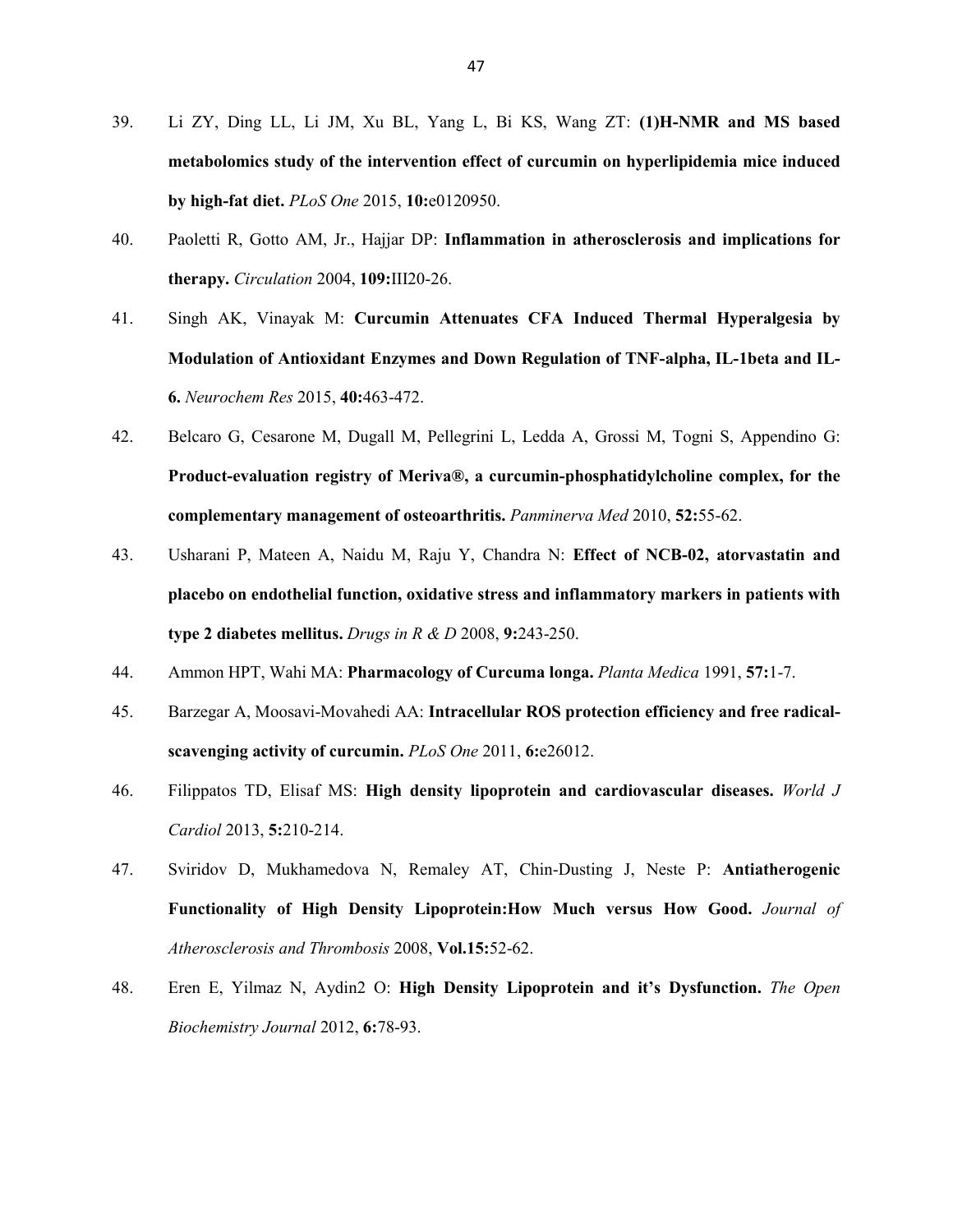#### **ABSTRACT**

# **CURCUMIN ATTENUATES THE EFFECTS OF ATHEROGENIC DIET IN AGED MALE BROWN NORWAY RATS**

by

#### **VINDHYAJA SRIRAJAVATSAVAI**

#### **December 2015**

**Advisor:** Dr. Smiti Gupta

**Major:** Nutrition and Food Science

**Degree:** Master of Science

Cardiovascular disease (CVD) is a universal problem in modern society. Hyperlipidemia is a major risk factor for the development of cardiovascular disease. Hyperlipidemia further leads to increased oxidation and inflammation. Curcumin has long been used as a spice and foodcoloring agent. In experimental animals, curcumin has shown anti-diabetic, anti-inflammatory, cytotoxic and anti-oxidant properties. In this study, Aged Brown Norway Rats were fed 1 of 3 experimental diets: a normal control diet (C), a normal diet enriched with 2%cholesterol (H), or a High Cholesterol Diet supplemented with 2% curcumin. Feeding the animals a high cholesterol diet for 23 weeks resulted in marked hypercholesterolemia, increased Plasma Total Cholesterol (TC), but decreased plasma high-density lipoprotein cholesterol (HDL). Curcumin admixed with the diet significantly decreased plasma and liver total cholesterol (TC) and increased HDL. The atherogenic indices TC/HDL was significantly reduced. Curcumin also decreased the mRNA expression of ApoA1 gene, oxidative and inflammatory responses which were increased in High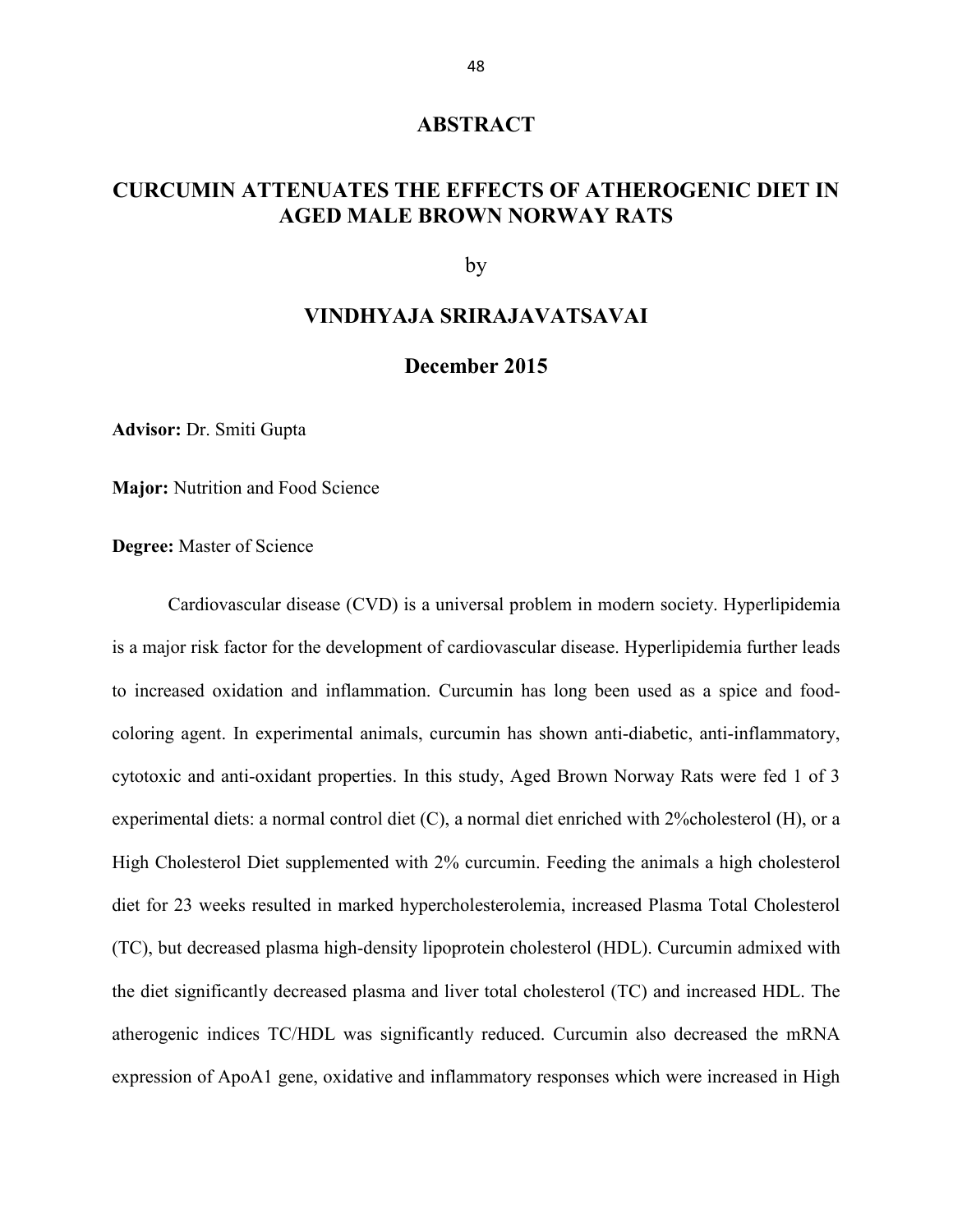cholesterol group. Our results demonstrate that curcumin improved CVD risk by lowering detrimental plasma total cholesterol, Non- HDL cholesterol, TC/HDL, and increasing beneficial HDL cholesterol, possibly by modulating the oxidation and proinflammatory biochemical pathways.